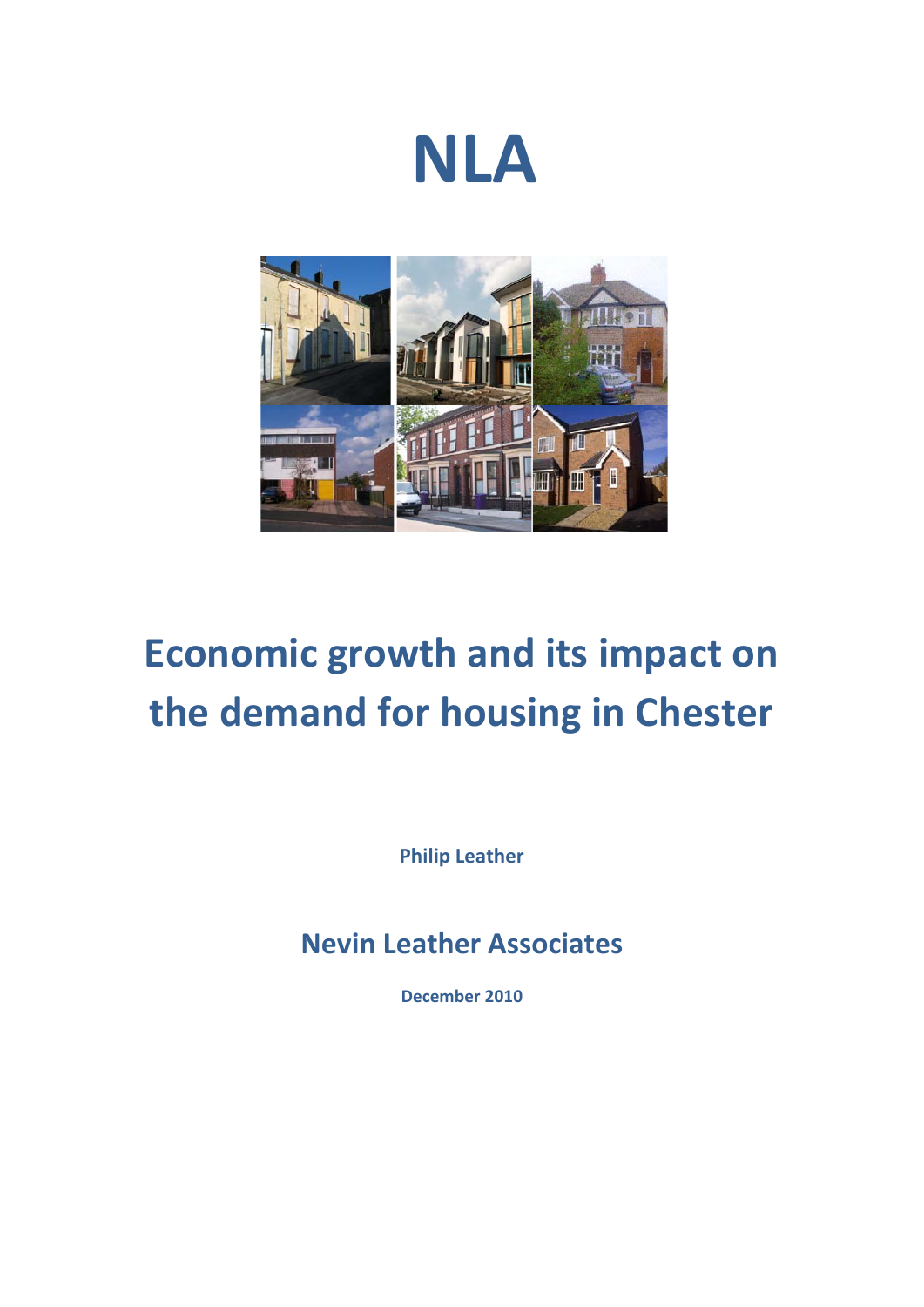# **Contents**

| $\mathbf{1}$ |  |
|--------------|--|
| 2            |  |
| 3            |  |
| 4            |  |
| 5            |  |
| 6            |  |
| 7            |  |
| 8            |  |
| 9            |  |
| 10           |  |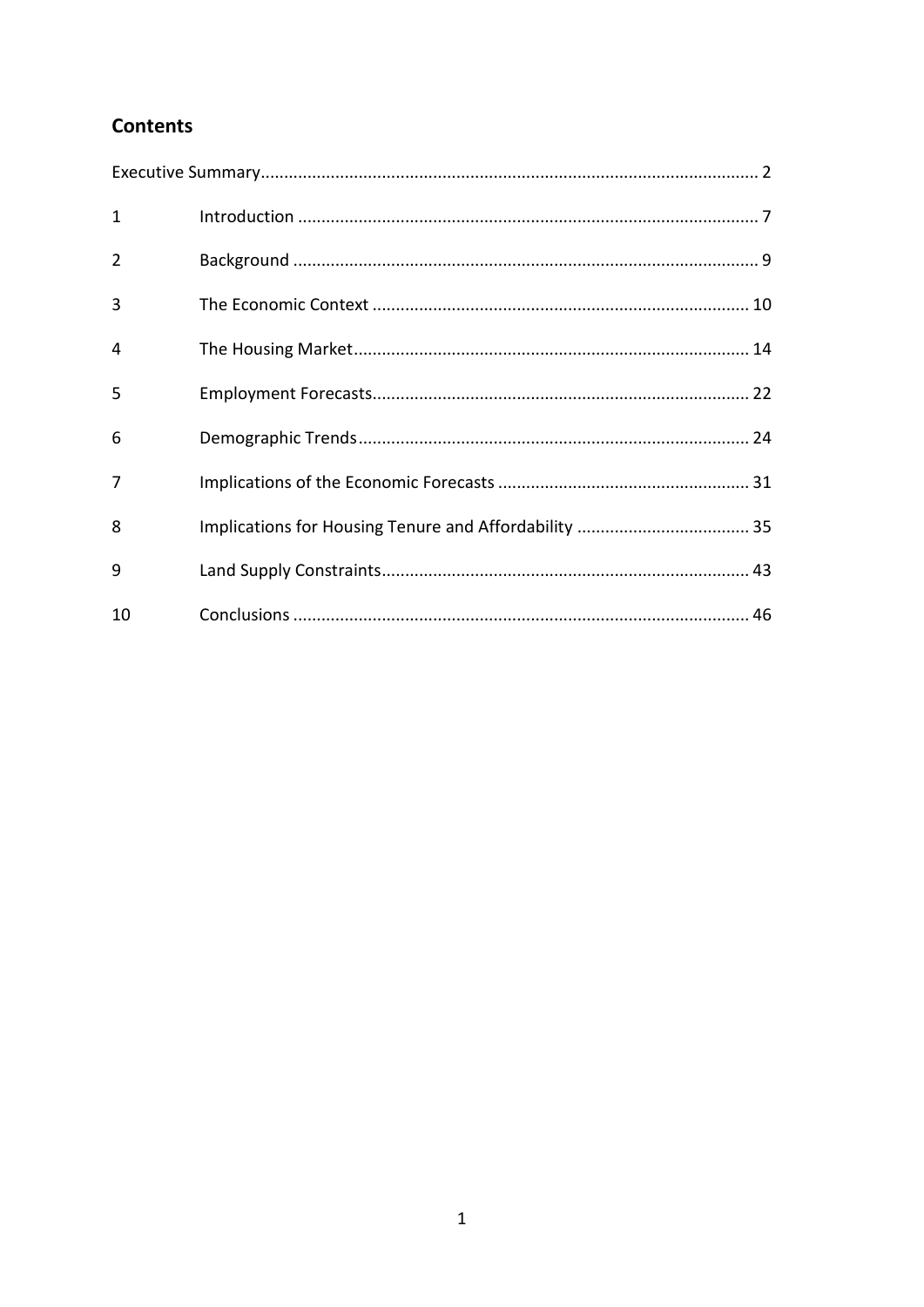# **Executive Summary**

1 This report looks at economic growth forecasts and aspirations for the City of Chester and assesses the implications of these aspirations for future housing requirements with a particular focus on whether these requirements might require changes to the City's Green Belt.

2 Chester and the wider Cheshire and Warrington sub-region have been amongst the most economically successful sub-regions of the UK in past decades. During the 2000s, the GVA premium over the UK and the North West region has narrowed, but economic forecasts see this as a temporary feature, with longer term trend GVA growth of 2.5% per annum compared to 2.25% for the North West as a whole.

3 Employment is projected to grow more slowly than GVA, at the same rate as the North West (0.5% per annum). Population will grow by 0.2-0.3%, but ageing and increased longevity will result in a fall in the working age population, creating the need to import labour though migration or increased commuting.

4 Cheshire West and Chester Council has strong ambitions to sustain and grow the area's economy within the wider sub-region. It has secured Growth Area status and seeks to build on the strengths of the area to accommodate significant growth in GVA, jobs, population and housing, jobs and GVA. The business community, the local authorities and other partners in Cheshire and Warrington have aspirations to grow the private sector economy and a Local Enterprise Partnership (LEP) has been formed to steer this process and access the new Regional Growth Fund.

5 Chester is positioned at the heart of the sub-regional economy with the Deeside Hub as the base for a range of knowledge economy businesses, an important centre for the tourism industry, a high quality office location, and a key retail and service centre. Key projects including the Chester Rail Gateway and the North East Urban Action Area, will take growth forward.

6 Chester's economic success has created a buoyant housing market which extends well beyond its boundaries into surrounding settlements, including adjacent areas in North Wales. There is a high level of net inward commuting facilitated by good transport links. House prices are relatively high and there are severe problems of affordability which have intensified during the 2000s. The average sale price is well above the national average and the supply of lower value properties is limited. These pressures have not been significantly alleviated by the current housing market recession.

7 A Strategic Housing Market Assessment (SHMA) for Cheshire West and Chester identifies affordable housing need at levels far higher than can be met by affordable housing supply. This is reflected in a sharp rise in the Register of people seeking access to social

2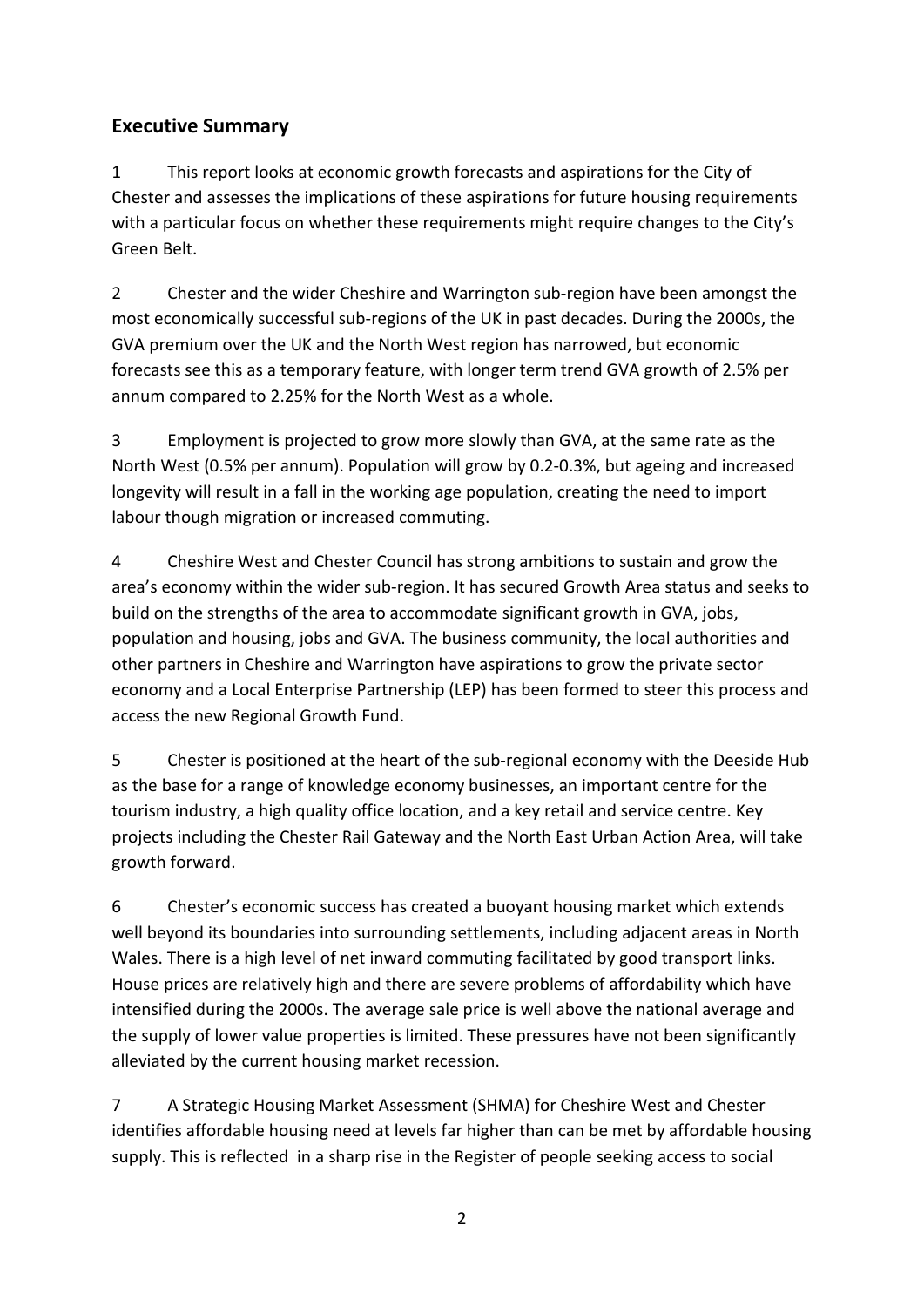rented housing. The social rented sector in Chester is smaller than the regional average but makes a significant contribution to meeting affordable need.

8 The private rented sector makes an important contribution to housing supply in the City. Since 2001 it has grown to more than 15% of the housing stock. Growth in the sector has in part occurred at the expense of owner occupation, especially in the lower value sectors of the housing market. Competition between investors and lower income buyers has intensified affordability problems. Investors have been attracted both by the growth of demand from students in the expanding higher and further education sectors and by the presence of younger people attracted by employment opportunities.

9 Economic forecasts for the Cheshire and Warrington sub-region produced by the North West Economic Forecasting Panel (NWEFP) and by the Cheshire and Warrington Economic Alliance (CWEA) suggest employment growth for the sub-region over the 2010- 2020 period of between 5,000 and 25,000 respectively. Applying these to the 2010 Chester jobs total implies growth of between 800 and 4,000 jobs over the same period. Weighting this to take account of expected sub-regional growth rates for different industrial sectors suggests growth in Chester of between 3,000 and 6,300 jobs. This represents a relatively subdued rate of growth in comparison to what was achieved in the 2000-2007 period. It may be exceeded if measures to promote growth through the LEP are successful.

10 In April 2010 Cheshire West and Chester, Cheshire East and Warrington Councils together with the Cheshire and Warrington Economic Alliance produced *Unleashing the potential*, a sub-regional strategy for Cheshire and Warrington. This anticipates employment growth of around 15,000 up to 2020, but does not provide a specific figure for Chester.

11 ONS/CLG produce forecasts of population and household growth. ONS/CLG expect Chester's population to remain more or less static over the next two decades. The number of households will increase by an average of 200 per annum. This is one of the slowest rates of growth in the North West, an unexpected outcome given Chester's buoyant economy. This comes about because ONS/CLG projections reflect past trends, with growth limited by relatively low dwelling supply rates, reflecting planning and land constraints.

12 Within the total population, ONS forecast a fall in the population aged 15-64 from 66% of the total in 2008 to 59% in 2033, implying a sharp fall in the working age population. NWEPF and CWEA forecasts also highlight this issue, but envisage a smaller decline in the working age population than ONS, with higher implied rates of economic activity. From 2000-2006, the size of the working age population in Chester remained fairly constant, held up by in-migration by young people. Since 2007 the picture has reverted to its longer term trend as in-migration has declined with the worsening economic picture. This demonstrates how closely economic change and population/household trends are linked.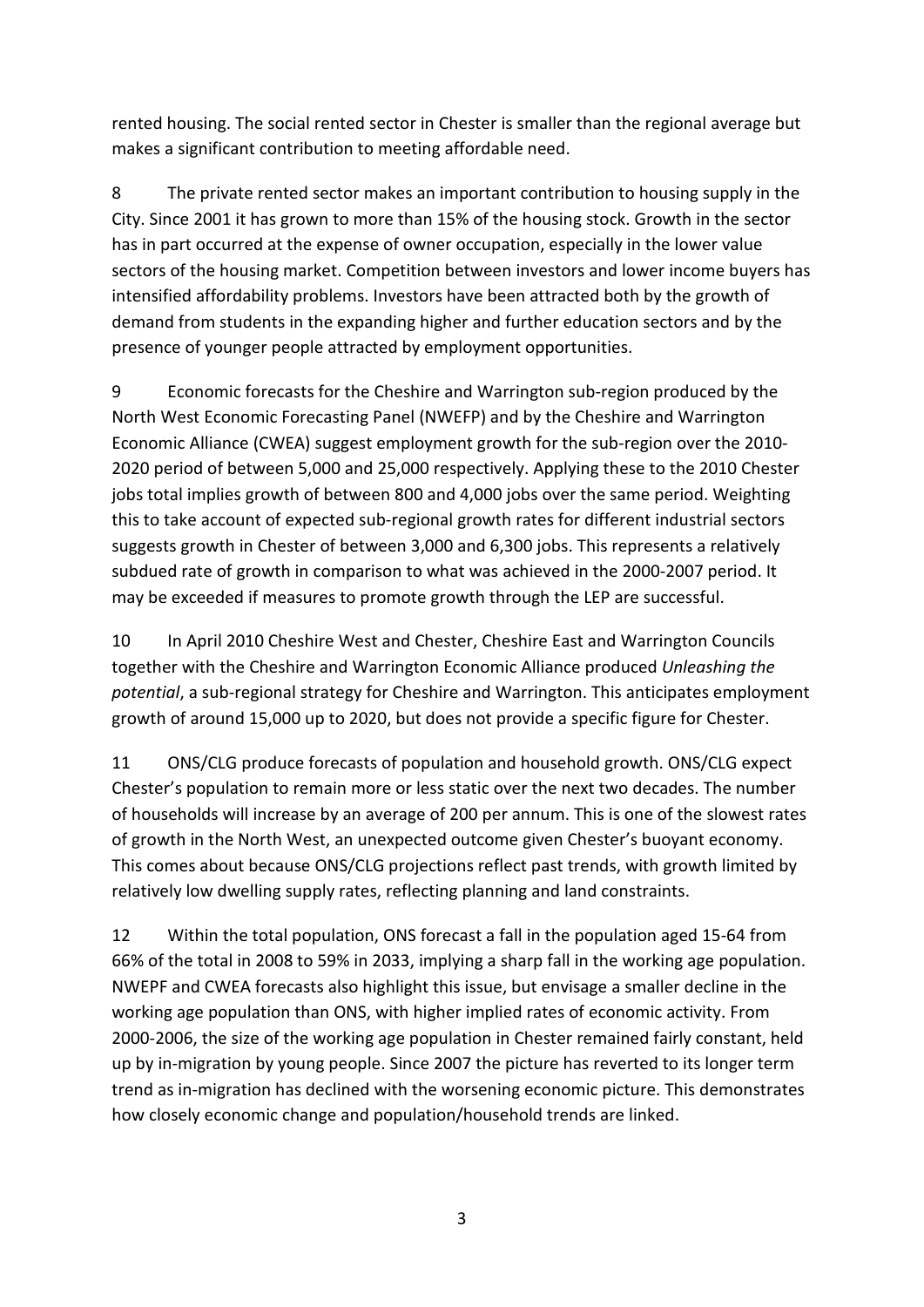13 For the purposes of this study, alternative scenarios of future household growth in Chester were produced from assumptions about population and employment growth, activity rates within the population, and patterns of commuting.

14 Scenarios based on low levels of future household growth result in a shortfall in the size of the future labour force in the City as a result of population ageing. This could lead to an increased level of inward commuting, but might also undermine future economic growth in the City if employers find difficulties in recruiting or perceive that this is a problem.

15 Scenarios based on higher rates of economic activity than those achieved at present create a larger labour force, but still require increased population and household growth to meet projected employment growth rates.

16 A Combined Demographic-Economic Scenario takes on board the decline in the working age population implied by current trends but seeks to accommodate employment growth at about the rate implied in *Unleashing the potential*. The population of Chester under this scenario would be just over 124,000 in 2020, and household growth would be 4,390. This represents annual average household growth of 411 dwellings over the period to 2020, allowing for a 3% vacancy rate. This is a level of growth very close to previous RSS provision (417), but it is substantially above recent levels of actual additions to the housing stock.

17 Neither the economic forecasts nor the household forecasts provide firm details of the anticipated industrial or occupational structure of future growth. They imply that the highest rates of growth in employment are likely in retailing, health and social work, banking and finance, non-financial business services, computing services and leisure and tourism. This suggests a mixed picture in terms of the composition of employment with both high and lower skilled employment, but with the strongest growth in knowledge-based sectors and other sectors requiring a more highly-skilled workforce. The demographic picture suggests that it is also essential to take account of the *turnover* of employment as well as the projected marginal additions to employment because the ageing population of Chester will produce a much larger gross demand for labour than the net figure indicated by forecasts.

18 Assuming that the current downturn in housing market turnover caused by a shortage of mortgage funding will be overcome in the medium to longer term, the most significant feature of the housing market in recent years has been the increased problems of affordability experienced by those entering the market, and the associated growth in private renting. Nationally, owner occupation rates remain highest amongst the higher income employer, managerial and professional groups and levels of renting are highest amongst those in more lower paid occupations, unemployed people and students. Younger people in all occupational groups are increasingly finding it more difficult to enter home ownership but this effect is far more significant for those in lower income occupational groups.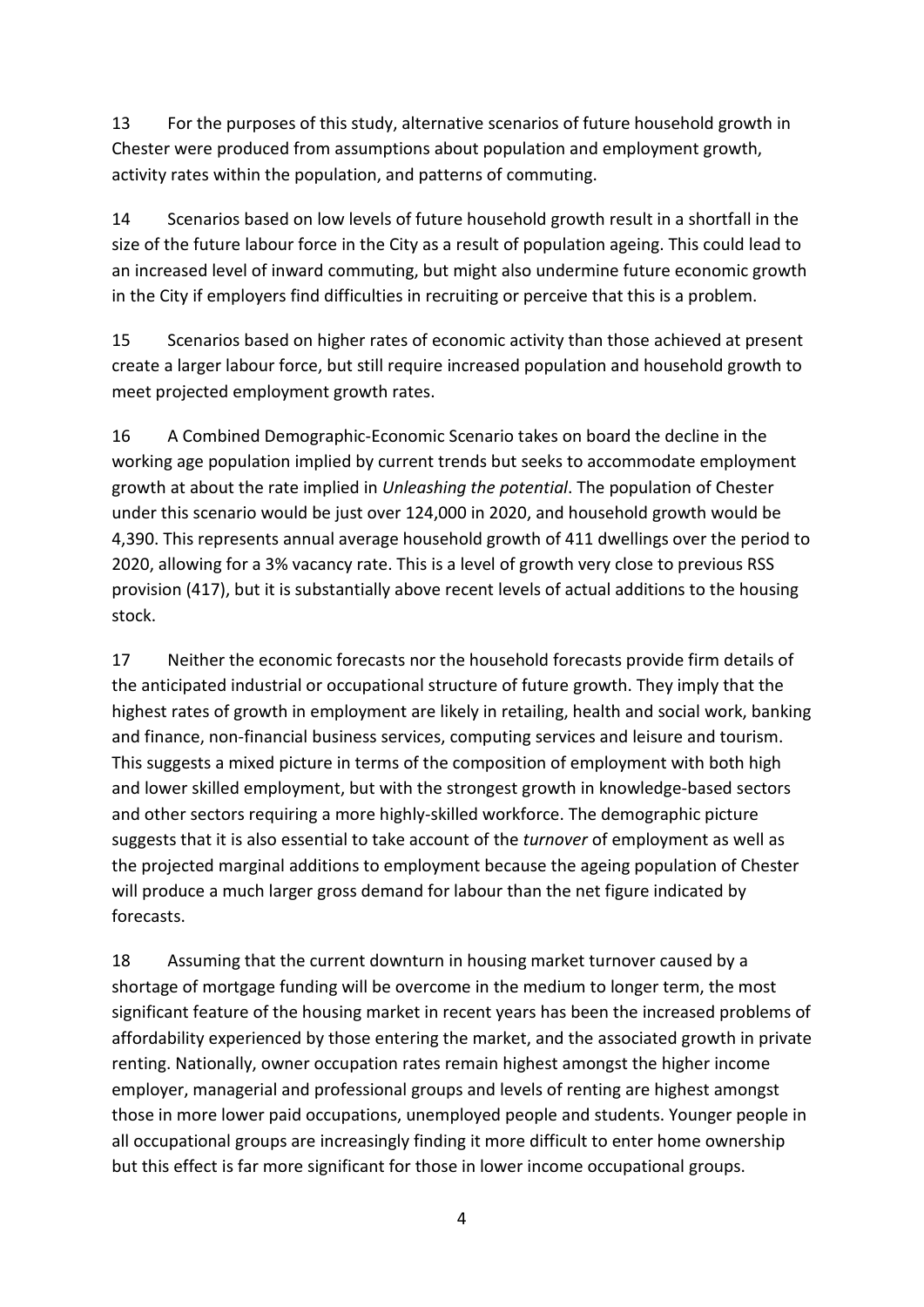- 19 The implications of these developments are as follows:
	- The change in occupational structure will result in an increase the demand for owner occupied and private rented housing of higher quality. Younger households in this group will be happy to rent privately, but as they age they will increasingly seek to enter owner occupation. If unable to meet their needs they may leave the City and live/work elsewhere.
	- At the same time there will be a greater degree of polarisation in the economy leading to the creation of a larger group who will require affordable housing to rent, or in some cases to buy or part-buy.
	- People in the City who have not shared in past prosperity may continue to require affordable rented housing unless they can acquire the skills to enter the new economy.
	- The increasing proportion of older people in the population will act as a strong stabilising influence sustaining overall rates of home ownership and high prices.
	- The ageing process and the forecast growth in employment will require significant numbers of younger people to come to work in the City. Their ability to enter home ownership will be limited and this will create a strong demand for rented accommodation or for affordable housing to buy.
	- Anticipated student growth in Chester will contribute to the demand for private rented housing.

20 Overall this suggests that a mixture of affordable housing to rent and to buy is the main requirement within the City in the future. Given that the supply of social rented housing is likely to remain limited, this indicates a combination of private rented and affordable housing for home ownership should be the priority.

21 An Employment Land Review and a Strategic Housing Land Availability Assessment (SHLAA) have recently been completed covering West Cheshire and Chester. The Employment Land Review has identified a serious shortage of both industrial and office sites in the City. The study recommends that some future industrial land needs may be best met in Flintshire and Ellesmere Port but suggests that new opportunities in the City Centre and around the railway station need to be taken forward, together with a need for a new business park. It is outside the remit of this study to determine whether this requires the use of Green Belt land.

22 The findings of the SHLAA show an overall shortfall of housing land in Cheshire West and Chester from 2010-15, but the position recovers to produce a small surplus over the whole period 2010-20. For the former local authority area of Chester, the shortfall up to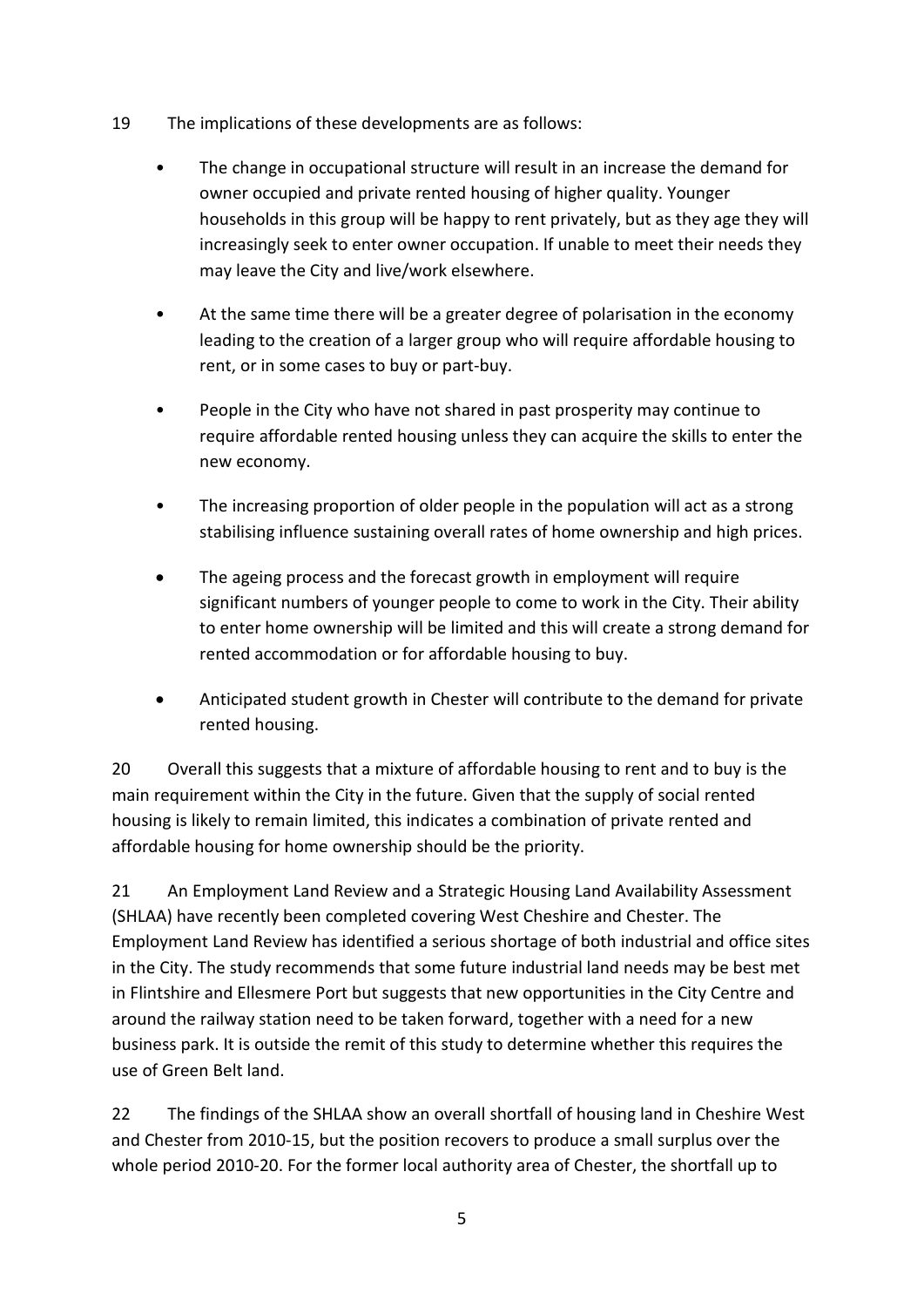2015 is more severe, but the position improves up to 2020 with a small surplus by that point.

23 Looking in more detail at the actual supply of sites in Chester, a number of factors suggest that the supply picture up to 2020 carries a number of risks to overall delivery and to the delivery of an appropriate mix of sites to meet the requirements highlighted above. A significant proportion of sites are mainly suitable for high density apartment development, some are outside the City beyond the Green Belt, and other major sites are subject to constraints. Overall, the mix of sites does not seem adequate to meet the full range of requirements identified and the margin between supply and demand is such that there is a strong risk of shortfall.

24 Although there are a number of uncertainties inherent in identifying the scale and nature of the future demand for housing in Chester generated by economic and demographic change, it is important to ensure that housing supply does not act as a constraint on economic growth. There are important strategic choices to be made about the location of both employment and housing in the sub-region, and a range of factors which might influence them. The future of the existing Green Belt is one of the major areas for consideration. But these choices need to be made consciously after informed debate rather than by default. For this reason, we conclude that there is a need for Cheshire West and Chester Council to undertake a review of the Chester Green Belt to determine whether its role. Location and scale need to be revised to meet future land use needs.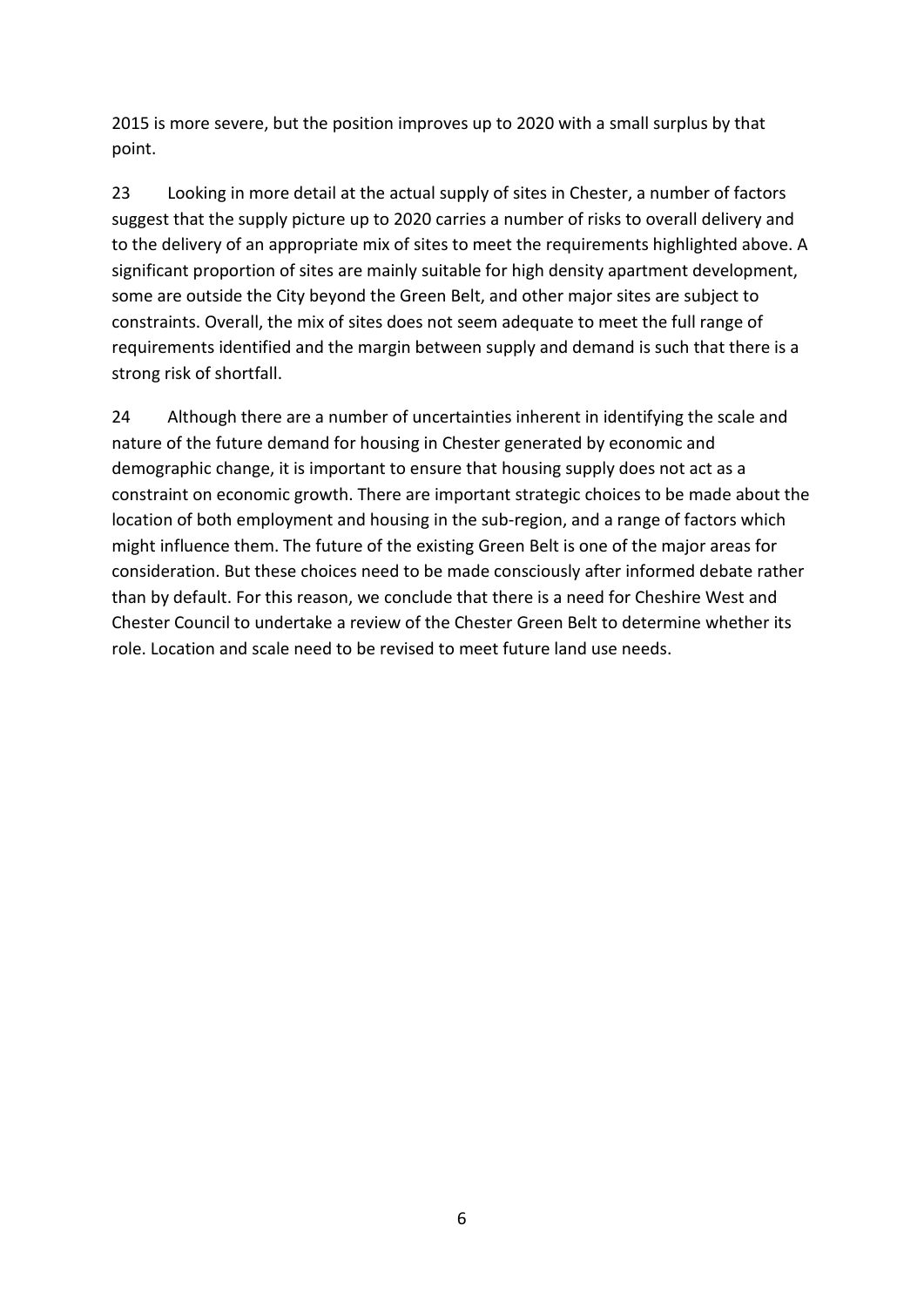## **1 Introduction**

1.1 Cheshire West and Chester Council commissioned Nevin Leather Associates to examine the housing implications of future economic growth in Chester. The overall aim of the study was to assess the impact of the economic aspirations of the City of Chester on the requirement for new housing development in the City. The study firstly examined evidence on the level of new residential development required for the City of Chester support its economic growth aspirations in the future. Secondly, it considered whether the level of need could warrant change to the Green Belt, or be accommodated elsewhere in locations which would still support economic growth in a sustainable fashion.

- 1.2 The more detailed objectives were:
	- To understand the full extent of the development aspirations for the City of Chester in terms of economic development, retail and tourism to 2028 and to detail these in terms of job creation.
	- To assess the potential requirement for new housing development in the City of Chester to 2028 to support the economic aspirations of the City.
	- To assess the findings of the Strategic Housing Land Availability Assessment to ascertain whether the requirement for housing in Chester to support the economic aspirations can be delivered within the existing urban fabric.
	- To assess whether the outstanding housing requirement can be met in part or in full in other areas of Cheshire West and Chester, or outside the authority (for example in North Wales) without the need for revisions to the Chester Green Belt.
	- Based on the findings above, to investigate the potential need for Green Belt release to deliver housing to support the economic development aspirations of Chester.
	- To suggest any additional evidence that the Council may need to assemble to support its stance on this issue.
- 1.3 To address these objectives, the following methodology was employed:
	- A review was undertaken of research on housing/economic growth linkages.
	- The available economic forecasts covering Chester and its surroundings were examined (using work from NWDA, the Cheshire and Warrington Economic Alliance (CWEA) and other local evidence). The forecasts were assessed to derive their implications for overall employment/GVA and from this the implications for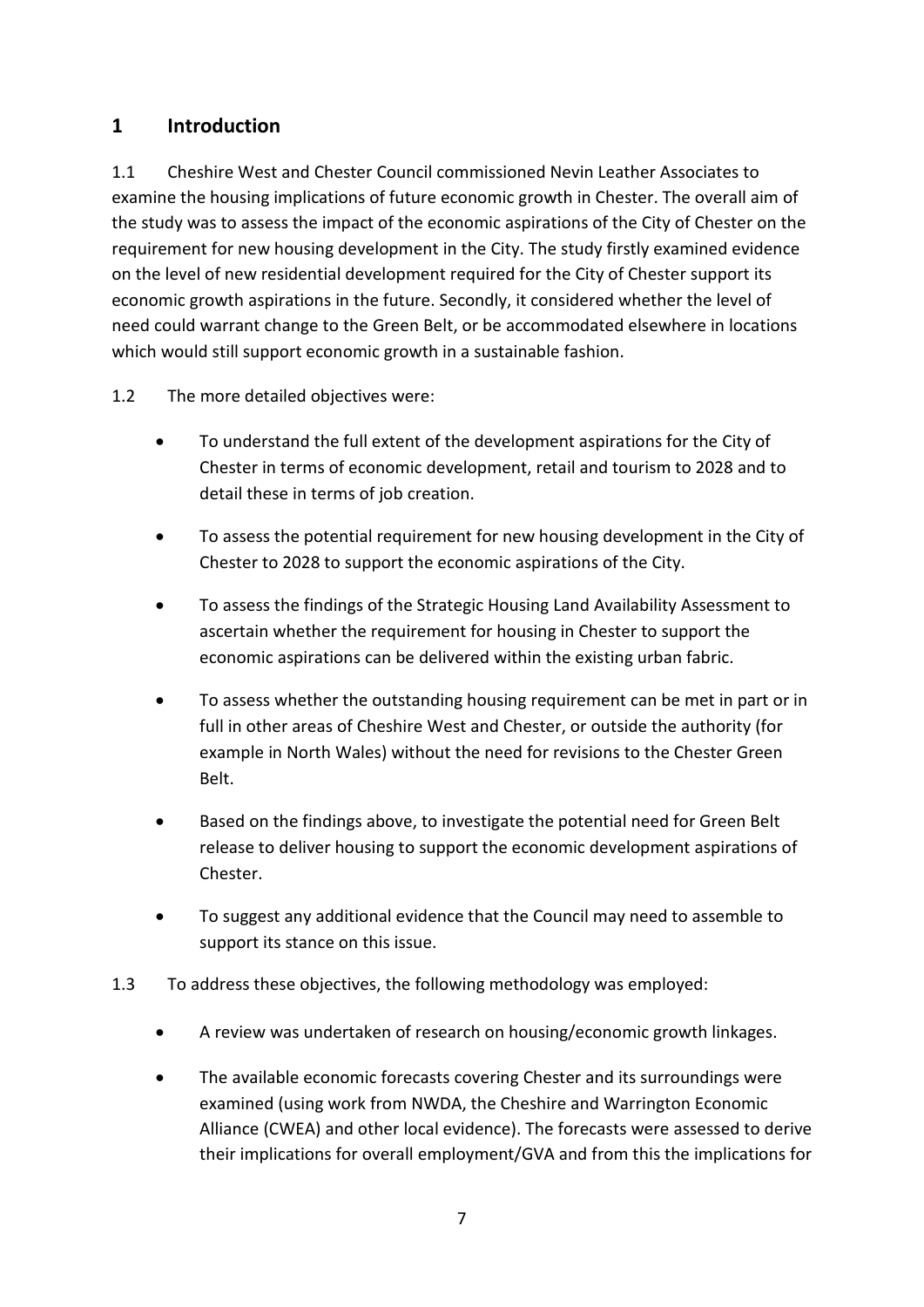household growth, household incomes, and the future demand for housing in terms of tenure, size, type, and location.

- Evidence was examined on demographic change (population and household forecasts, components of population change, and the underlying drivers of change) to set economic drivers in their wider context.
- The Employment Land Review for Cheshire West and Chester was examined to provide a complementary picture of the future demand for and supply of land for economic activity.
- Existing local/sub-regional work on land supply, including the SHLAA, the and the Growth Point POD were examined to build up a picture of land supply.
- Evidence on these sources was brought together to provide conclusions and recommendations.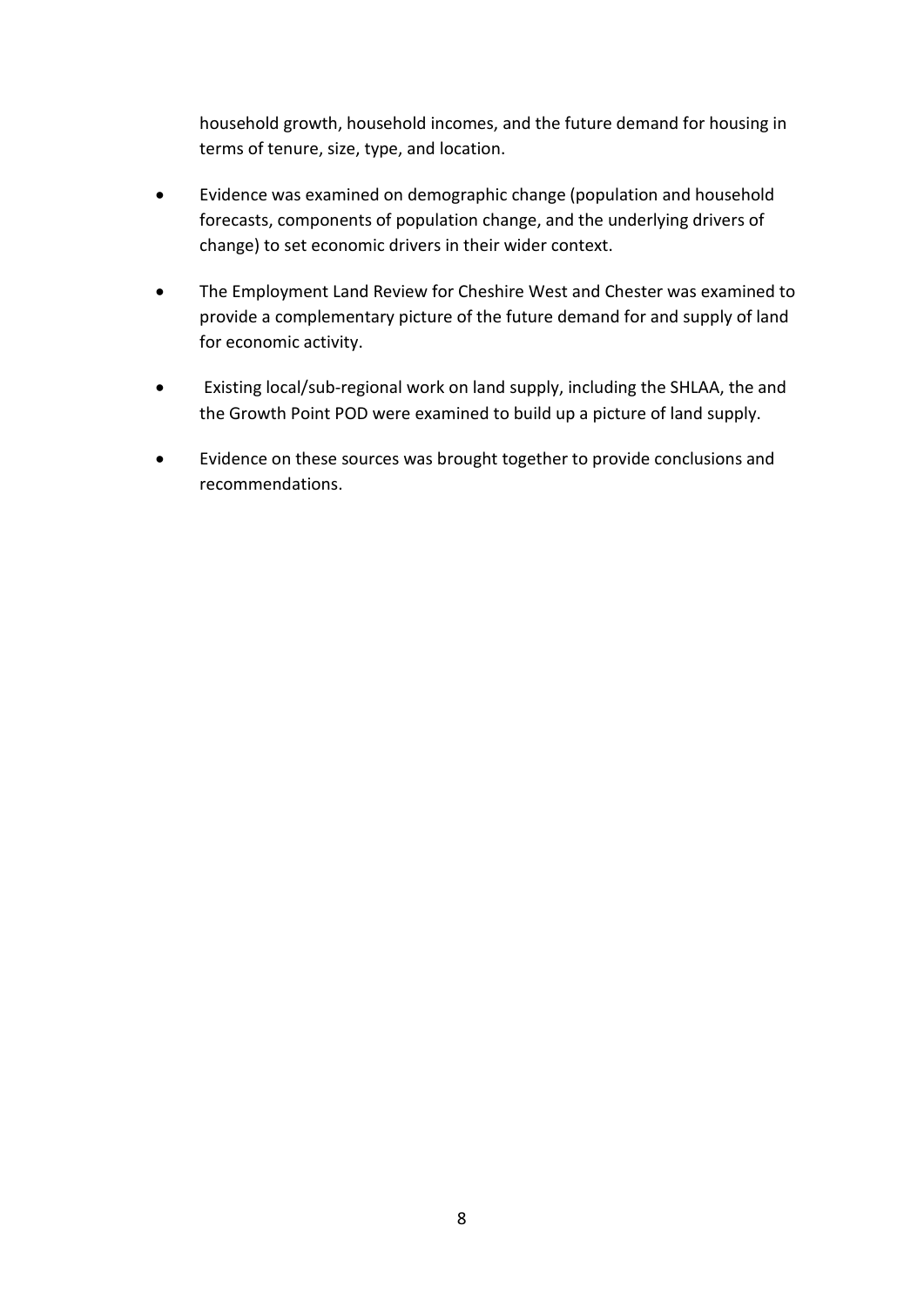## **2 Background**

2.1 The City of Chester is the principal settlement in Cheshire West and Chester. It is a significant centre for economic, cultural, tourism and retail activity. Its importance is recognised in the Regional Economic Strategy and in sub-regional strategies. A range of initiatives are being pursued to sustain and enhance the economic potential of the City as well as improving the retail and cultural offer and protecting and enhancing its historical heritage. New development in and around the City is tightly constrained by existing uses, the City's heritage, and by the Green Belt surrounding it. Many of the vacant or underused sites within the urban area have already been developed. A potential shortage of land for economic and housing uses has been an issue in the City for many years.

2.2 The Council is currently in the process of preparing a new Core Strategy. Key pieces of the evidence base have already been prepared or are in the process of being assembled. The Employment Land Study highlighted a lack of sites in the City. The Strategic Housing Land Availability Study (SHLAA) has highlighted a shortfall of housing supply within the first five years of the plan period cross Cheshire West and Chester as a whole, and within Chester itself opportunities for further significant housing development are limited.

2.3 The Council is therefore currently considering whether, if Chester is to realise its potential in terms of economic development, tourism and culture, there is or will in the medium term be a need for significant new housing development within the City and on the edge of the City to support this growth. Following on from this, if there are significant housing needs this may require the use of land in the Green Belt. However, to inform a decision of this magnitude, the Council would wish to have clear evidence or unmet need.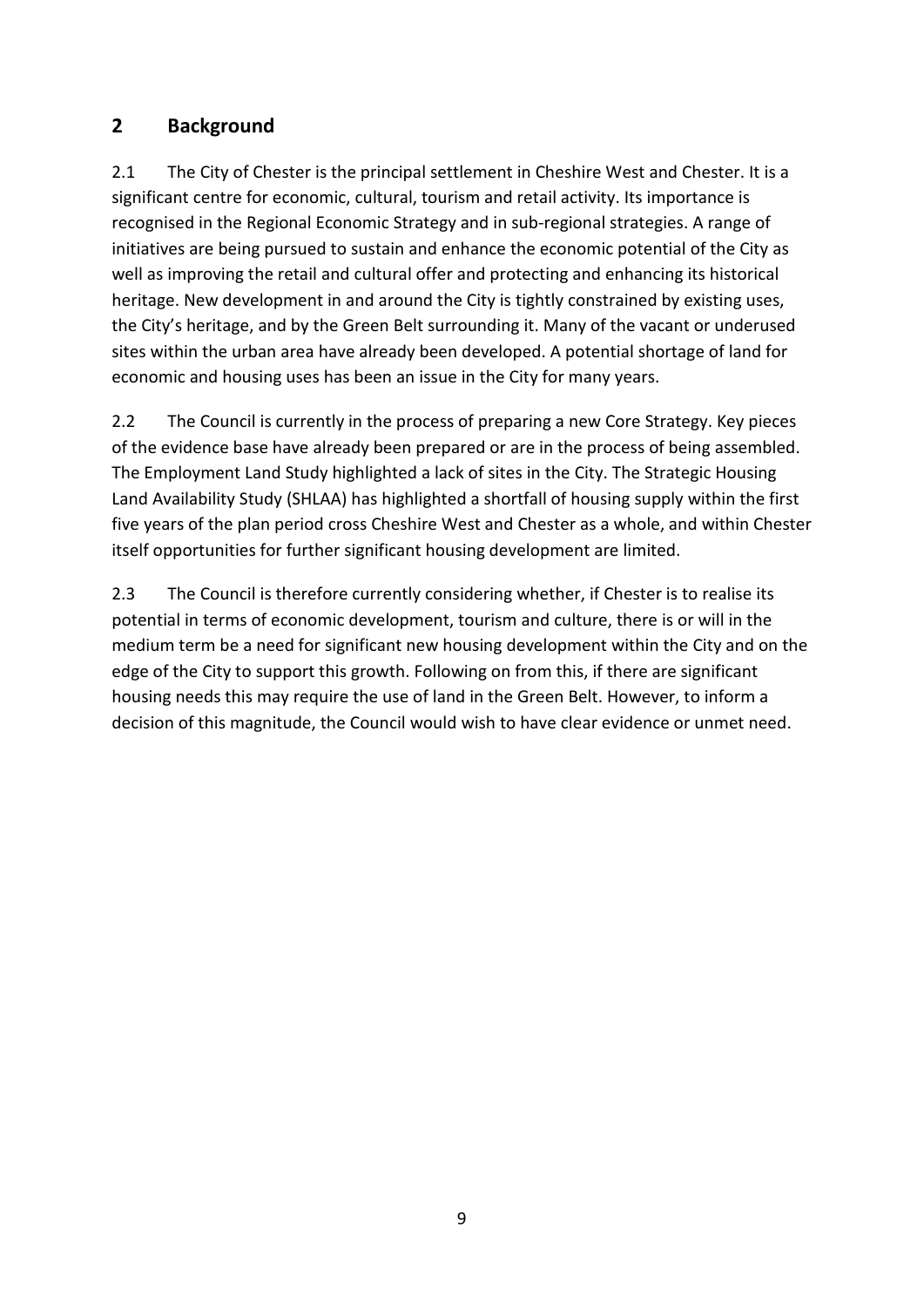## **3 The economic context**

3.1 A detailed picture of past economic change in Chester (set in the wider context of the Cheshire and Warrington sub-region) is provided by the CWEA report *Cheshire and*  Warrington Economic Review and Forecasts<sup>[1](#page-10-0)</sup>, and by the forecasts of the North West Regional Economic Forecasting Panel at sub-regional level<sup>[2](#page-10-1)</sup>. The first of these assessments was prepared before the advent of the credit crunch and the 2008-09 economic recession and its findings need to be interpreted in the light of subsequent economic developments and forecasts. Despite this it provides a detailed assessment of the key features of the Chester economy and its longer term prospects.

3.2 The CWEA report confirms that over the past two decades Chester and Warrington has been one of the most successful sub-regions in the UK. The area's prosperous economy, its natural environment, and the quality of services such as education, have made the subregion a place where people want to live and where most experience a high quality of life. Within the sub-region, Chester is one of the most favoured areas.

3.3 The report also stresses that success can never be taken for granted. Recent growth in GVA per capita in the sub-region has slowed and the gap between the sub-region and the UK narrowed in the early 2000s. The Chester economy has become increasingly specialised and was identified as one of the most vulnerable at the onset of the credit crunch because of the concentration of employment in financial services. There are areas within Chester with significant levels of worklessness and other forms of deprivation.

3.4 However looking ahead in 2007 the CWEA expected that the recent underperformance in the sub-regional economy would be a short term phenomenon, with longer term trend GVA growth of 2.5% per annum compared to 2.25% for the North West as a whole. The performance of key sectors such as pharmaceuticals would be the main determinant of relative performance. As a result of improvements to productivity, employment would only grow at the same rate as the North West (0.5% per annum). Population would grow by 0.2-0.3%, but within the overall, ageing and increased longevity would result in a fall in the working age population, posing a possible threat to economic growth. The main growth sectors in terms of GVA would be manufacturing, communications, computing services, professional services, and non-financial business services.

[3](#page-10-2).5 Chester West and Cheshire's Growth Point Programme of Development<sup>3</sup> commented further on the prospects for the Chester economy. It highlighted Chester's position at the heart of the sub-regional economy, and at the centre of the Deeside Hub

.

<span id="page-10-0"></span><sup>1</sup> See *Cheshire and Warrington Economic Review and Forecasts*, SQW Consulting, August 2007

<span id="page-10-1"></span><sup>2</sup> See *Long-term forecast for the North West's sub-regional economies*, 2008-2030, North West Regional Economic Forecasting Panel, June 2009

<span id="page-10-2"></span><sup>3</sup> See *West Cheshire Growth Point Programme of Development*, Cheshire West and Chester Council 2008.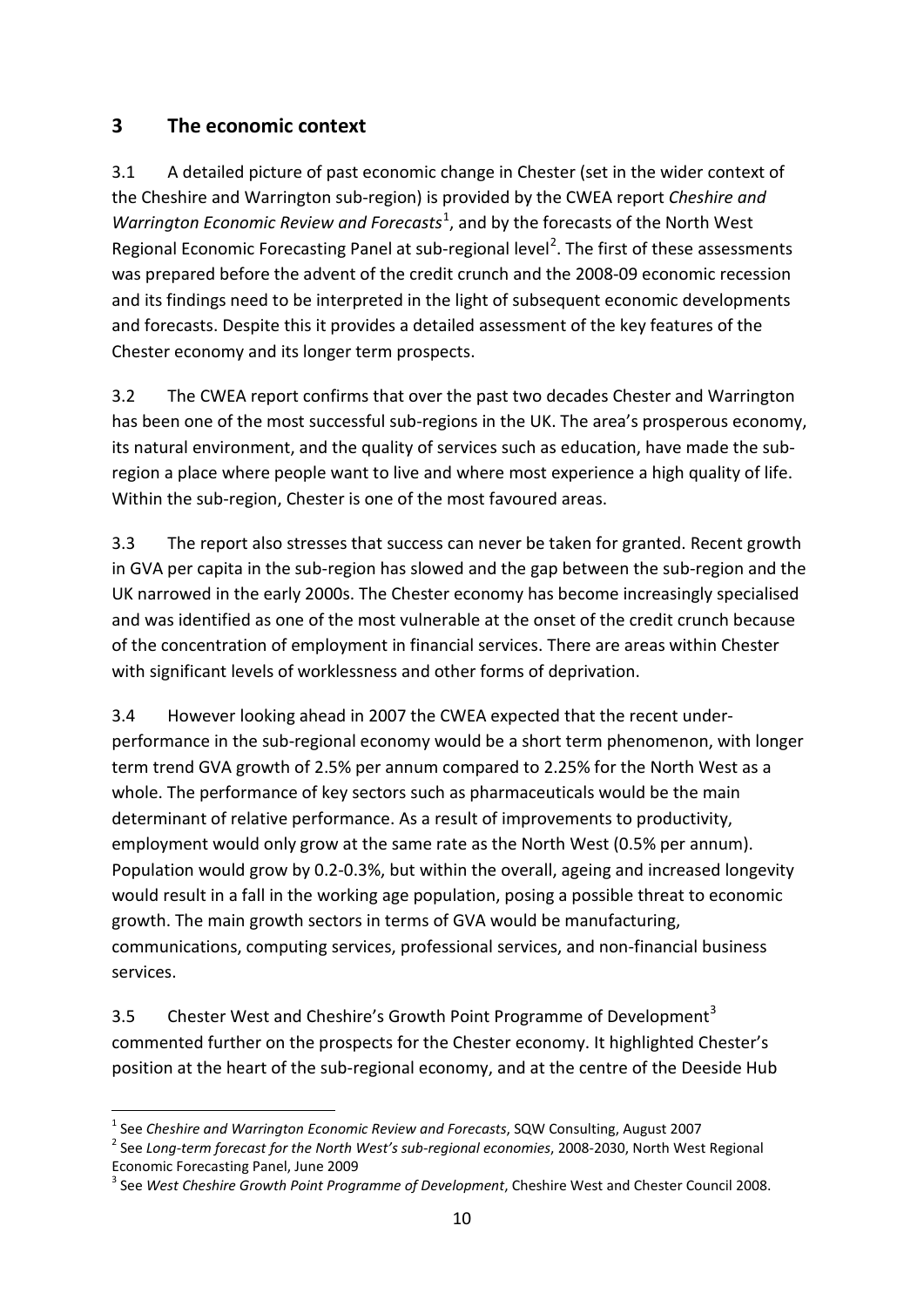which links the City to North East Wales. The City has a continuing role the base for a range of 'knowledge economy' businesses building on its existing strengths. The City will remain an important centre for the tourism industry, with many opportunities for improving and expanding the tourism offer. Chester is also a key retail centre and a service centre for rural West Cheshire and North Wales. The 'Chester Rail Gateway' will bring forward high quality economic development in the northern part of Chester City including the North East Urban Action Area, focusing on the area around the railway station, canal corridor, and Gorse Stacks, as well as sites along Liverpool Road (Liverpool Road Corridor) and Garden Lane Quarter.

3.6 These assessments were carried out before the credit crunch and the 2008-09 recession. More recent forecasts produced in 2009 by the North West Regional Economic Forecasting Panel suggest lower growth rates both for the region and for the Cheshire and Warrington sub-region - GVA growth of 1.6% per annum from 2008-2015 (0.2% per annum above the North West) and 2.1% pa between 2015-30 (broadly matching the North West average). Employment growth from 2008-15 is projected to be zero, but returning to positive growth )(0.2% per annum) from 2015-2030. These rates are lower than in previous forecasts, and the gap between Cheshire and Warrington and the North West as a whole is narrower.

3.7 The Panel considered employment in Chester and Warrington to be particularly at risk because of the very high exposure to banking and financial services, automotive manufacturing, and chemicals. In addition, they considered that employment growth in the pharmaceuticals sector was likely to have reached its peak and was at risk of future decline. Against this the Panel noted a risk of stretched capacity towards 2015 if vulnerable sectors shed fewer jobs and if there were to be strong employment growth in other sectors. For Chester, predictions of extensive job losses based on the vulnerability of the financial services sector have not so far come to pass on the scale anticipated. The Panel did not seem to take on board fully the implications of reductions in public spending from 2011-15. Although prospects for the national economy remain fragile, the relative lack of dependence on public sector employment works in Chester's favour.

3.8 In the longer term (2015-30), the Panel concurs with CWEA in expecting renewed jobs growth in Cheshire and Warrington. A number of key sectors have good long-term prospects for strong employment growth - computing/ICT/media, health services (as a result of the ageing population), culture/recreation, and environmental technologies/services. There is a strong track record of entrepreneurship and inward investment. These factors suggest that, in the longer term, employment growth will return towards longer term trend levels. The most prominent long-term risk highlighted by the panel was the impact of 'congestion' arising from employment and housing land shortages. These could raise business costs and make housing less affordable, leading to a shortage of labour. This is an important issue which we return to below.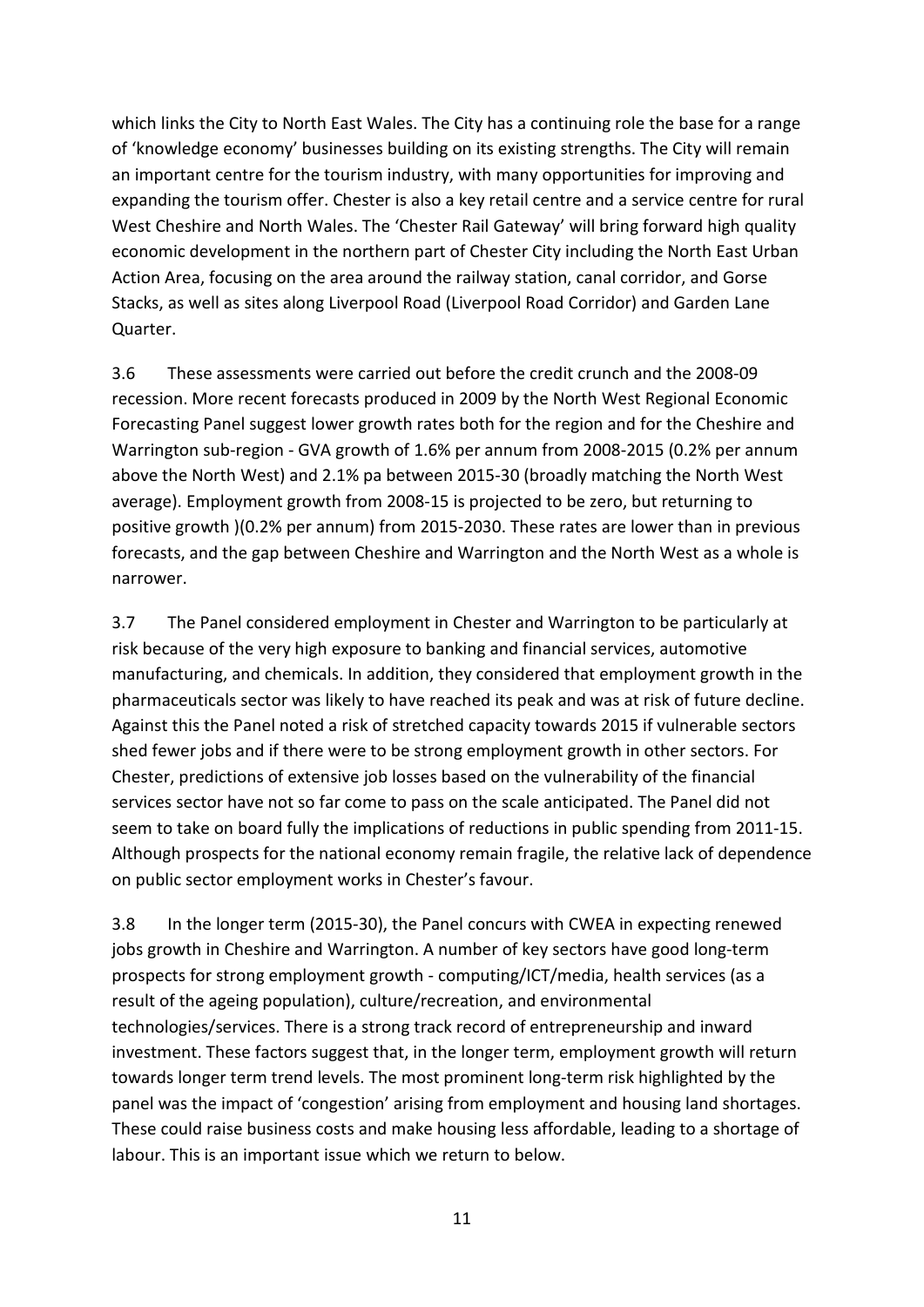3.9 In April 2010 Cheshire West and Chester, Cheshire East and Warrington Councils together with the Cheshire and Warrington Economic Alliance produced *Unleashing the*  potential, a sub-regional strategy for Cheshire and Warrington<sup>[4](#page-12-0)</sup>, as a submission to the debate over the North West's emerging Single Regional Strategy. The submission argued that Cheshire and Warrington has the potential to grow its GVA by 60% by 2030. The priorities for achieving this are:

- accommodating significant growth in population, housing, jobs and GVA;
- enhancing enterprise;
- improving accessibility between the places where people live and where they work;
- meeting the challenge of demographic change;
- improving the quality of life and wellbeing of all citizens as part of the transition to a lower carbon economy.

## **The Local Enterprise Partnership**

.

3.10 In October 2010, the Coalition Government set out its proposals for stimulating economic growth at local level in a White Paper<sup>[5](#page-12-1)</sup>. A bid from key business representative bodies, local authorities and other partners covering the Cheshire West and Chester, Cheshire East and Warrington areas for the creation of a Local Enterprise Partnership (LEP). was simultaneously approved by the government. The aim of LEPs is to bring together the knowledge and expertise of the private sector, local authorities and local communities to create a better environment for business and bring about economic growth. Their responsibilities include:

- Identifying and addressing local economic priorities.
- Creating the environment for business growth including planning, housing, transport and infrastructure priorities and ensuring that these are aligned.
- Encouraging and supporting enterprise and business start-ups.

3.11 One of the main channels for supporting growth is the new £1.4bn Regional Growth Fund which will provide investment for projects that offer significant potential for private sector-led economic growth and sustainable employment.

3.12 Ensuring that sufficient land is available for housing and economic development will be a central element of this process. New measures to achieve this include:

• A New Homes Bonus from April 2011which will match fund the additional council tax raised for new homes for the following six years. £200m has been set aside to fully fund the scheme in 2011-12.

<span id="page-12-0"></span><sup>4</sup> See *Unleashing the potential*, Cheshire West and Chester, Cheshire East and Warrington Councils and the Cheshire and Warrington Economic Alliance, 2010.

<span id="page-12-1"></span><sup>5</sup> *Local growth: realising every place's potential*, Cmd 7961, HM Government October 2010.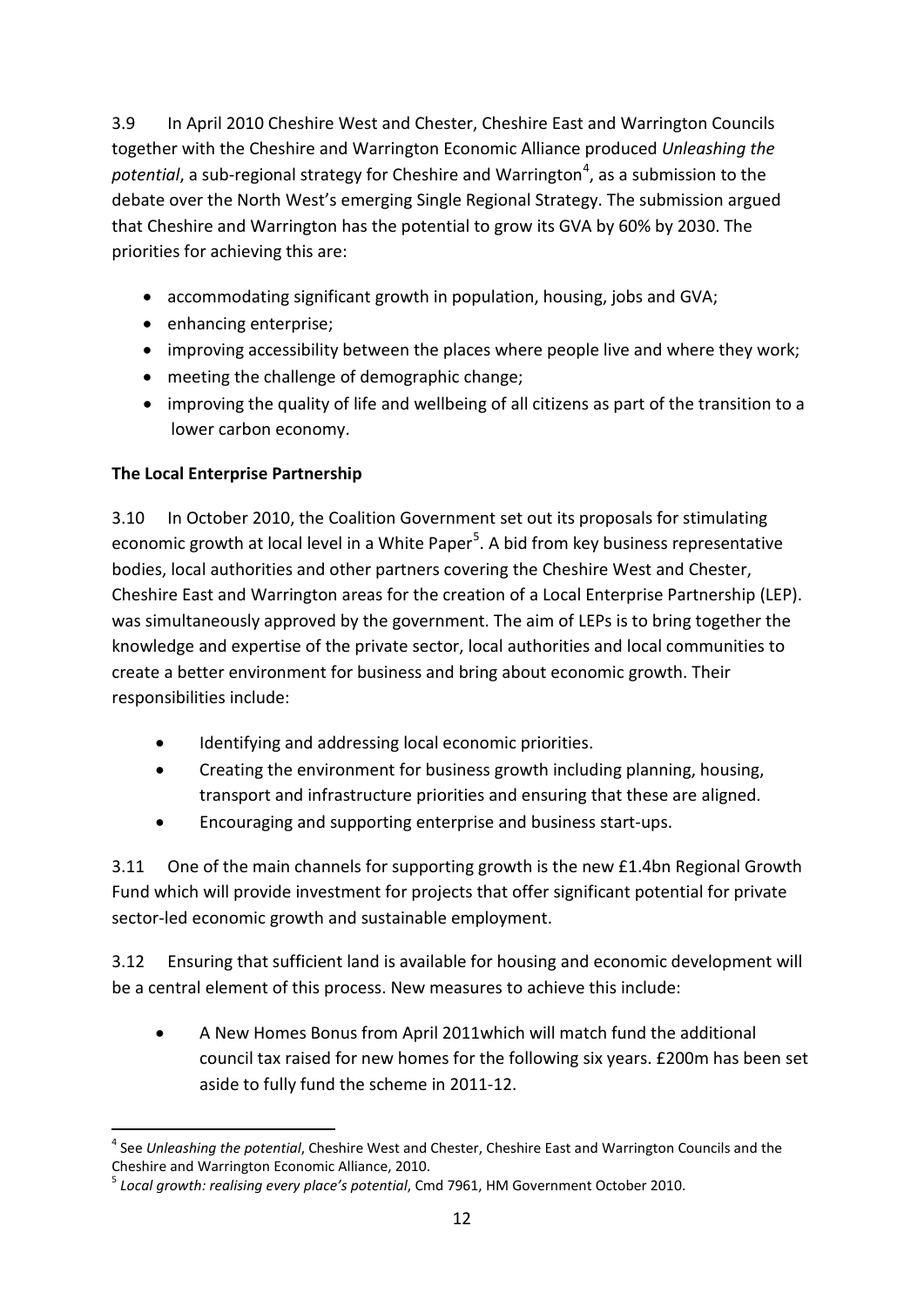- Proposals for local authorities to keep the business rates they collect locally, reducing central redistribution.
- A new system of Tax Increment Financing (TIF), which will enable local authorities to borrow against future increases in business rate revenues.
- A new simple, streamlined and planning system, which will give communities and neighbourhoods more power over decisions, increase investor certainty and help international businesses to locate, move within. or stay in the UK.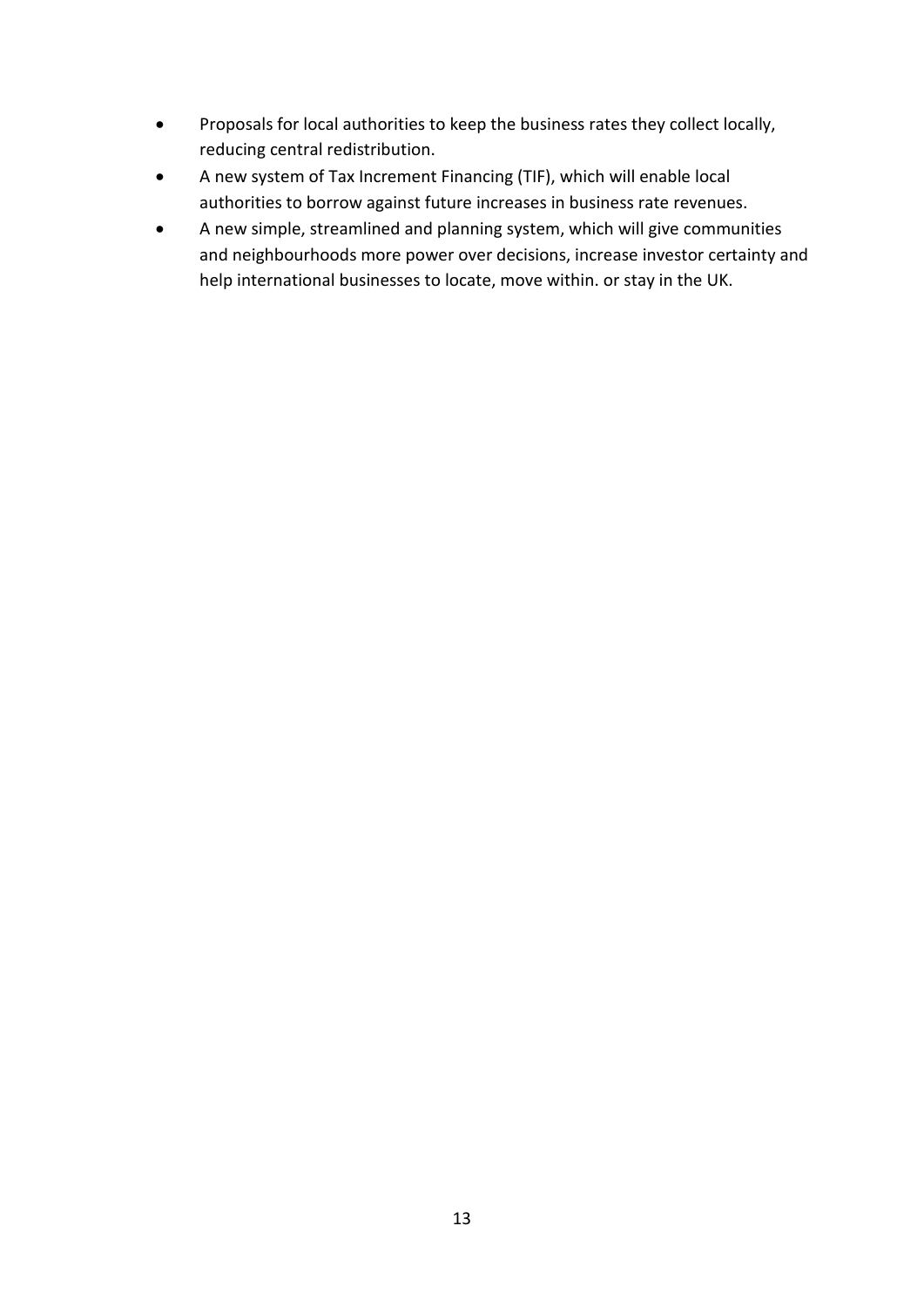## **4 The Housing Market**

.

4.1 The most up to date information on the composition of the City's housing stock comes from the 2001 Census, though is now substantially out of date. The 2001 Census suggested that the tenure breakdown of the stock in the City was as shown in Figure 4.1. 73% of dwellings were owner occupied and a further 13% were rented from private landlords or were rented free. 86% of dwellings were in the private market, with 14% in the social rented sector. Both the owner occupied and private rented sectors were larger than the national average.

4.2 Estimates prepared by Nevin Leather Associates as part of another study for Cheshire West and Chester suggest that the 2001 Census underestimated the size of the social rented sector stock (now owned exclusively by housing associations) in Chester and over-estimated the size of the private rented sector. The estimates suggest that between 2001 and 2009 there was a significant levels of growth in the private rented sector stock in the City. The estimates put the proportion of private renting in a range from 15% to 19% of the stock in the City. The additional growth has arisen mainly through the transfer of owner occupied dwellings to private landlords, but also through the acquisition by investors of newly constructed units, especially flats and apartments.

4.3 The same estimates put the range of owner occupation in the City in 2009 at between 66% and 70%, in either case a reduction from 73% in 2001, although the absolute number of owner occupied dwellings in the City has increased.

4.4 The social rented sector accounts for just over 14% of the City's housing stock. Although this is apparently unchanged from 2001, it is likely that the 2001 Census underestimated the size of the sector so there has been some decline over the intervening period. The social rented sector in Chester is relatively small (over 4 percentage points less than the regional average) but still significant. There is a high proportion of flats (43% of the stock) and around a quarter of dwellings are sheltered housing, leaving around 6,000 units for general housing needs. In 2008-09 there were 385 general needs lettings in Chester, a turnover rate of about 6.5%.

4.5 There has been a clear worsening in the affordability of private sector housing in Chester in recent years. Some analyses of changing house prices in Cheshire and Warrington in recent years consider that house prices have not risen as sharply in the sub-region as in other areas, but this depends on the time period over which prices are examined. Figure 4.2 below plots the average house price for England and Wales, Cheshire, Warrington and Chester over the period from  $1996$  $1996$ -2010<sup>6</sup>. Prices in the Cheshire and Warrington sub-region have consistently exceeded those for the North West as a whole. The Cheshire West and

<span id="page-14-0"></span> $^6$  Data for England and Wales, the North West, Warrington, and Cheshire West and Chester is available from HM Land Registry's website. Data for Chester (not available for 2010) was obtained from 4NW's six-monthly North West Housing Market Review and is also based on HM Land Registry data.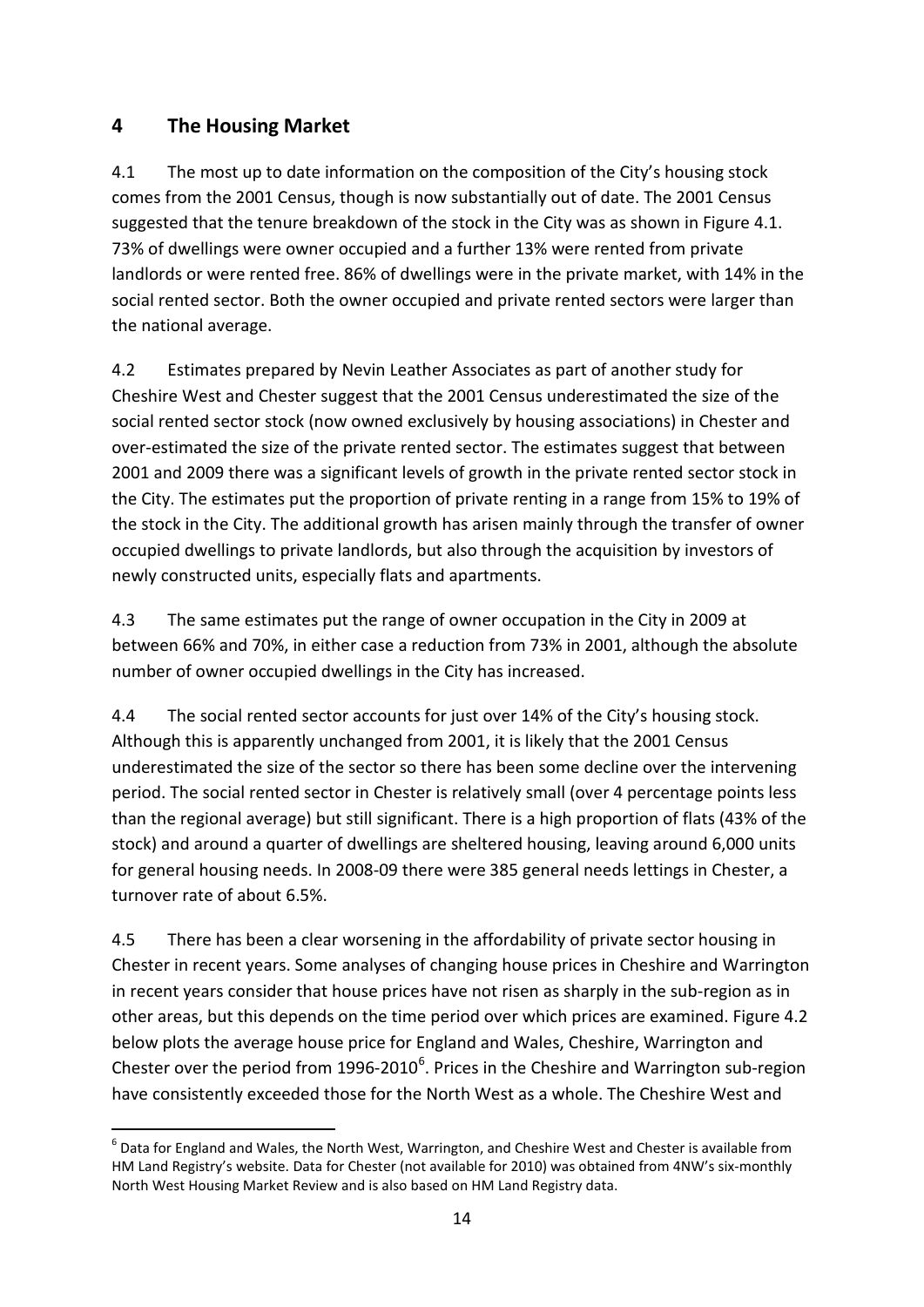Chester average has very closely mirrored the England and Wales average, with the Warrington average below this. Average prices in Chester have consistently exceeded the England and Wales average. The ratio between the two has fluctuated at around 1.25 over the whole 1996-2009 period. The increase in prices in Chester between 1996 and 2009 was 203% compared to 196% across England and Wales, 171% across the whole of Cheshire West and Chester, 166% in Warrington and only 159% across the whole of the North West. Chester is clearly a high price area.



## **Figure 4.1 Tenure 2001**

Source: ONS, 2001 Census

4.6 Figure 4.3 shows the distribution of prices in Chester in 2006 compared to the North West. This year has been selected to be representative of the market before the drastic fall in turnover which began in mid-2007. The Chester profile is under-represented in all price bands below £140,000 and over-represented in properties above this value. Less than 0.5% of property sales in Chester were valued at less than £50,000 compared with 4% of sales in the region, and only 6% were for less than £100,000 compared to 32% in the region as a whole. In 2006 there were only 405 sales (14% of the total) below £120,000, illustrating the shortage of supply of lower value properties.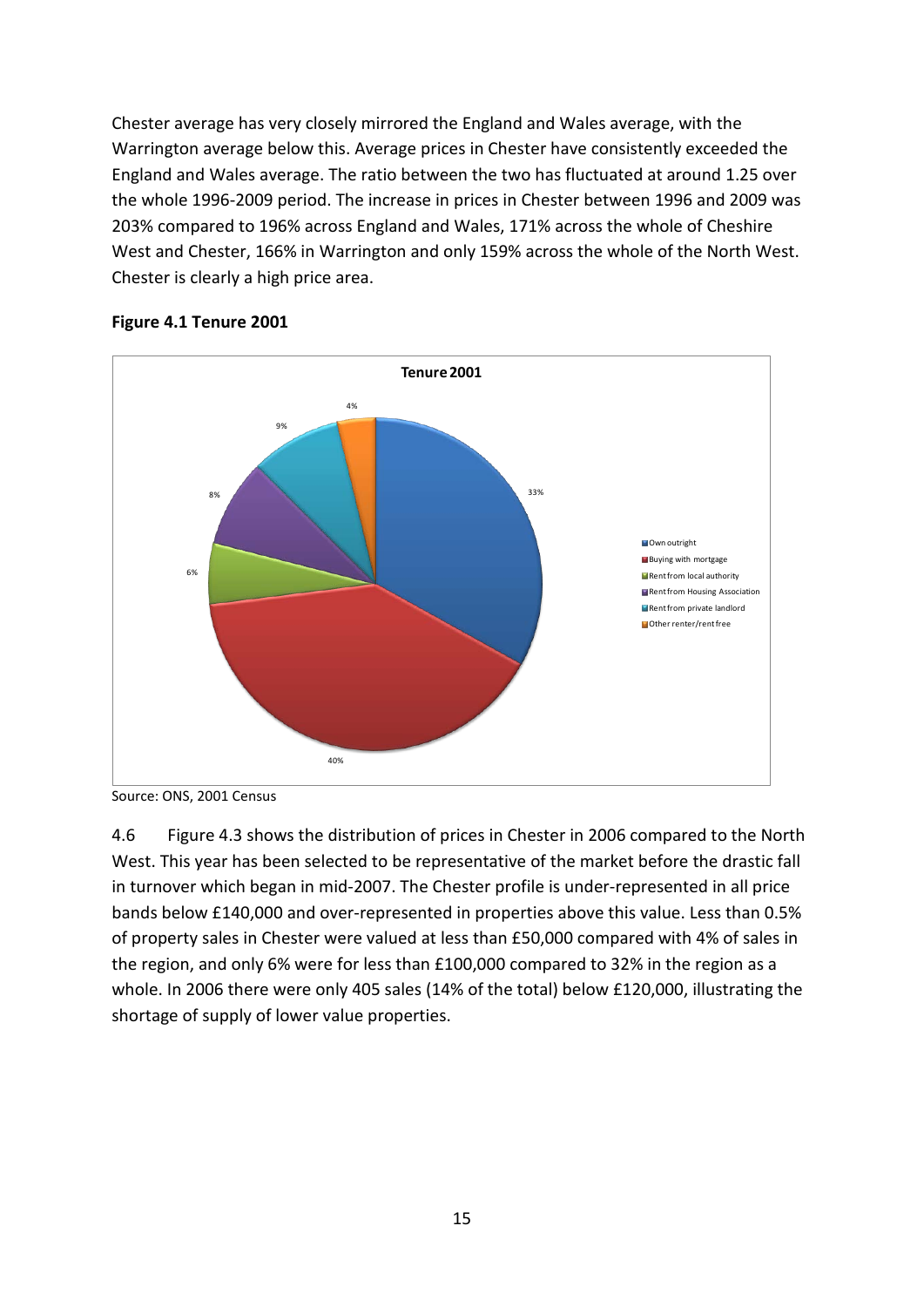

**Figure 4.2 Average dwelling prices 1996-2010**

Source: HM Land Registry, 4NW

**Figure 4.3 Distribution of dwelling prices 2006** 



Source: HM Land Registry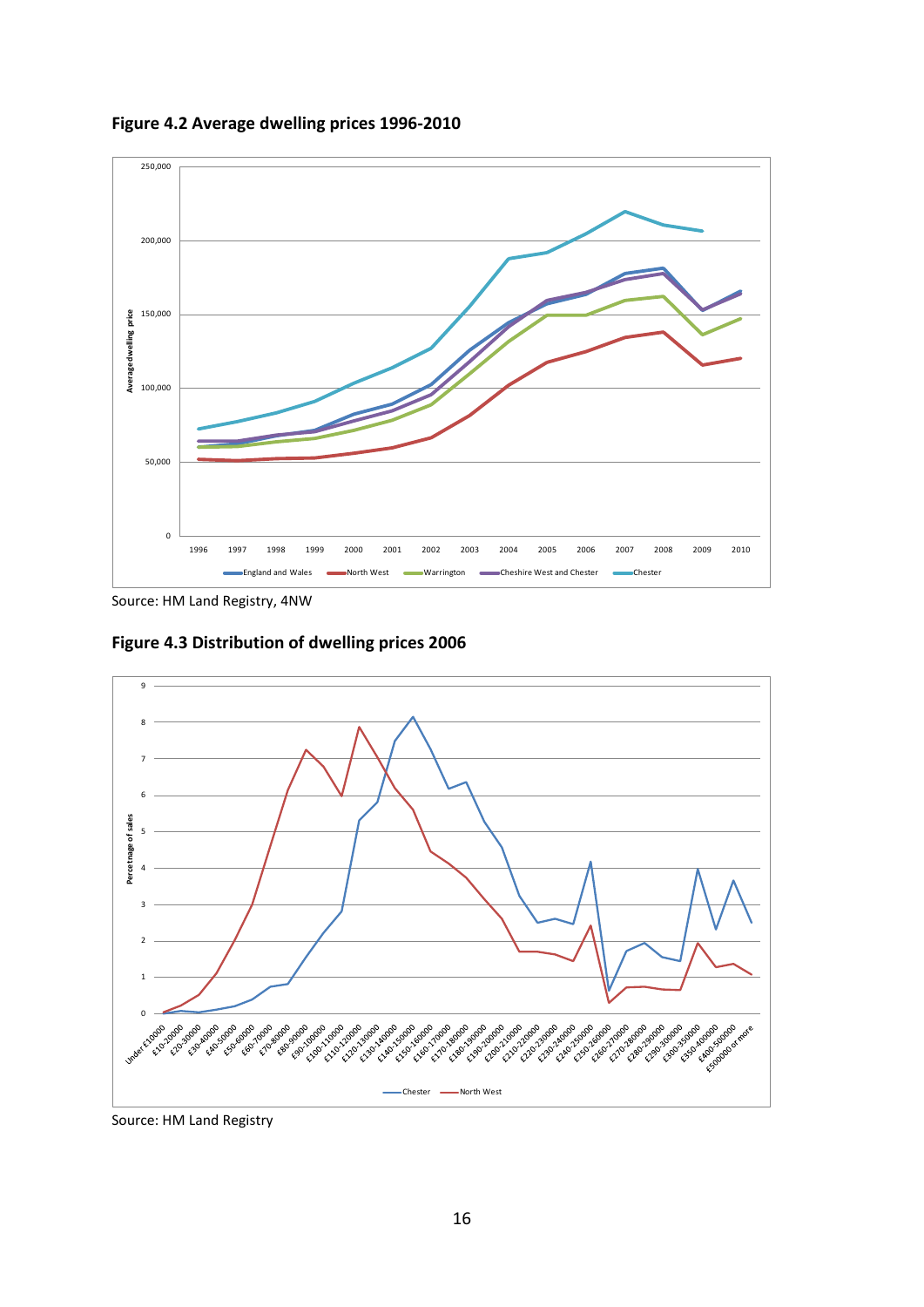4.7 Incomes have failed to keep up with these rises and have clearly not been the main driver in the market, either in Chester or in many other areas. Consistent data on household incomes is not readily available over a long period but sources such as the Annual Survey of Hours and Earnings give an indication of changing earnings levels over time. CLG produces an index of relative affordability between areas which shows the ratio of the median house price to median earnings (Figure 4.4). This confirms the high cost of housing in Chester relative to the earnings of those working in the City.



**Figure 4.4 Ratio of median house price to median earnings**

Source: CLG Live Table 576. Data is not yet available for Cheshire West and Chester as a whole.

4.8 Affordable housing needs were one of the main issues identified in the 2009 Cheshire West and Chester Strategic Housing Market Assessment<sup>[7](#page-17-0)</sup>. The SHMA identified *annual* net affordable housing need of 1,193 households across the whole local authority (affordable need after taking account of affordable housing supply). Although an imperfect indicator, the Chester Council Housing Register (applicants for social rented housing) grew threefold between 2001 (2080) and 2009 (6328). The 2009 register was equivalent to 85% of the whole social rented housing stock in the city, and new lettings in 2008-09 represented only 9% of the Register at the end of the year, implying very long waiting times for many.

.

<span id="page-17-0"></span><sup>7</sup> See *Cheshire West and Chester Strategic Housing Market Assessment,* 2009, Arc4 Consultants.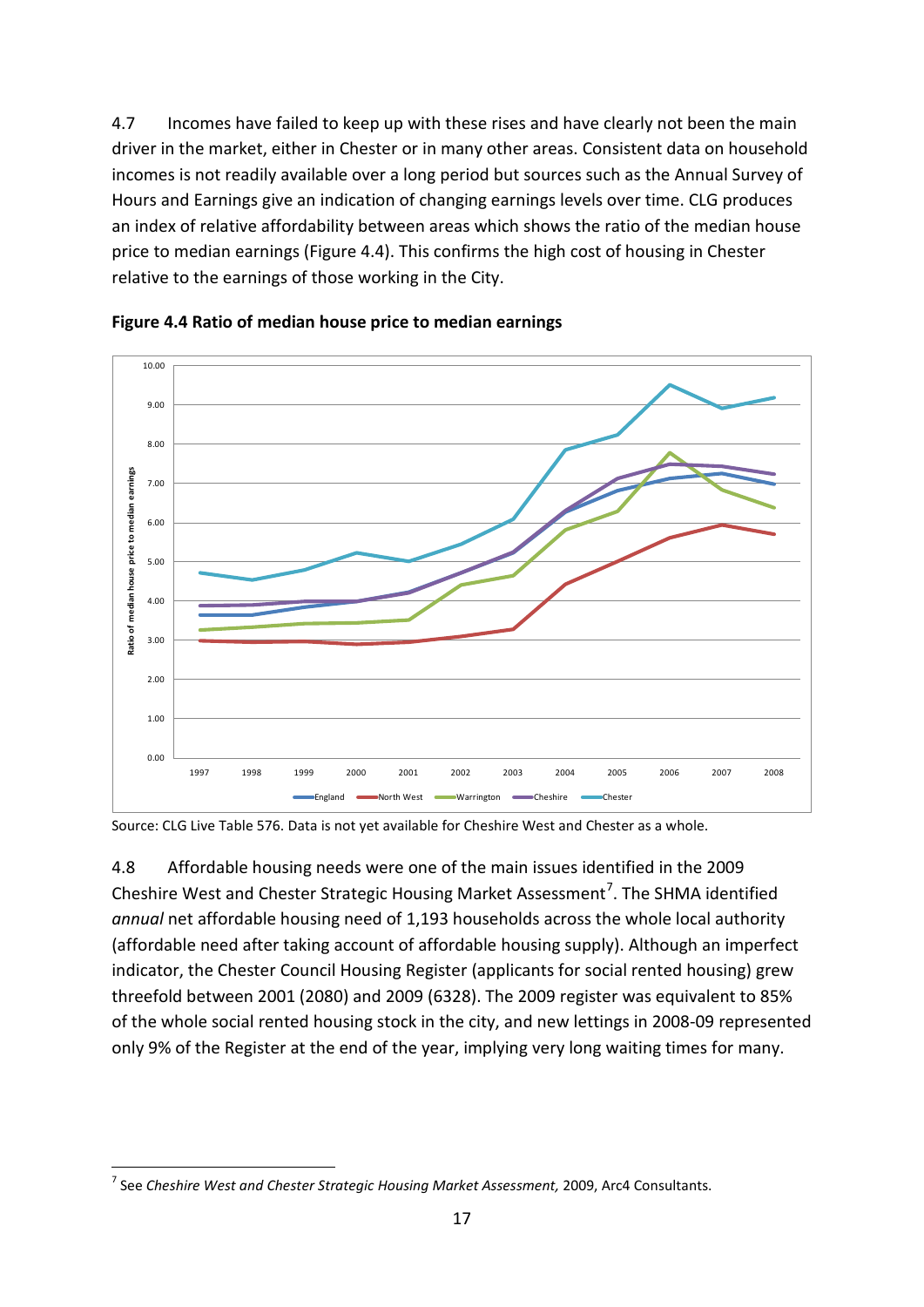4.9 The implications of affordability problems in the Cheshire and Warrington sub-region was recognised in the Economic Alliance's *Cheshire and Warrington Housing Report*)<sup>[8](#page-18-0)</sup>, which found that:

*Lack of affordable housing is having a profound negative effect on maintaining and attaining key local workers. There are correlations where housing markets fail to meet demands with reduced labour mobility, skills shortages, environmentally more damaging commuting patterns and (potentially) inflationary pressure on wages.* 

4.10 A 2007 employer survey commissioned by the CWEA found that the lack of affordable housing in Cheshire and Warrington was directly impacting on employers' ability to recruit and retain staff<sup>[9](#page-18-1)</sup>.

4.11 Although an imperfect indicator of housing need, the Register of applicants for social rented housing in Chester more than trebled from 2,080 in 2001 to 6,328 in 2009. The increase occurred as a result of both a rise in the net number of new applicants and a reduction in the main source of supply – the reletting of existing units, itself a reflection of increasing affordability problems preventing social rented tenants from moving into home ownership.

4.12 The growth of the private rented sector in the City has been a major driver of price growth. As shown above, the percentage of home ownership in the City is likely to have fallen from its 2001 level, as investors have out-competed existing home-owners and first time buyers. There is evidence of private rented sector growth across the price spectrum but the potential for returns is greater at the bottom of the market and it is in this sector that the growth in demand from students and other single young people is likely to have been greatest. Growth in this sector is self-fulfilling as potential first-time buyers who are out-competed are likely to seek to rent privately. Demand from investors unconstrained by incomes is likely to have contributed to the detachment of prices from earnings/income levels shown above. Although the prices which investors are willing to pay for housing are related to rents (which in turn are constrained by incomes) perceived capital growth also plays a part.

4.13 Data on rent levels is shown in Table 4.1, including rents in the social rented sector. Consistent data on private rents is difficult to obtain. In the social rented sector, rents in Chester have consistently been below the regional average. Social rented sector rents have risen on average by 6% per annum since 2001. Private rented sector rents have on average been substantially higher than social sector rents but no clear trend over time can be identified. According to 2009 data from Hometrack, rents in Chester are significantly above

.

<span id="page-18-0"></span><sup>8</sup> *Cheshire & Warrington Housing Report,* Cheshire & Warrington Economic Alliance, April 2008

<span id="page-18-1"></span><sup>&</sup>lt;sup>9</sup> The Impact of Lack of Affordable Housing on the Economy of Cheshire and Warrington, Cheshire Housing Alliance and CWEA, June 2007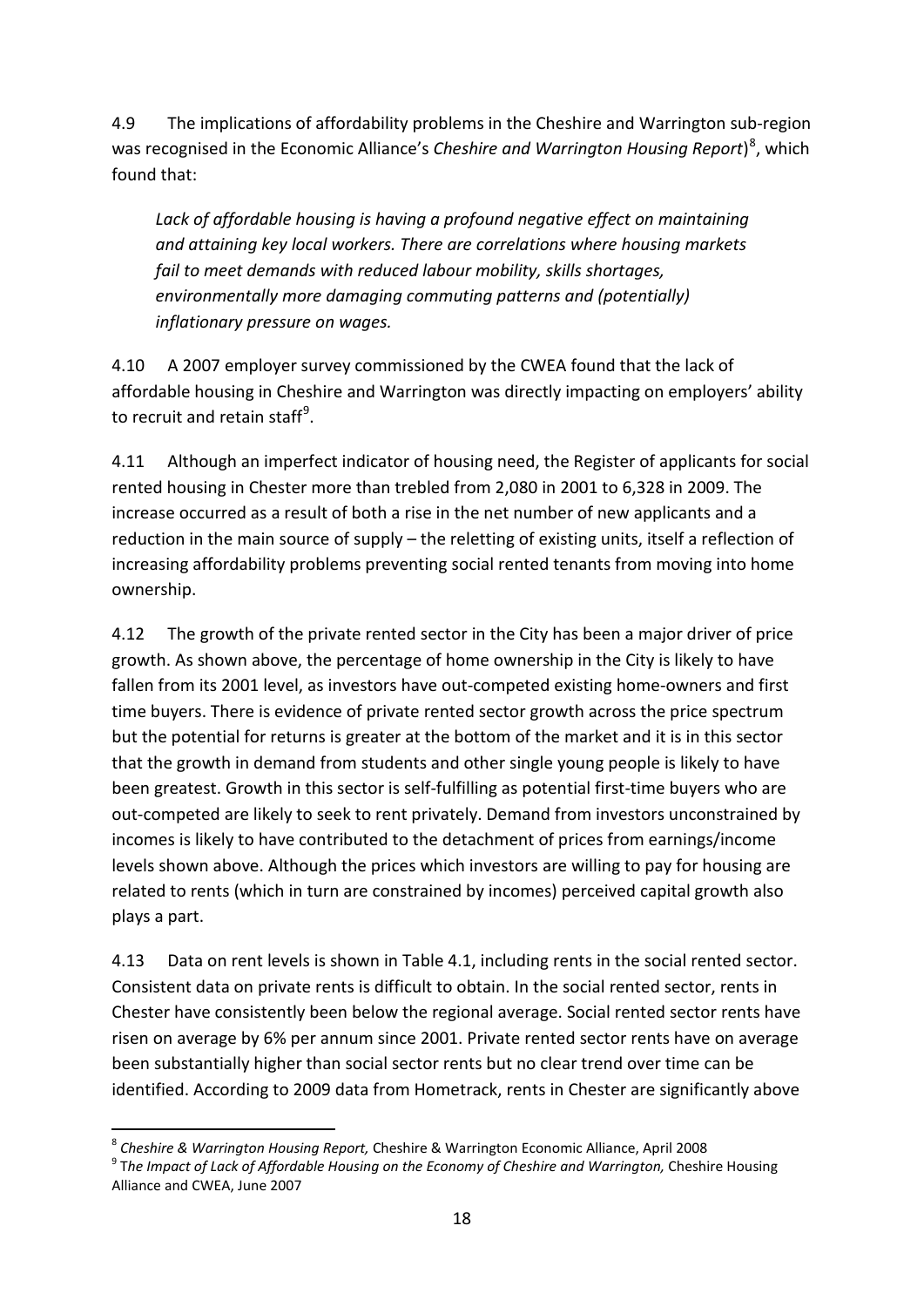the North West average. Rent Service data on local reference rents in 2010 ranks the West Cheshire Broad Housing Market Area (approximating to Cheshire West and Chester) 64<sup>th</sup> highest out of 154 areas in terms of the rent for a three-roomed unit.

|                 | Average weekly rent |            |                |               |               |
|-----------------|---------------------|------------|----------------|---------------|---------------|
|                 | Social rented       |            | Private rented |               |               |
|                 |                     |            | Rent service   | Home Track*** | Home Track*** |
|                 |                     |            | Chester/West   |               |               |
|                 | Chester             | North West | Cheshire*      | Chester       | North West    |
| 2001            | 41.49               | 46.27      | 81.65          |               |               |
| 2002            | 44.83               | 48.97      | 101.25         |               |               |
| 2003            | 46.13               | 49.90      | 101.80         |               |               |
| 2004            | 47.74               | 51.58      | 103.90         |               |               |
| 2005            | 51.25               | 54.59      | 140.00         |               |               |
| 2006            | 54.22               | 56.56      | 140.00         |               |               |
| 2007            | 57.39               | 59.04      | 143.00         |               |               |
| 2008            | 61.51               | 61.78      | 143.66         | $187**$       |               |
| 2009            | 66.18               | 64.65      | 143.66         | $173**$       | 138**         |
| Minimum annual  |                     |            |                |               |               |
| income          | £13,728             |            | £29,952        | £35,984       |               |
| requirement**** |                     |            |                |               |               |

## **Table 4.1 Average rents**

CLG Live Tables 702 and 704, CWaC, The Rent Service. Notes: \*Local Reference rent 2001-2004 averaged all cases for Chester; 2005 onwards LRR for three-roomed unit, West Cheshire Broad Housing Market Area. \*\* Average rent for three bedroomed unit. \*\*\*Data provided by CWaC. \*\*\*\* Assuming a households spends a maximum of 25% of gross income on rent.

4.14 Chester is therefore a high-priced and high rent area in terms of its private sector stock. Rent levels in the social rented sector are slightly below the regional average, so this sector is of crucial importance in the City to lower income households. The supply of social rented hosing is relatively restricted however. This illustrates the scale of affordability problems which the City faces.

4.15 Figure 4.5 shows data on the estimated distribution of household incomes in Chester compared to that for the North West as a whole in 2008 to further illustrate these affordability problems. This draws on data from CACI Paycheck for the North West provided by 4NW. Chester is a higher income area than the North West, with higher proportions of households in all income bands above £30,000 per annum and lower proportions in bands below this. Nevertheless, 27% of households in Chester had an income below £20,000 in 2008, and 49% had less than £30,000 per annum. Hence only about 50% of all households could afford the average local reference rent in 2009 of just under £30,000, and only 42% could afford the average private sector rent quoted by Hometrack. At the other end of the spectrum, 18% of households had an income over £50,000 per annum or more. But many owner occupiers, of course, face housing costs much lower than their current incomes could sustain because they own their homes outright or have a relatively small mortgage.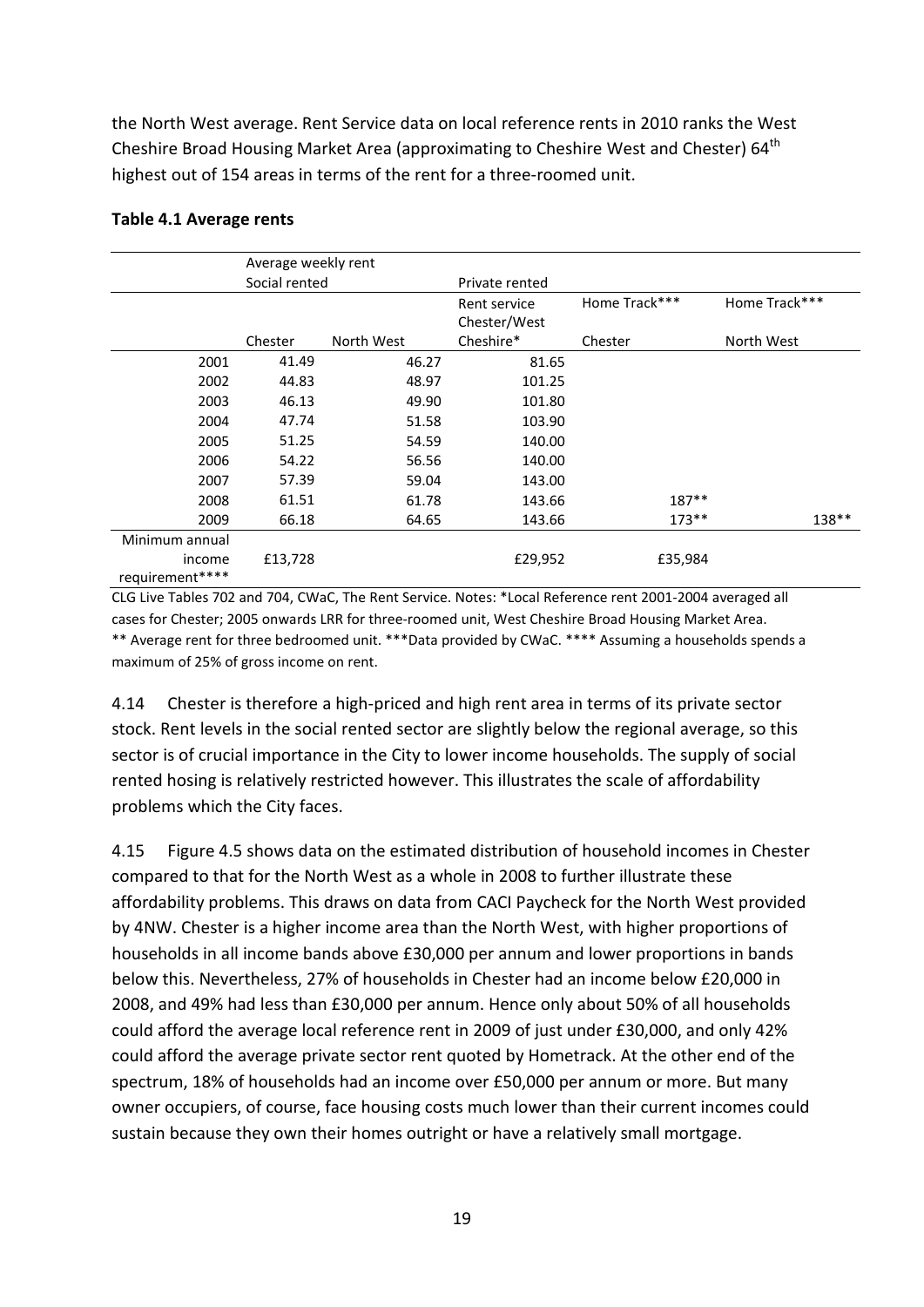



Source: CACI Paycheck

4.16 The housing market in Chester, as in most other parts of Britain, has suffered severely as a result of the impact of the credit crunch on the availability of loan finance, the recession, increased levels of unemployment or economic inactivity, and a lack of confidence on the part of buyers and investors. The shortage of loan finance (and the tightening of credit terms such as deposit requirements) has affected both the owner occupier and buy to let markets. Dwelling prices initially fell in 2007-08, then recovered much of the lost ground by mid-2009, whilst 2010 has seen some further but smaller-scale falls and the future trajectory of prices remains uncertain. However the most significant feature of the market since 2007 has been a significant reduction in the level of transactions in the market, and in the level of new housing starts and completions.

4.17 Most housing market commentators agree that the low level of transactions will continue to be a feature of the market for at least the next two years. Many expect further price falls but opinion is divided on the scale of reductions. Likely increases in levels of unemployment arising from reductions in public spending and the wider lack of economic confidence are seen as major constraints on housing market recovery. The shortage of capital for purchase has affected both the owner occupied and private rented sectors, but investors are finding it difficult to leave the market as a result of the scarcity of buyers and the size of the private rented sector has received a temporary boost from 'involuntary' landlords, often home owners or inheritors unable to sell their properties. But to date housing has not become significantly more affordable as prices have not fallen significantly,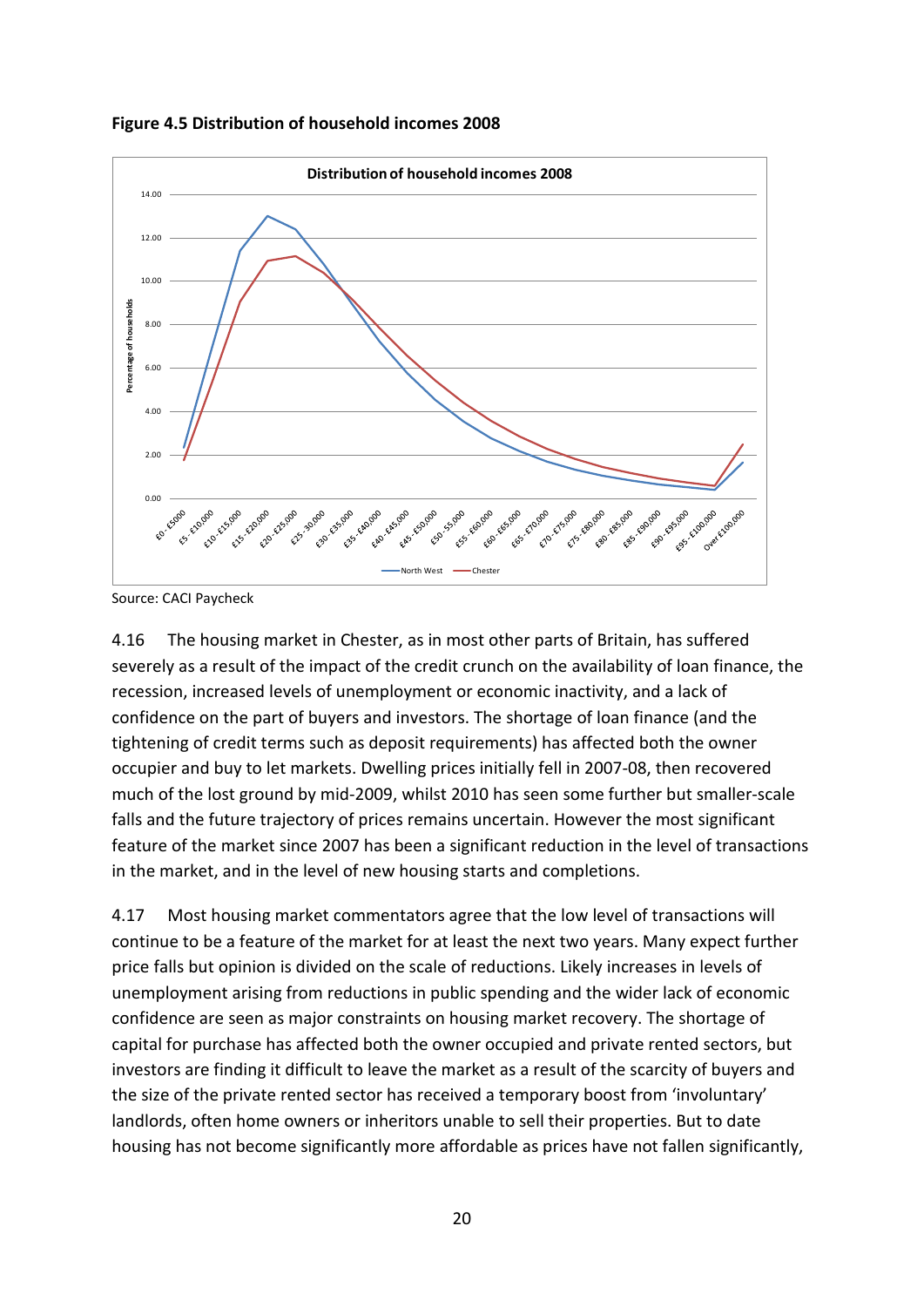and it would be unwise to assume the affordability picture will change given the low level of new supply and continuing household growth.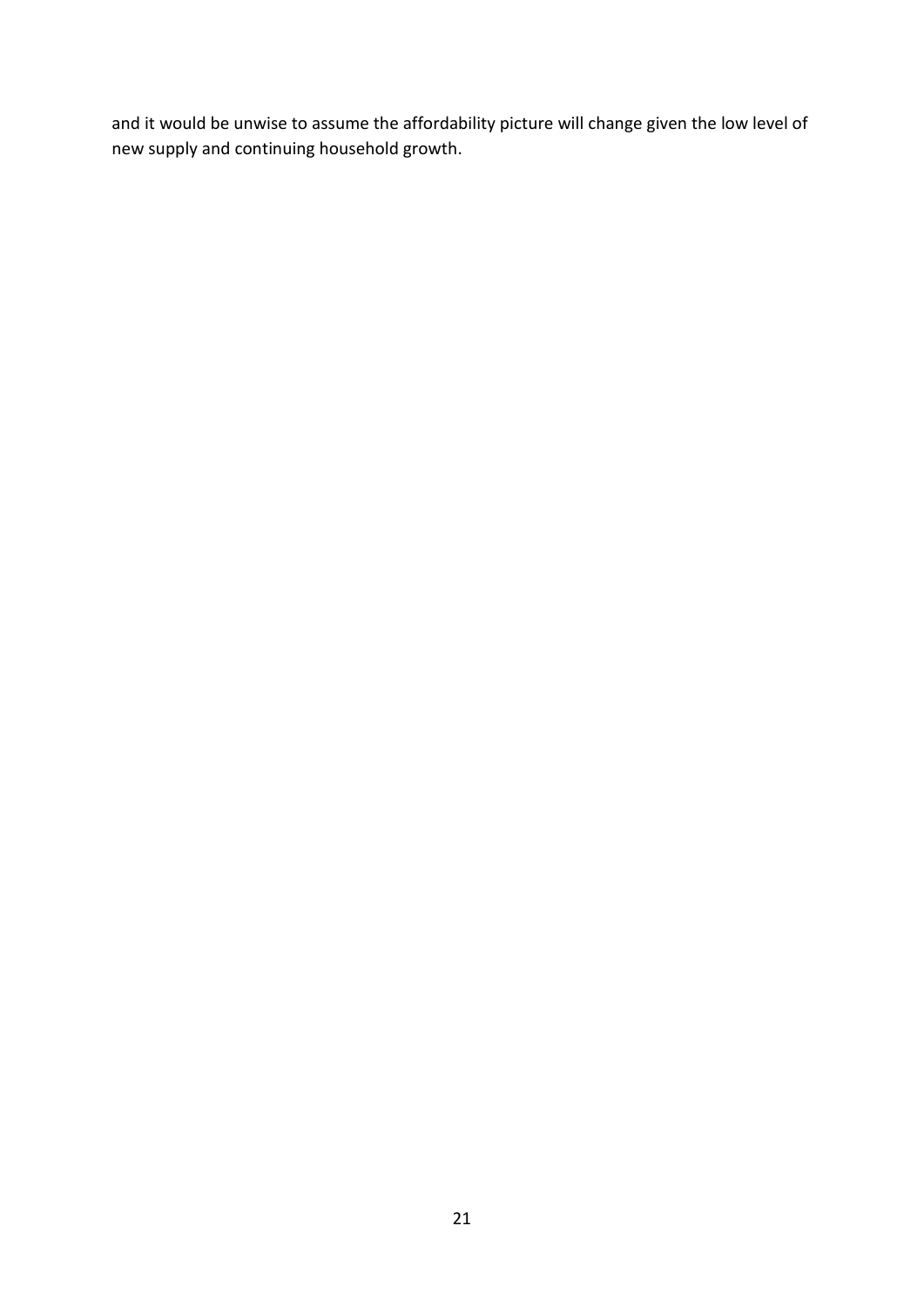## **5 Employment forecasts**

5.1 Neither the CWEA and NWEFP reports discussed above include estimates of actual jobs growth but the employment growth rates in each report can be applied to 2010 jobs data to derive estimates of future employment levels. Table 5.1 below shows projected job levels up to 2020 for Cheshire and Warrington and for Chester on the basis of the CWEA and NWEFP growth rates set out in Section 3. Applying sub-region-wide employment growth rates to Chester results in an increase of just over 4,000 jobs from 2010-20 (CWEA estimates) and under 1,000 (NWEFP estimates). However taking account of Chester's favourable industrial structure compared to other parts of the sub-region increases these estimates to around 6,300 and 3,000 respectively. It should be emphasised that these are very general estimates based on the average annual growth rates put forward in the two economic reviews set out above. They are workplace-based estimates including selfemployment.

|           |             | Cheshire and Warrington<br>Chester |             |              |             | Chester (taking account of industrial<br>structure |             |  |  |
|-----------|-------------|------------------------------------|-------------|--------------|-------------|----------------------------------------------------|-------------|--|--|
|           |             |                                    |             |              |             |                                                    | <b>Best</b> |  |  |
|           | <b>CWEA</b> | <b>NWEFP</b>                       | <b>CWEA</b> | <b>NWEFP</b> | <b>CWEA</b> | <b>NWEFP</b>                                       | estimate    |  |  |
| 2010      | 484,000     | 484,000                            | 79,000      | 79,000       | 79,000      | 79,000                                             | 79,000      |  |  |
| 2011      | 486,420     | 484,000                            | 79,395      | 79,000       | 81,556      | 79,000                                             | 79,463      |  |  |
| 2012      | 488,852     | 484,000                            | 79,792      | 79,000       | 81,963      | 79,000                                             | 79,926      |  |  |
| 2013      | 491,296     | 484,000                            | 80,191      | 79,000       | 82,373      | 79,000                                             | 80,390      |  |  |
| 2014      | 493,753     | 484,000                            | 80,592      | 79,000       | 82,785      | 79,000                                             | 80,853      |  |  |
| 2015      | 496,222     | 484,000                            | 80,995      | 79,000       | 83,199      | 79,000                                             | 81,316      |  |  |
| 2016      | 498,703     | 484,968                            | 81,400      | 79,158       | 83,615      | 81,312                                             | 81,779      |  |  |
| 2017      | 501,196     | 485,938                            | 81,807      | 79,316       | 84,033      | 81,475                                             | 82,243      |  |  |
| 2018      | 503,702     | 486,910                            | 82,216      | 79,475       | 84,453      | 81,638                                             | 82,706      |  |  |
| 2019      | 506,221     | 487,884                            | 82,627      | 79,634       | 84,875      | 81,801                                             | 83,169      |  |  |
| 2020      | 508,752     | 488,859                            | 83,040      | 79,793       | 85,300      | 81,965                                             | 83,632      |  |  |
| 2010-2020 | 24,752      | 4,859                              | 4,040       | 793          | 6,300       | 2,965                                              | 4,632       |  |  |

## **Table 5.1 Cheshire and Warrington and Chester: forecast job growth 2010-2020**

Source: Derived by applying CWEA/NWEFP growth rates to 2010 baseline workforce data from NOMIS.

5.2 The CWEA-based estimates pre-date the credit crunch and recession. The NWEFP estimates take account of the impact of recession but may arguably present too pessimistic a picture in the light of 2008-2010 outturns. This has been addressed in part by basing the estimates on the most up to date 2010 jobs base. A forecast of 2010-2020 growth mid-way between these two alternatives represents about 4,600 additional jobs. Both the CWEA and NWEFP reports stress the uncertainty inherent in economic forecasting especially at present and this should be borne in mind. In addition, it should be noted that this is a relatively small volume of growth in comparison to growth over the last decade. The estimated total of jobs in the City grew very rapidly from 75,000 in 2000 to 81,000 in 2004 before falling to 78,000 in 2007.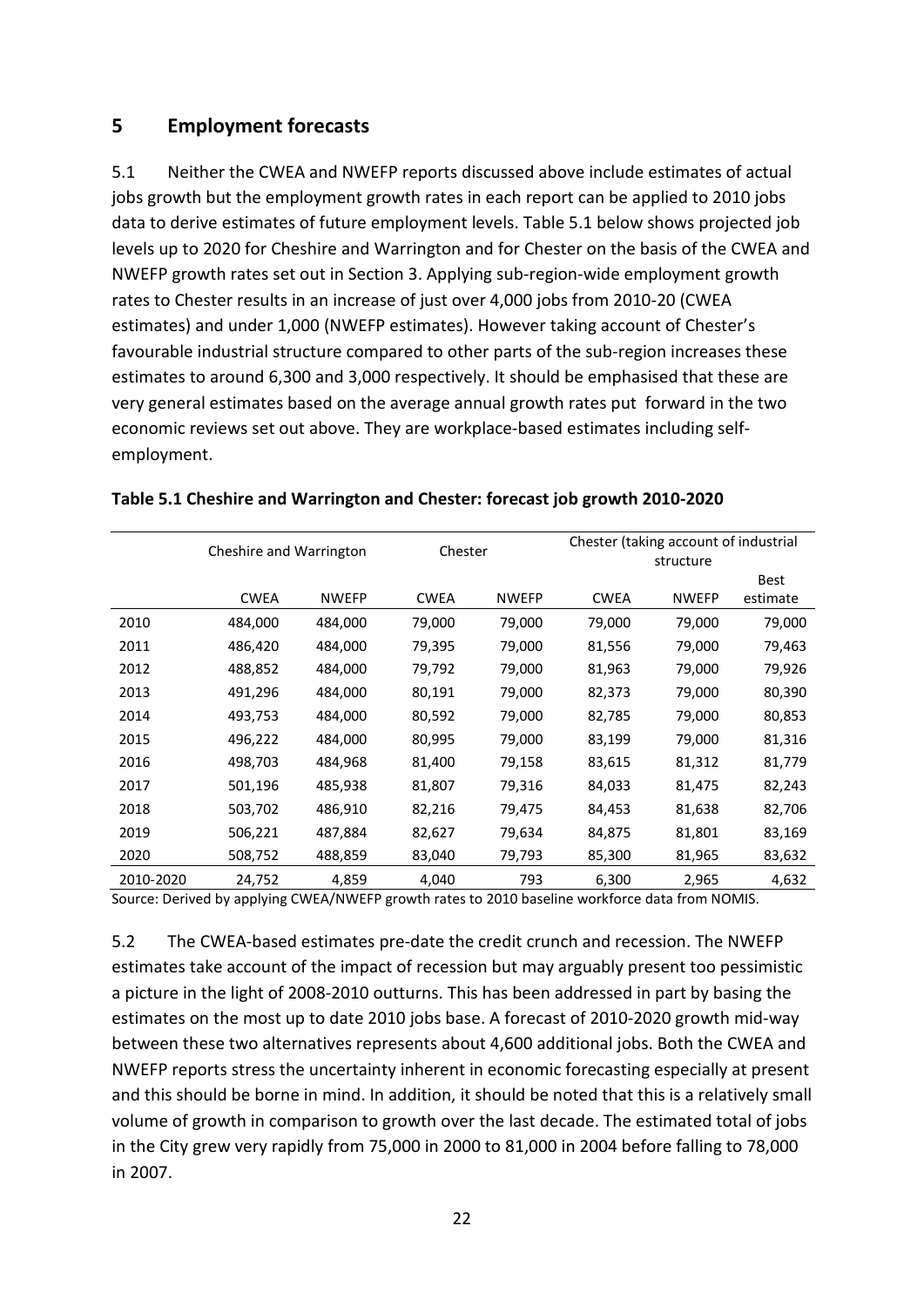5.3 Table 5.2 shows the GVA and employment growth aspirations set out in Cheshire West and Chester's *Unleashing the potential* strategy. Although based on the Cheshire and Warrington Econometric Model, these are *aspirations* for the area rather than trend-based *forecasts*. However the overall level of growth for the sub-region - 22,000 jobs between 2010 and 2030, or just under 15,000 up to 2020 assuming even growth over the whole period. This falls within the range projected by the CWEA and NWRFP forecasts, although closer to the upper than the lower end. The data is not broken down to give figures for Chester alone, but anticipates growth of 11,000 jobs up to 2030 in the Cheshire West and Chester area.

|                         |                           |        | GVA (£million, 2006 prices) |        |      | Employment (000s) |        |        |
|-------------------------|---------------------------|--------|-----------------------------|--------|------|-------------------|--------|--------|
|                         | %<br>Base<br>Base<br>2030 |        |                             |        |      | 2030              | Change | %      |
|                         | Year                      |        | Change                      | change | Year |                   |        | change |
| <b>Cheshire East</b>    | 7,882                     | 13,536 | 5,653                       | 72%    | 188  | 197               | 9      | 5%     |
| Cheshire West & Chester | 6.129                     | 9.238  | 3,109                       | 51%    | 168  | 179               | 11     | 7%     |
| Warrington              | 4,667                     | 7,035  | 2,367                       | 51%    | 130  | 132               |        | 2%     |
| Cheshire & Warrington   | 18,679                    | 29,809 | 11,130                      | 60%    | 486  | 508               | 22     | 5%     |
|                         |                           |        |                             |        |      |                   |        |        |

### **Table 3.1 Unleashing the potential: employment aspirations**

Source: Unleashing the potential, Figure 4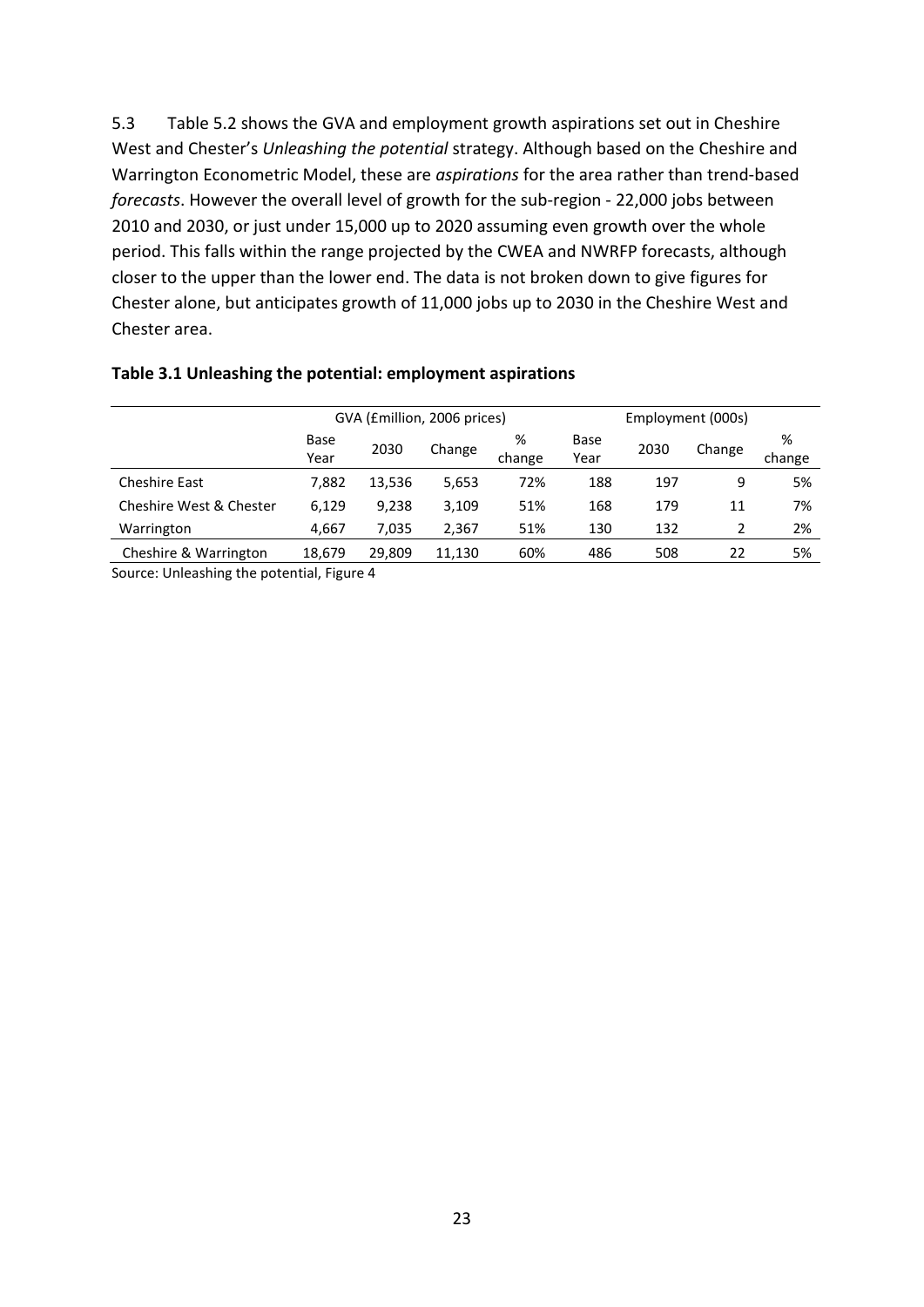# **6 Demographic Trends**

6.1 Both the CWEA and NWEFP estimates of employment growth include reference to related changes in the overall population and to a decline in population of working age. In addition, trend-based estimates of population and households are available from ONS/CLG. This section looks at these population estimates and their implications for future household growth.

6.2 ONS produce sub-national population projections every two years, based on and controlled to national population projections. The most recent available are the 2008-based projections. CLG prepare household estimates applying assumptions about trends in household formation to the population projections, and new 2008-based household projections have recently been issued.

6.3 ONS population projections are based on recent trends in births, deaths and migration. They are controlled to regional and national projection totals. Recent projections have been heavily influenced by increases in birth rates and longevity, and by high levels of net in-migration to the UK in the early 2000s. For England as a whole the 2004-based projections produced a population estimate for 2008 which was 0.6% higher than that produced by the previous 2003-based projections, and a figure 1.2% higher for 2020. The 2006-based projections produced further increases of 0.5% (2008) and 3.7% (2020). Reflecting reduced migration levels from 2007 onwards, the 2008-based projections showed a slight fall in 2008 (0.04%) and a larger reduction in 2020 (0.6%). Recent ONS migration reports<sup>[10](#page-24-0)</sup> show that levels of economic migrants have fallen further during 2009-2010 so the 2008-based estimates are likely to be too high in most areas. This is supported by the fact that ONS estimates are higher than those produced by CWEA and NWEFP (see below).

6.4 Figure 6.1 shows projected population growth for Chester over the 2008-2025 period from the most recent (2008-based) ONS projections. Chester's population is projected to remain more or less static at about 118,000 over the whole period, having fluctuated only slightly from this figure over the whole period since 1981. This is one of the lowest rates of population growth in the North West, comparable with rates in areas of economic decline rather than growth and prosperity like Chester. This surprising outcome is brought about by long-standing restrictions on the scale of new housing development in the City, rather than by weak demand.

6.5 The population between 15-64 is projected to fall from 77,600 to 72,000 (a fall from 66% to 61% of the total population). This broadly demonstrates the scale of the decline in the working age population, setting aside changes in the actual date when entitlement to state pension begins. This is discussed further below.

<span id="page-24-0"></span><sup>.</sup> <sup>10</sup> See the quarterly ONS Statistical Bulletin *Migration Statistics: Quarterly Report.*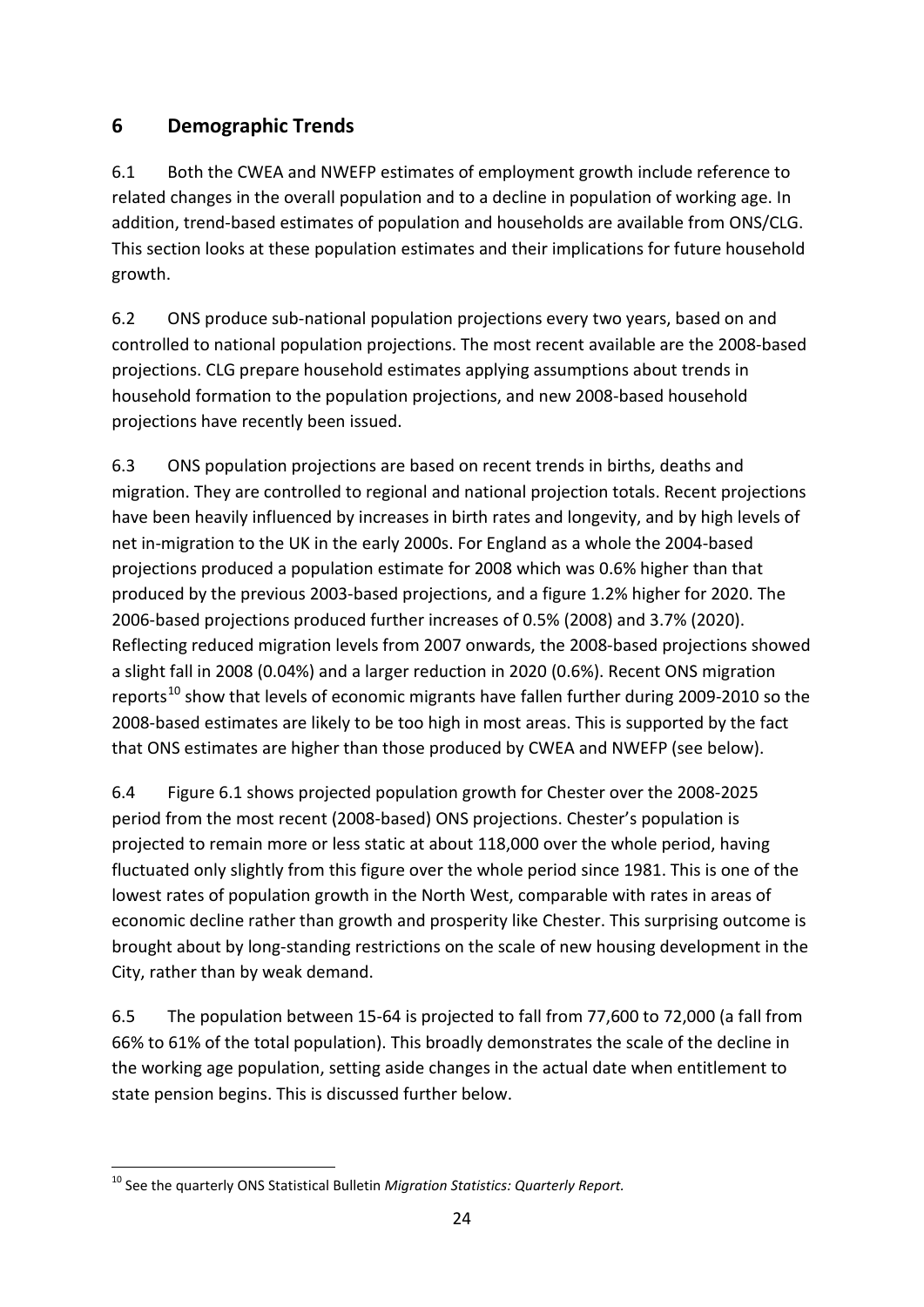6.6 Figure 6.2 shows the components of projected population change over the 2008- 2025 period. Natural change results in a slight surplus of births over deaths, but gains from net internal migration (from other areas in England) are the main projected source of growth. This growth is presumably accounted for by the draw exerted by Chester's higher and further education facilities, and by its employment opportunities. Cross-border migration (to/from Scotland/Wales and Northern Ireland) shows a consistent small loss, perhaps lower than might be expected given Chester's position adjacent to Wales. International migration is projected to show a net loss of 400-600 people per year. This represents a return to the position in 2001-02 prior to the growth of economic in migration from the A8 States and may exaggerate the likely long-term loss, depending on the scale and type of employment growth in the City in the future.





Source: ONS 2008-based sub-national population projections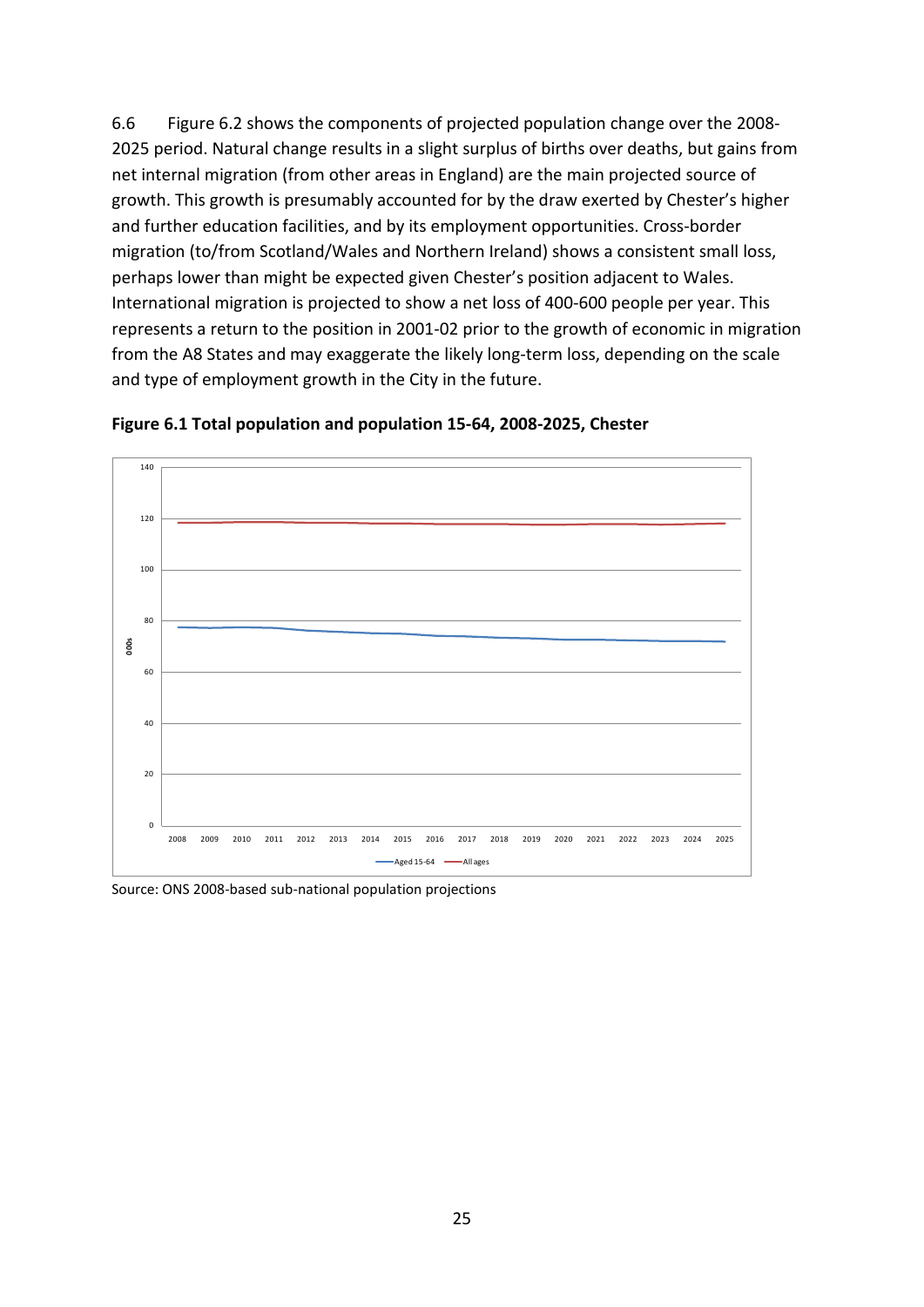

**Figure 6.2 Components of projected population change 2009-2025, Chester**

Source: ONS 2008-based sub-national population projections

6.7 Table 6.1 shows projected changes in the total population and in the population aged 15-64 for Chester compared to the projections for adjacent authorities (distinguishing the former Cheshire authorities) and including Wrexham and Flintshire. Very broadly, Crewe and Nantwich, Warrington, Vale Royal, Macclesfield and Wrexham are the projected high growth locations (10% or more), Congleton, Macclesfield and Liverpool have single figure rates, Chester and Flintshire have low rates, with Ellesmere Port and Wirral projected to have negative growth. In terms of the population aged 15-64 however, the picture is of mainly negative growth rates except in Warrington, Crewe and Nantwich and Wrexham. With Wirral, Ellesmere Port and Chester projected to experience falls of more than 10%.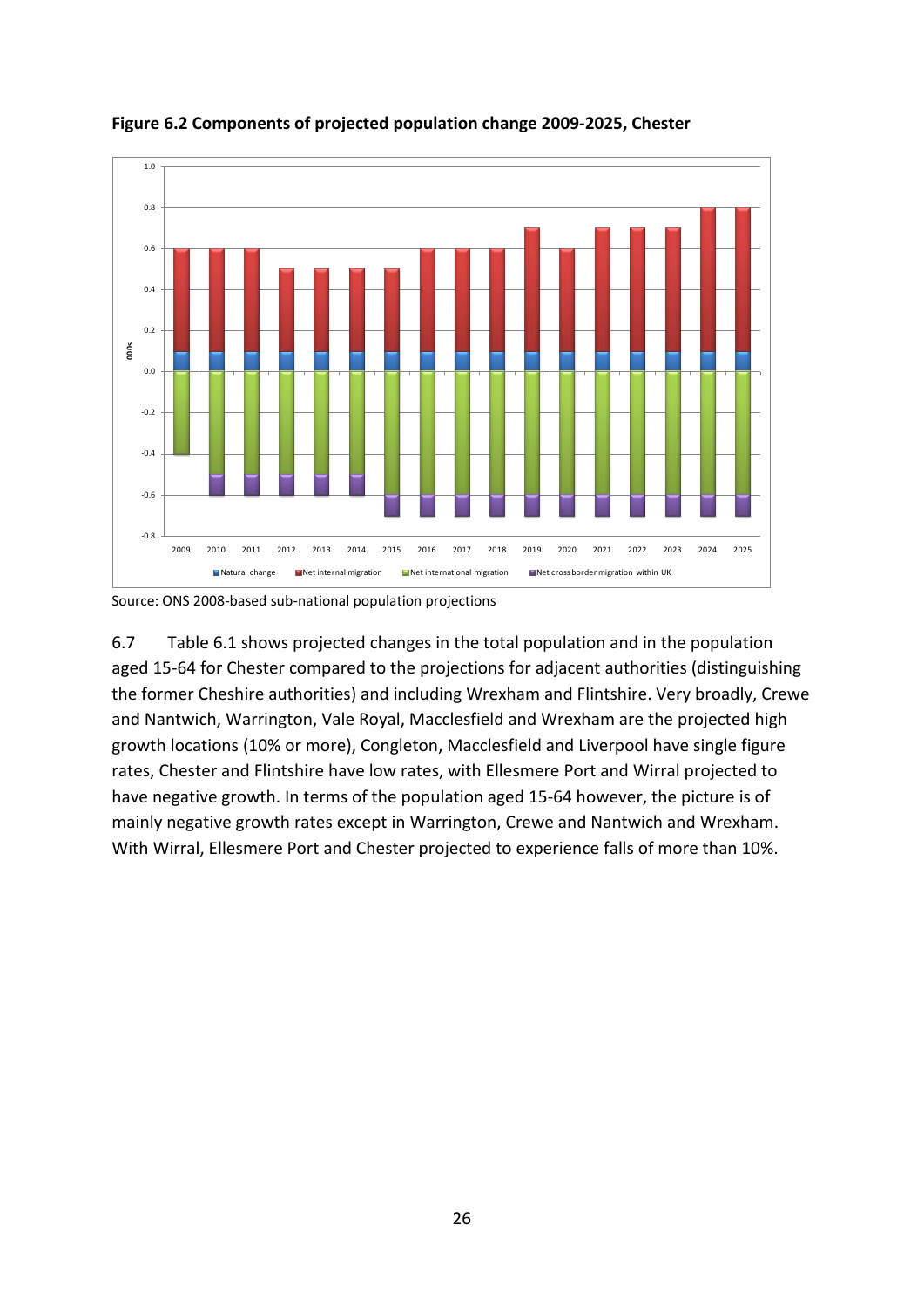| Table 6.1 Projected population change 2008-2033 |  |  |  |  |  |
|-------------------------------------------------|--|--|--|--|--|
|-------------------------------------------------|--|--|--|--|--|

|                                          | All ages |        | Aged 15-64 |         |
|------------------------------------------|----------|--------|------------|---------|
| Projected change in population 2008-2033 | 000s     | %      | 000s       | %       |
| Chester                                  | 0.6      | 0.5    | $-7.9$     | $-10.2$ |
| Ellesmere Port                           | $-0.8$   | $-1.0$ | $-7.7$     | $-14.8$ |
| Vale Royal                               | 14.9     | 11.7   | $-3.0$     | $-3.6$  |
| Warrington                               | 25.5     | 13.0   | 0.8        | 0.6     |
| Congleton                                | 7.7      | 8.3    | $-5.5$     | $-9.2$  |
| Crewe and Nantwich                       | 23.3     | 19.8   | 5.1        | 6.6     |
| Macclesfield                             | 15.9     | 10.5   | $-2.9$     | $-3.0$  |
| Halton                                   | 5.9      | 5.0    | $-6.2$     | $-7.8$  |
| Liverpool                                | 24.5     | 5.6    | $-1.7$     | $-0.6$  |
| Wirral                                   | $-4.8$   | $-1.6$ | $-27.4$    | $-14.0$ |
| Wrexham                                  | 18.7     | 14.1   | 1.3        | 1.5     |
| Flintshire                               | 2.4      | 1.6    | $-13.0$    | $-13.2$ |

Sources: ONS 2008-based sub-national population projections, Welsh Assembly Government 2008-based local authority population projections

6.8 Figure 6.3 shows past and projected household growth. Despite the static population, the number of households in Chester has grown steadily since 1981, averaging about 320 households per annum, largely because of reductions in average household size. The rate of growth fell in the 2001-2006 period to about 200 per annum. Growth is projected to remain at this lower level over the 2008-2033 period. These projections represent, for Chester, a significant reduction in the projected household growth rate compared with the previous 2006-based projections (amounting to a reduction of about 7,000 households in 2031.

6.9 As with population change, this low rate of growth is difficult to square with Chester's recent economic growth. It arises because the projections take forward past trends in household formation, and thus reflect the tight dwelling supply position in the City in the past, especially in the 1990s. ONS and CLG projections are essentially trend-based but this does not mean that they are policy independent. Past, perhaps still current, policies which have impacted on recent trends are implicitly taken into account. However the projections do not take account of future developments such as the Growth Point status secured by Cheshire West and Chester in 2009.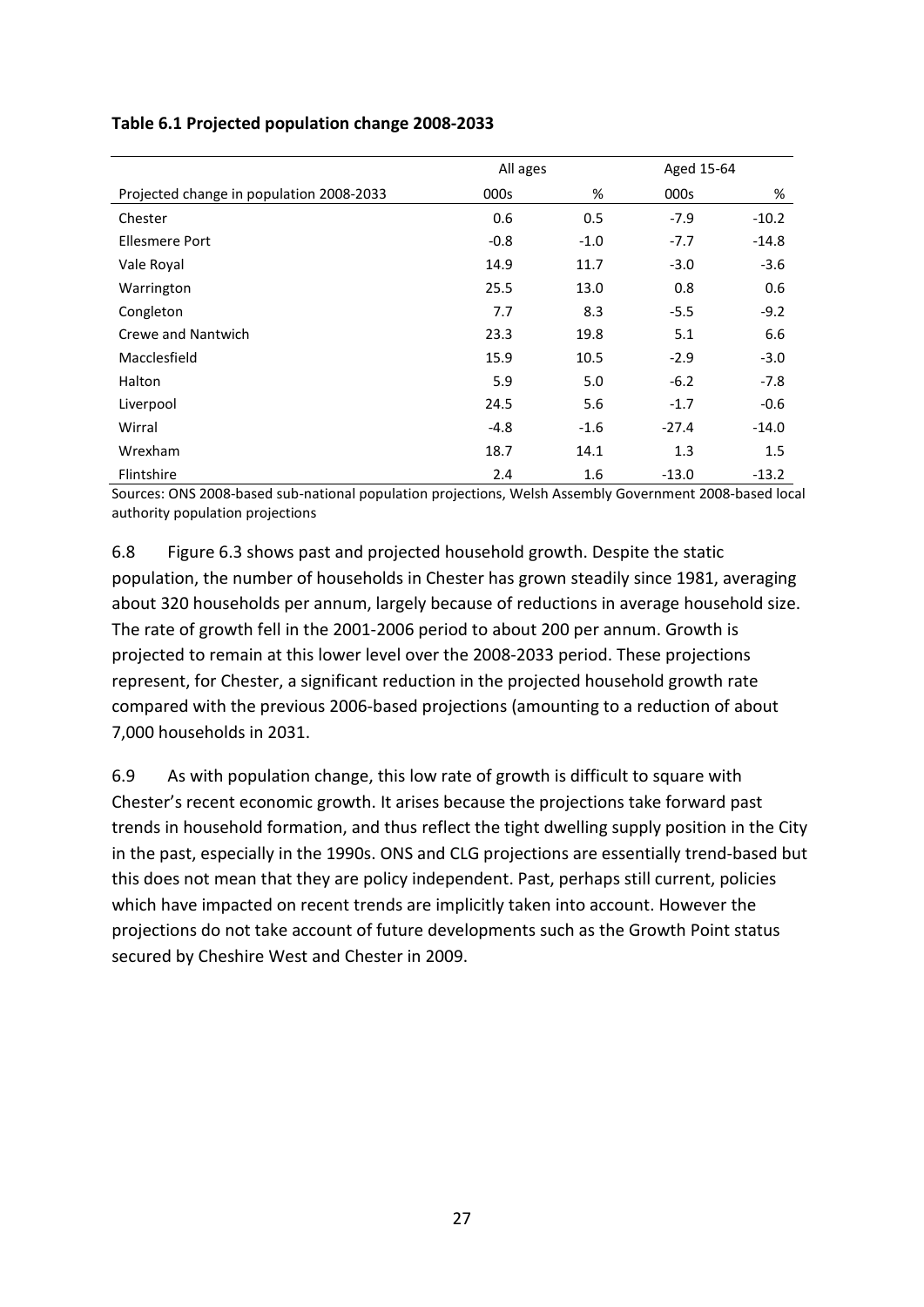

**Figure 6.3 Past and projected household growth, Chester**

Source: CLG Mid-year household estimates, CLG 2008-based household projections

6.10 A further perspective on household change in Chester can be obtained from data on recent changes in the dwelling stock. Table 6.2 shows various sources of data on dwelling stock change. HSSA returns<sup>[11](#page-28-0)</sup> show implied changes in the size of the overall dwelling stock in Chester year by year. This averages 370 dwellings per annum. CLG stock change data from 2004-2009 averages 360 net additional dwellings per annum, and RSS monitoring data averages 400 new and converted dwellings per annum. CLG new housing completions data averages a lower figure – 170 dwellings per annum. If net additions from all sources averaged around 350- 400 over the 2001-2009 period this suggests that estimates of recent household growth are too small, which would correspondingly reduce future projections based on these estimates.

.

<span id="page-28-0"></span> $11$  HSSA returns are made annually by local authorities to CLG and include estimates of the overall dwelling stock. These are derived from a variety of sources including Council Tax data.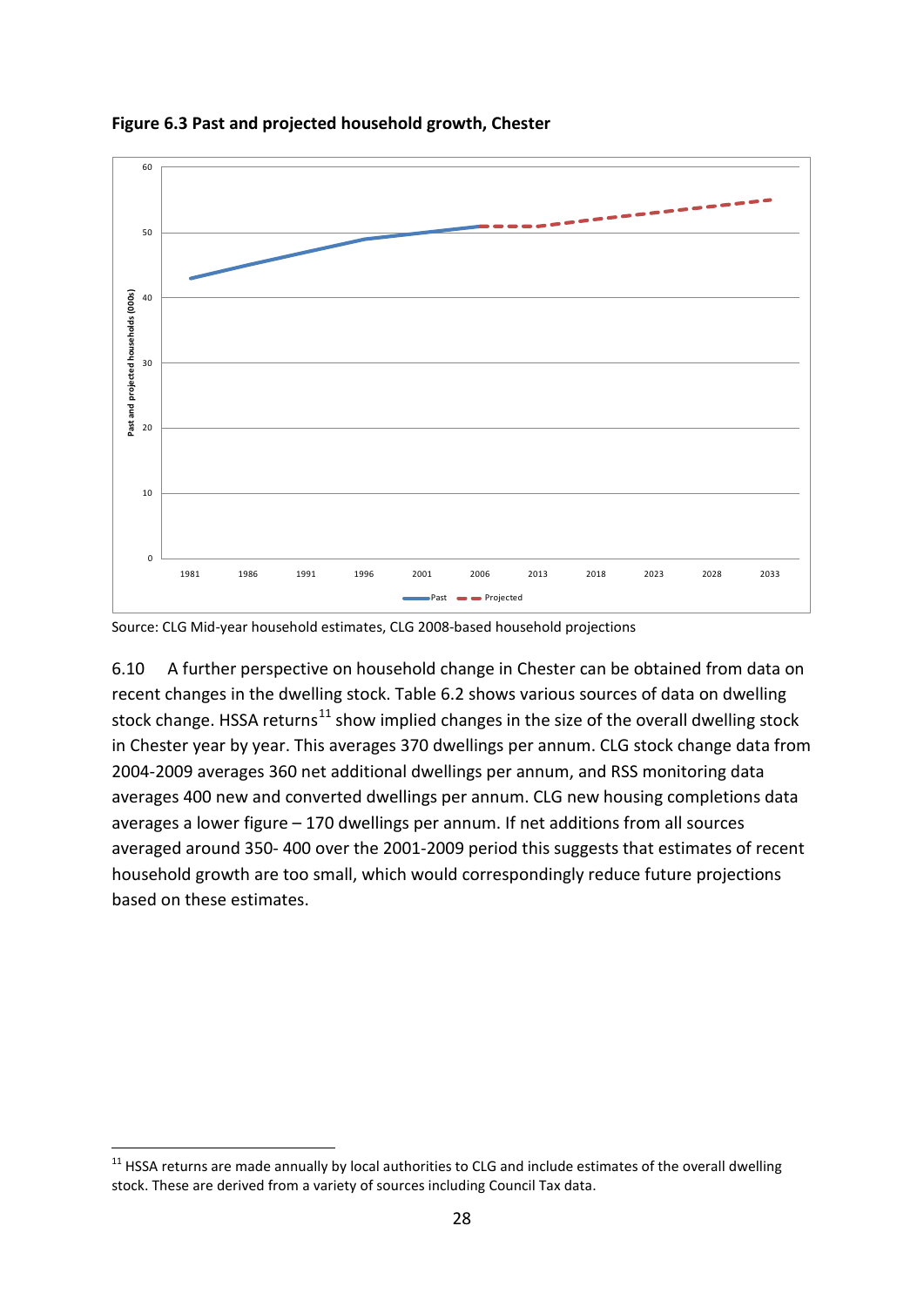|                          | 2001-02 | 2002-03 | 2003-04 | 2004-05 | 2005-06 | 2006-07 | 2007-08 | 2008-09 |
|--------------------------|---------|---------|---------|---------|---------|---------|---------|---------|
| <b>HSSA returns (CLG</b> |         |         |         |         |         |         |         |         |
| various tables)          | 53,007  | 53,525  | 53,800  | 54,193  | 54,951  | 55,211  | 55,256  | 55,602  |
| HSSA annual change       | ΝA      | 518     | 275     | 393     | 758     | 260     | 45      | 346     |
| CLG stock change         |         |         |         |         |         |         |         |         |
| data (CLG Live Table     |         |         |         |         |         |         |         |         |
| 122)                     | ΝA      | ΝA      | ΝA      | 486     | 585     | 243     | 203     | 275     |
| <b>CLG Completions</b>   |         |         |         |         |         |         |         |         |
| (CLG Live Table 253)     | ΝA      | ΝA      | ΝA      | 140     | 210     | 80      | 170     | 260     |
| RSS AMR new and          |         |         |         |         |         |         |         |         |
| converted (4NW)          | ΝA      | 329     | 388     | 505     | 605     | 332     | 354     | 286     |

#### **Table 6.2 Dwelling stock change in Chester 2001-2009**

Sources: CLG HSSA returns and Live Tables 122 and 253, 4NW 2008-09 RSS Annual Monitoring Return

6.11 Compared to other authorities, dwelling stock increases in Chester have been neither notably low or notably high in recent years (Table 6.3), totalling 44 dwellings per 1,000 over the six years from 2003-2009. In the Cheshire and Warrington sub-region, Warrington and Crewe had the highest rates of addition to stock. Rates in Liverpool and Halton were also high. Despite the tight constraints on Greenfield development in Chester arising from Green Belt and the wider national policy towards re-use of Greenfield land, Chester had a higher rate of addition than Wirral, Macclesfield, Congleton or Ellesmere Port and Neston.

#### **Table 6.3 New and converted dwellings**

|                                  | Total stock in | New and converted | Additions per 1,000 |
|----------------------------------|----------------|-------------------|---------------------|
|                                  | 2008-09        | dwellings 2004-09 | dwellings           |
| Chester                          | 55,602         | 2,470             | 44.4                |
| Congleton                        | 40,691         | 1,424             | 35.0                |
| Crewe and Nantwich               | 52,633         | 4,484             | 85.2                |
| <b>Ellesmere Port and Neston</b> | 35,645         | 1,507             | 42.3                |
| Halton                           | 54,096         | 3,378             | 62.4                |
| Liverpool                        | 214,767        | 14,401            | 67.1                |
| Macclesfield                     | 70,892         | 2,459             | 34.7                |
| Vale Royal                       | 54,638         | 2,306             | 42.2                |
| Warrington                       | 87,553         | 7,643             | 87.3                |
| Wirral                           | 145,427        | 3,797             | 26.1                |

Source: 4NW 2008-09 RSS Annual Monitoring Return

6.12 CWEA and NWEFP economic forecasts also make reference to population growth at sub-regional level. The CWEA report notes that population projections based on its economic forecast show growth of 0.2% per annum. This is lower than those produced by ONS (0.3% per annum). However this comparison relates to ONS's *2004*-based projections. ONS 2008-based projections for the sub-region average 0.38% per annum up to 2033 and an even higher rate (0.40%) up to 2025. So the difference between the two on the basis of the most recent ONS projections is even greater than reported. According to the CWEA report, its population forecasts use ONS data on rates of natural change, but lower rates of net migration than ONS. This is based on a more pessimistic view of the relative economic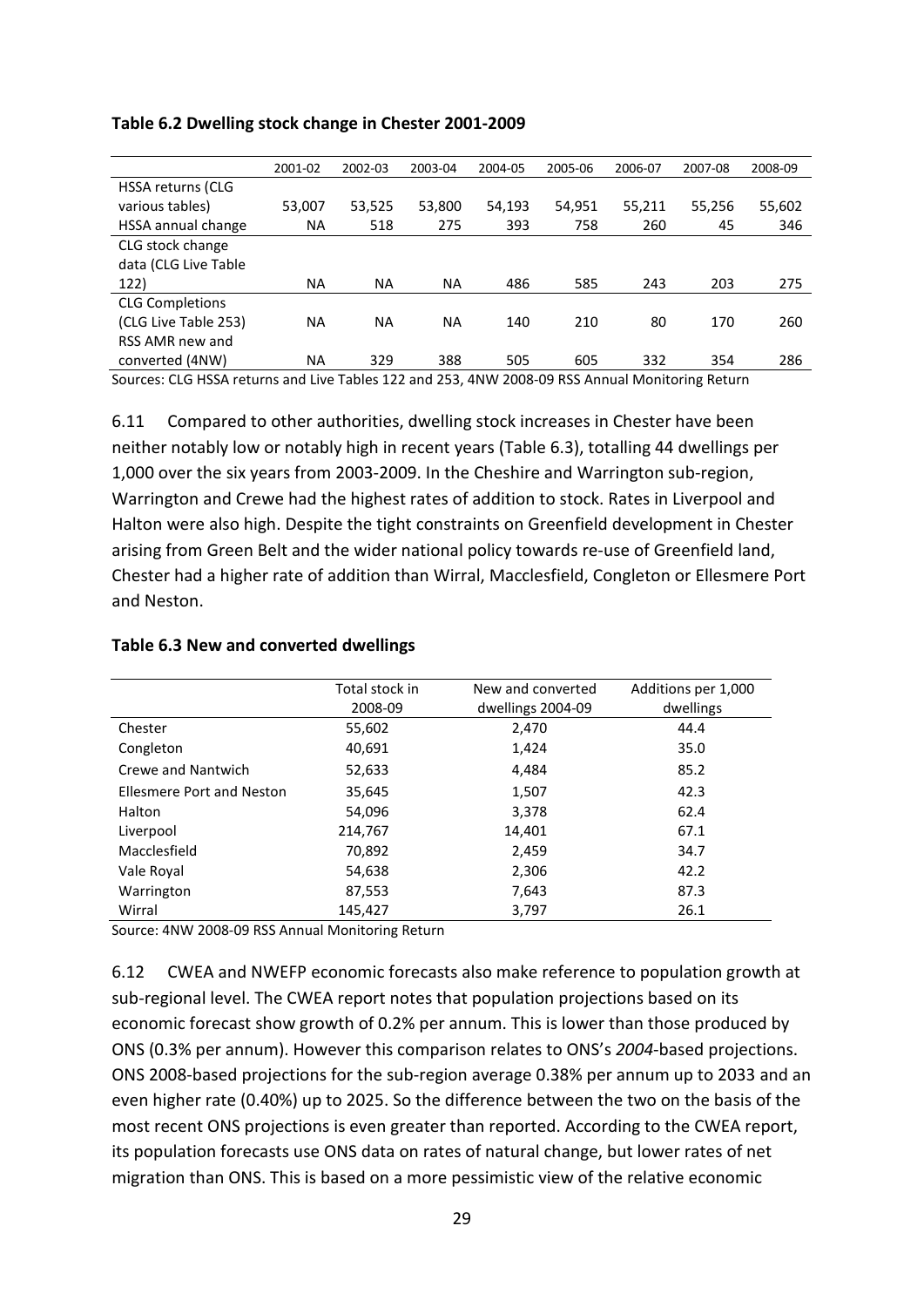prospects of each region in the UK, by implication taking account of the narrowing of the GDP gap between the sub-region and the UK in the early 2000s.

6.13 The NWEFP anticipate annual population growth of 0.1% per annum from 2008-2015 and 0.2% from 2015-2030. These rates are similarly lower than those in the current ONS forecasts. Both economic forecasts are thus less positive about population growth than ONS. They imply a slower rate of decline in the working age population than projected by ONS, or higher rates of economic activity. In Chester, ONS forecast a fall in the population aged *15*-64 from 65.7% of the total in 2008 to 58.7% in 2033, on average 0.3% per annum. In practice, the proportion of the population aged *16*-64 (note the difference in the starting age) has remained in the range 64.2%-64.9% since 2000 according to ONS mid-year estimates. There were steady increases from 2000-06, followed by a subsequent downwards trend. This suggests that in-migration by young people in the early 2000s stemmed the decline in the number of people of working age but that the picture has reverted to its longer term trend as migration has declined with the worsening economic picture. This suggests that economic growth and population growth are closely linked and likely to remain so in the future, and that the population estimates in both CWEA and NWEFP reports are too low, or rather that the concern expressed in both reports about the impact of population ageing on the future economic prospects is well-founded.





Sources: ONS Mid-year population estimates and 2008-based sub national population projections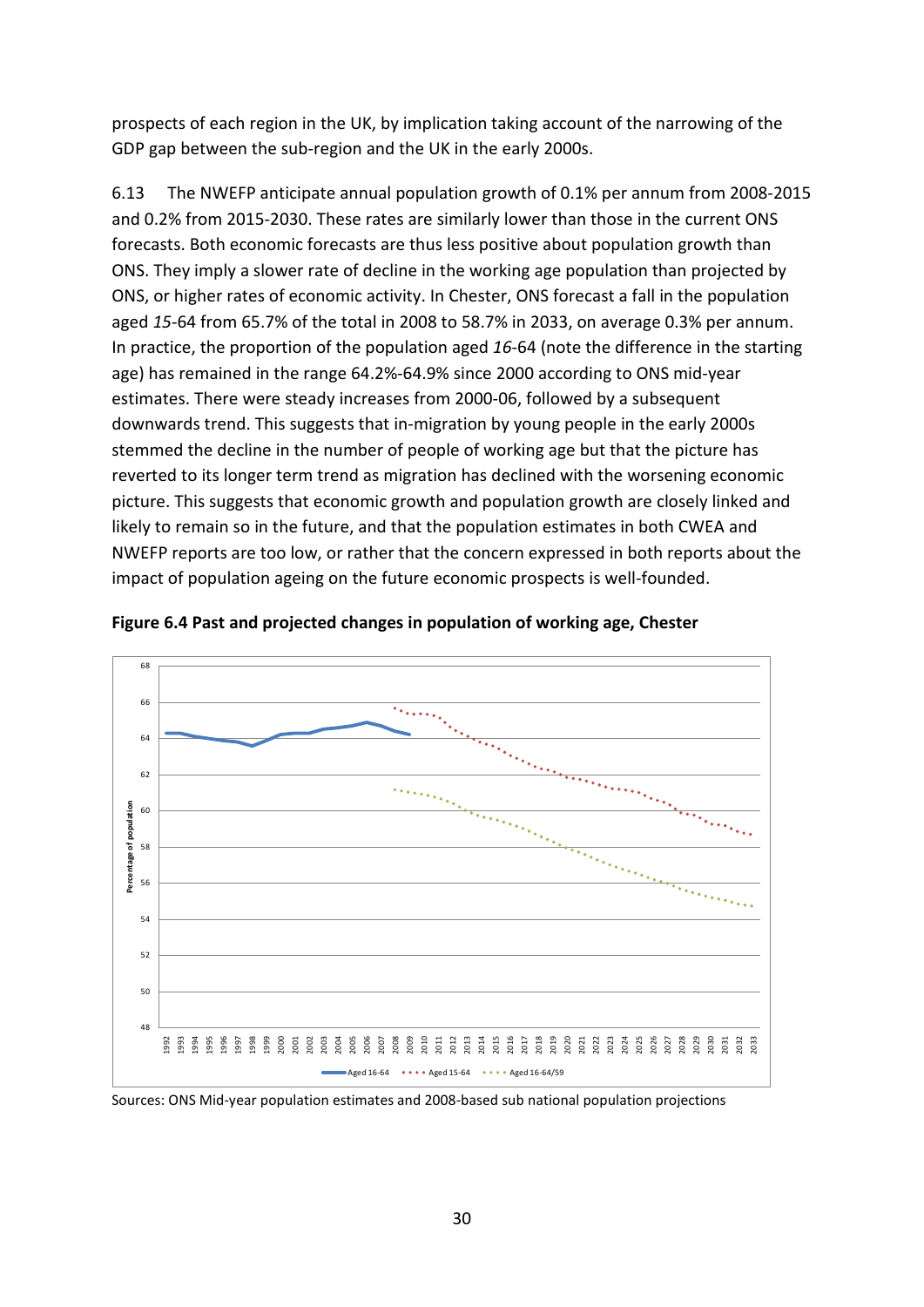# **7 Implications of the Economic Forecasts**

7.1 In this section the patterns of future employment change and demographic change set out above are considered in more detail and used to derive a set of alternative scenarios of future household growth in Chester.

7.2 Table 7.1 column 1 shows the baseline position in Chester in 2009 using data from the Annual Population Survey, the Annual Business Inquiry, ONS mid-year population estimates, and CLG household estimates. In 2009, there were 79,000 people working in Chester, and 43.4% of these lived locally. The number of residents working was 58,900, so just under 25,000 people commuted out. The population of the City was 118,700 so 59,800 people lived in Chester but did not work. There were 3,900 unemployed people and 3,100 people who were economically active but wanting work, representing 10.7% of the City's potential labour force<sup>[12](#page-31-0)</sup>. Hence just under 50% of the population worked, and there were about 1.34 jobs per worker (because of the large level of net inward commuting). There were 51,000 households with just over 2.33 persons per household.

7.3 The proportion of people unemployed and inactive but wanting work has increased substantially since the beginning of 2005, when it stood at 5.7%, or 3,700 people. Given the economic situation at that point, this represents the minimum level of unemployment/inactivity taking into account skill shortages and mismatches. The subsequent increase (3,300) represents the impact of the 2008-09 recession and is assumed to represent a significant supply of additional labour resident within the City available to respond to future jobs growth.

7.4 Looking forward to 2020, a **Demographic** scenario (columns 2 and 3) based on ONS 2008-based population projections and CLG 2008-based household projections indicates a decline of about 1,000 in the City's population, but an increase of approximately 1,500 households, as a result of declining household size. However the population aged 16-64 is projected to decline by 5,700, forming only 60.5% of the population. Assuming that the current proportion of people aged 16-64 are working, this implies a fall in the labour force of over 3,800, slightly in excess of the current unemployed/inactive labour supply (3,300).

7.5 Columns 4-13 show five additional scenarios based on employment growth trends, setting aside the Demographic scenario assumptions. The **Trend** scenario (columns 4-5) assumes a target workforce of 83,600 in 2020 with patterns of commuting remaining unchanged from the 2009 position. This implies about 3,453 more people living in Chester in employment in 2020. This translates directly to 1,542 additional households at the 2020 projected average household size of 2.24, but reality the working population represents only a proportion of the total population. In 2009, only about 50% of the population was working. Assuming that the ratio of workers to population remains the same in 2020

.

<span id="page-31-0"></span> $12$  The potential labour force is assumed to be all those economically active and those inactive but wanting work.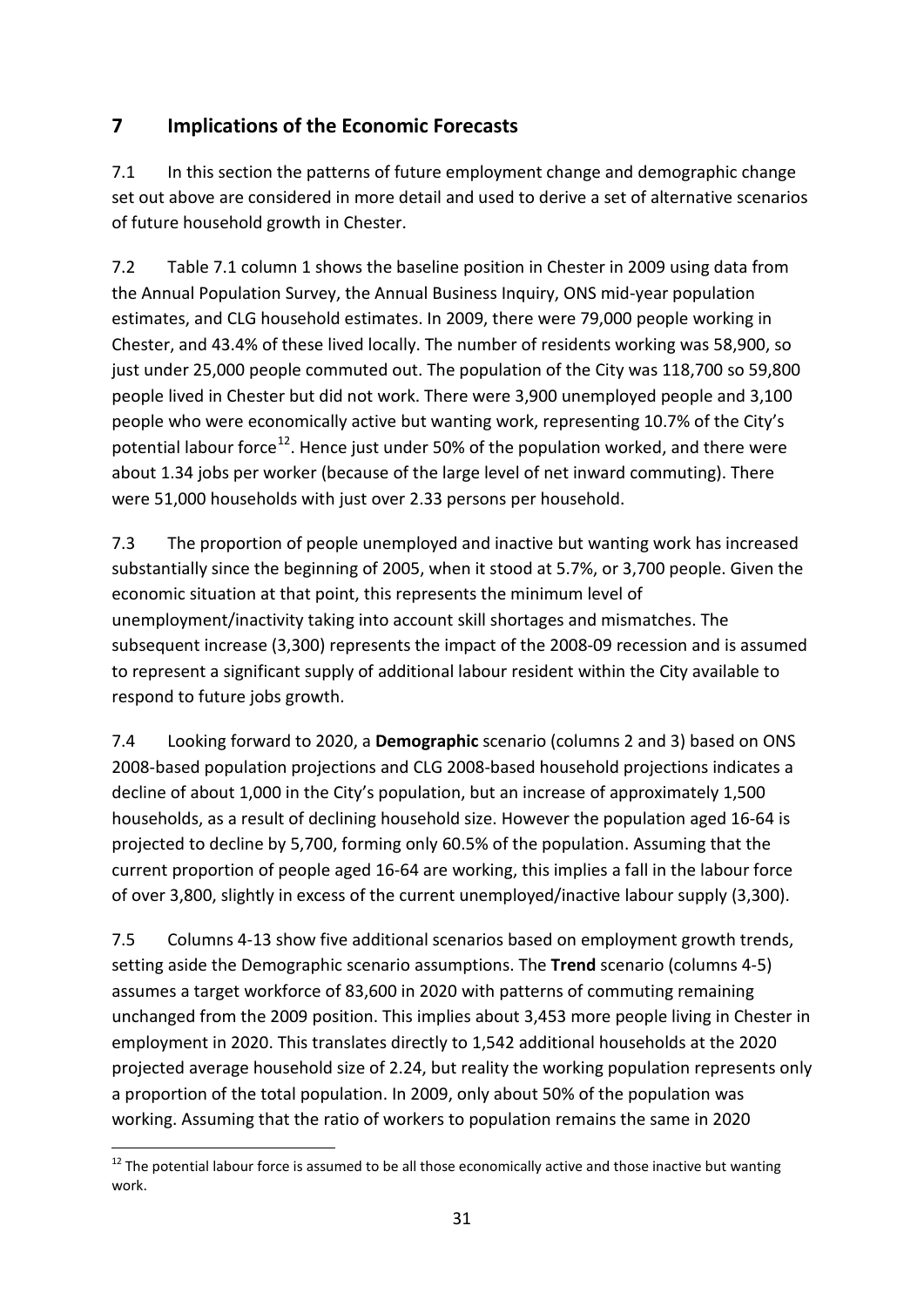suggests an increase of 5,098 households. The Trend scenario thus produces household growth levels well in excess of the figure derived from the Demographic scenario.

7.6 The Trend scenario implies that the creation of additional jobs in Chester will attract additional workers and thus additional households. There are several possible variations on this. The new jobs could attract fewer dependents such as non-working partners or children. It is questionable whether population growth associated with new jobs will be associated with the same proportion of dependents (or indeed wholly non-working households) as there are in the existing population, which includes many retired people. The **Fewer Dependents** scenario in Table 7.1 (columns 6-7) shows the outcome if the number of dependents generated by jobs growth is only 50% of the 2009 rate. This reduces the number of new households in 2020 to 4,315, 783 less than in the Trend scenario. It results in increases in the proportion of the population of Chester aged 16-64 and in the proportion of these people who are working, from 77 to 78%. This may be a more realistic outcome than the Trend scenario, depending on the age profile of in-migrants.

7.7 The Trend and Fewer Dependents scenarios do not take account of additional labour supply from those currently unemployed or inactive but wanting work. This is illustrated by increasing the proportion of people working from 77% to 81% of the 16-64 population, whilst assuming that the 16-64 population remains unchanged as a proportion of the total. Under this **Higher employment rate** scenario (columns 8-9) there is a much smaller increase in population and households in  $2021 - 2,529$  compared to 5,098 under the Trend scenario. This scenario does not absorb all of the 2009 unemployed/inactive wanting work population, but does assume that around two thirds of the 2005-2009 increase in this group (see paragraph 7.4) enters the labour force.

7.8 Under these scenarios, commuting patterns are assumed to remain the same proportionately. If commuting levels remain constant in the future, about three quarter of new jobs will be taken up by people who will live in the City – the remaining growth will be commuters from outside. A higher level of sustainability would be achieved if more people lived and worked in the City. But in 2009, almost 25,000 people living in Chester commuted to work in other areas. Improvements to the sustainability of travel would require this number to reduce, and for these commuters to take up some of the new local employment. Over the last three decades, levels of commuting across local authority boundaries have risen very substantially, but the range of factors which will influence future commuting preferences and behaviour is very wide, including the quality of public transport, the costs of motoring, attitudes to the use of the car, the nature of employment opportunities, and of course, housing costs and availability. To show the implications of this, Table 7.1 (columns 10-11) also shows a **Reduced Inward Commuting** scenario, which assumes all new jobs created up to 2020 are taken up by people living in the City. This leads to a much higher level of household growth (6,158) than the Trend scenario and is arguably not realistic.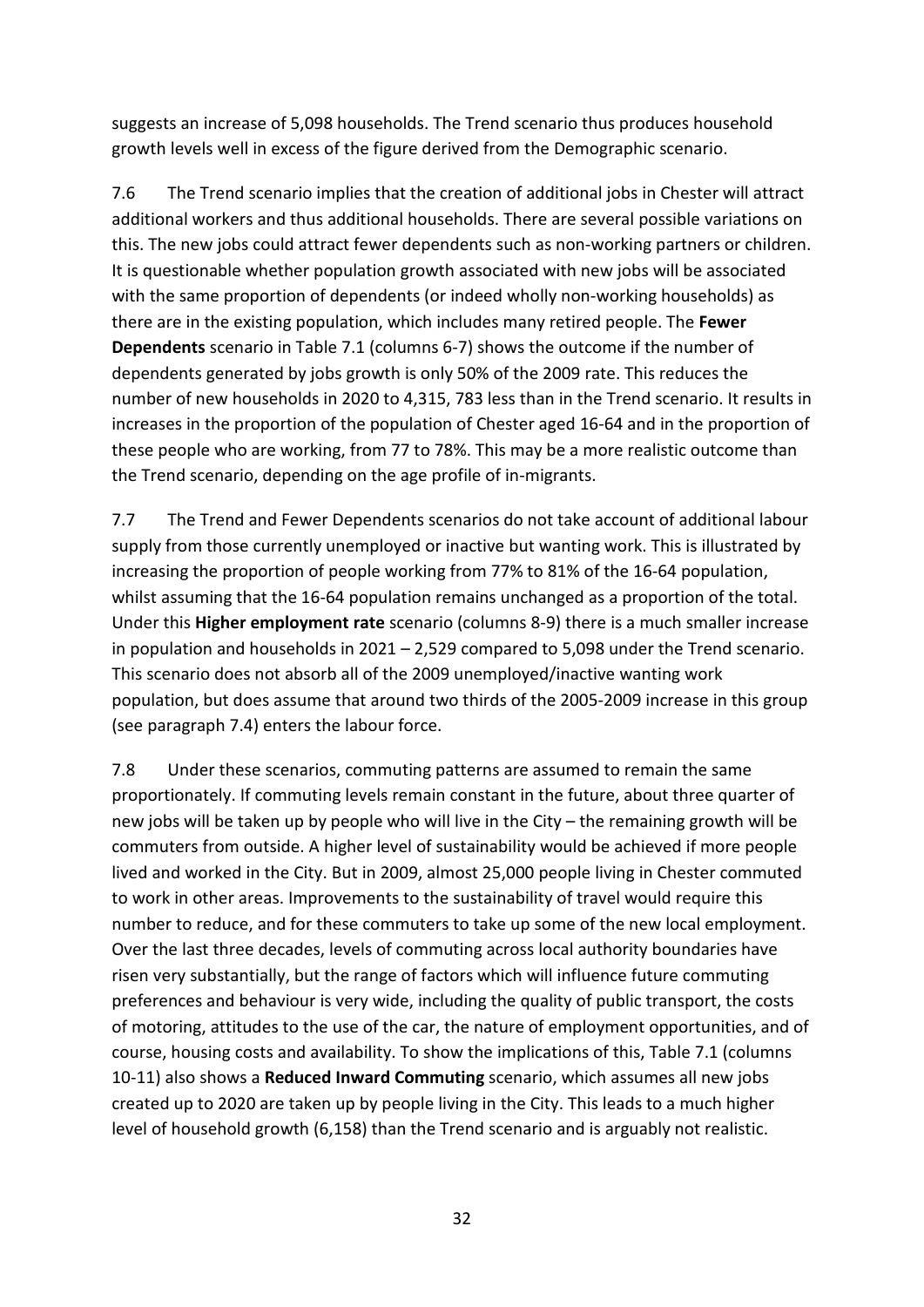7.9 Table 7.1 (columns 12-13) also shows the impact on commuting levels of the opposite option, if all new employment is taken up by people living outside the City under a **No Population Growth** scenario. The only factor driving an increase in households is falling household size (growth of 1,991 households).

7.9 The final example in Table 7.1 is a **Combined Demographic-Economic** scenario (columns 14-15). This accepts the decline in the population aged 16-64 forecast by ONS, assumes the Trend scenario's level of employment growth, but allows for a return to the 2005 percentage of people unemployed or inactive but wanting work. This implies population and household growth in excess of the ONS Demographic scenario, in order to compensate for demographic decline, but below that of the Trend employment scenario, in order to allow for some take up of new jobs from the existing population. The population of Chester under this scenario would be just over 124,000 in 2020 and household growth would be over 4,390. This scenario represents what would happen if, for example, the *Unleashing the potential* aspirations were to be achieved whilst accommodating Chester's share of growth within the City. Growth could be modified through any, or a combination, of:

- Reduced employment growth or the transfer of growth to areas outside the City.
- Measures to achieve higher labour force participation rates (both by those in the16- 64 group and those over this age) than those prevailing in 2005.
- Increased levels of inward commuting.

.

7.10 The Combined demographic-economic scenario represents annual average household growth of 411 dwellings over the period to 2020, allowing for a 3% vacancy rate. This level of growth is close to the RSS target rate of 417 per annum $^{13}$  $^{13}$  $^{13}$ . It represents a higher level of growth than the rate achieved since 2001, except in the two year period from 2004/06. The implications of this and comparisons with the findings of the SHLAA are discussed below.

<span id="page-33-0"></span><sup>&</sup>lt;sup>13</sup> At the time of writing the RSS target remains in force, but the government has announced its intention of removing its statutory function as soon as possible.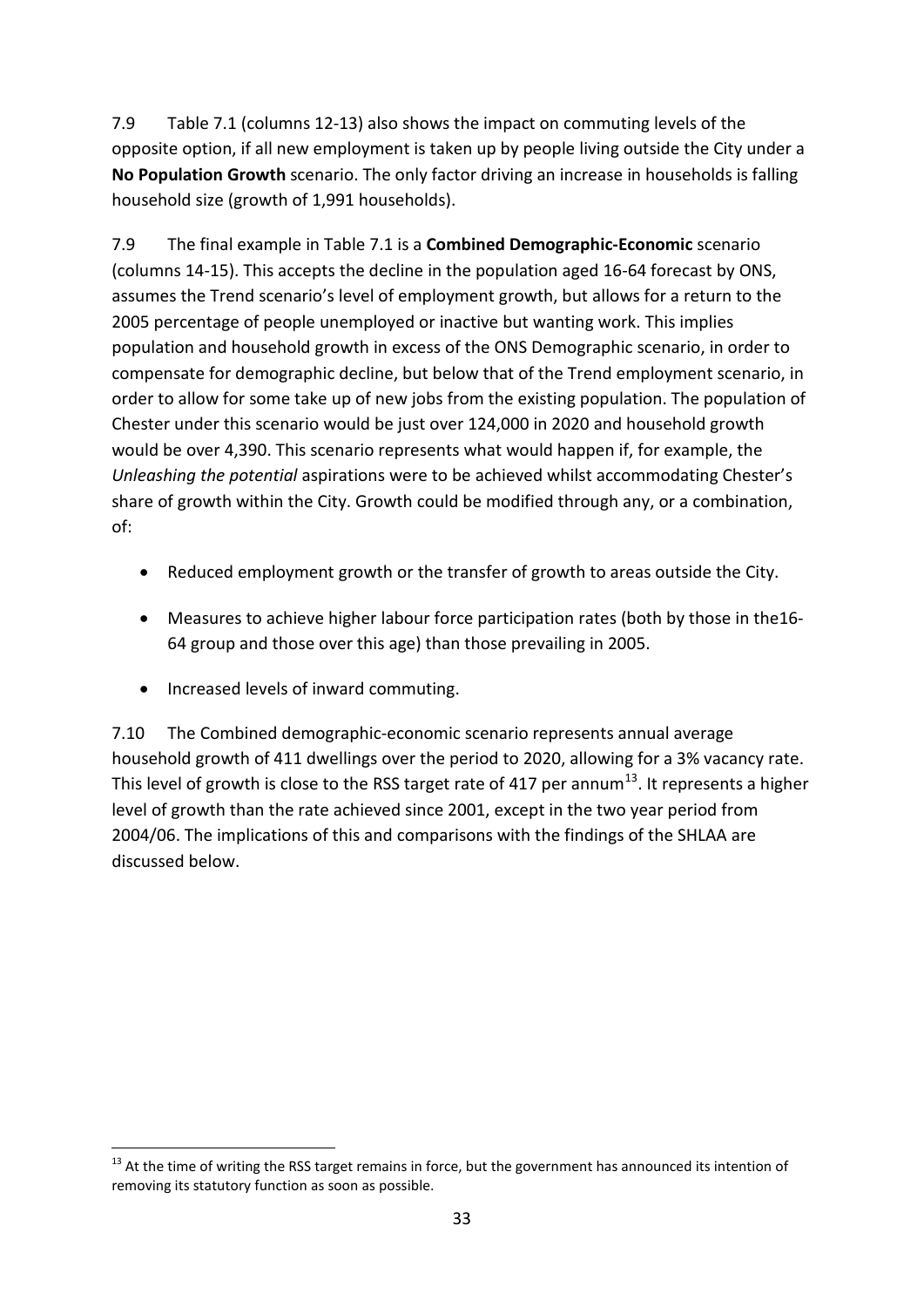|                                                         | 1       | 2           | 3        | 4       | 5     | 6                | 7           | 8                                             | 9        | 10                          | 11    | 12                      | 13          | 14                                   | 15    |
|---------------------------------------------------------|---------|-------------|----------|---------|-------|------------------|-------------|-----------------------------------------------|----------|-----------------------------|-------|-------------------------|-------------|--------------------------------------|-------|
|                                                         | 2009    |             |          |         |       |                  |             | 2020                                          |          |                             |       |                         |             |                                      |       |
|                                                         | Base    | Demographic |          | Trend   |       | Fewer dependents |             | Employment-based<br>Higher<br>employment rate |          | Reduced Inward<br>Commuting |       | No Population<br>Growth |             | Combined<br>Demographic-<br>Economic |       |
|                                                         | No.     | No.         | Incr     | No.     | Incr  | No.              | <b>Incr</b> | No.                                           | Incr     | No.                         | Incr  | No.                     | Incr        | No.                                  | Incr  |
| <b>Works in Chester</b>                                 | 79,000  |             |          | 83,632  | 4,632 | 83,632           | 4,632       | 83,632                                        | 4,632    | 83,632                      | 4,632 | 83,632                  | 4,632       | 83,632                               | 4,632 |
| Lives and works in Chester                              | 34,286  |             |          | 36,296  | 2,010 | 36,296           | 2,010       | 36,296                                        | 2,010    | 38,918                      | 4,632 | 34,286                  | 0           | 36,296                               | 2,010 |
| Commutes in                                             | 44,714  |             |          | 47,336  | 2,622 | 47,336           | 2,622       | 47,336                                        | 2,622    | 44,714                      | 0     | 49,346                  | 4,632       | 47,336                               | 2,622 |
| Commutes out                                            | 24,614  |             |          | 26,057  | 1,443 | 26,057           | 1,443       | 26,057                                        | 1,443    | 24,614                      | 0     | 24,614                  | $\Omega$    | 26,057                               | 1,443 |
| Lives in Chester and works<br>Lives in area but doesn't | 58,900  | 52,680      | $-6,220$ | 62,353  | 3,453 | 62,353           | 3,453       | 62,353                                        | 3,453    | 63,532                      | 4,632 | 58,900                  | 0           | 62,353                               | 3,453 |
| work                                                    | 59,800  | 65,020      | 5,220    | 63,306  | 3,506 | 61,553           | 1,753       | 57,552                                        | $-2,248$ | 64,503                      | 4,703 | 59,800                  | $\mathbf 0$ | 61,720                               | 1,920 |
| Unemployed and inactive<br>but wanting work             | 7,000   |             |          | 7,000   |       | 7,000            |             | 4,750                                         |          | 7,000                       |       | 7,000                   |             | 3,700                                |       |
| <b>Total population</b>                                 | 118,700 | 117,700     | $-1,000$ | 125,660 | 6,960 | 123,907          | 5,207       | 119,906                                       | 1,206    | 128,035                     | 9,335 | 118,700                 | 0           | 124,073                              | 5,373 |
| Population aged 16-64                                   | 76,200  | 71,260      | $-5,720$ | 80,668  | 4,468 | 79,791           | 3,591       | 76,980                                        | 780      | 82,198                      | 5,998 | 80,668                  | 4,468       | 80,933                               |       |
| <b>Households</b>                                       | 51,000  | 52,500      | 1,500    | 56,098  | 5,098 | 55,315           | 4,315       | 53,529                                        | 2,529    | 57,158                      | 6,158 | 52,991                  | 1,991       | 55,390                               | 4,390 |
| % population aged 16-64<br>Population working as % of   | 64.2    | 60.5        |          | 64.2    |       | 64.4             |             | 64.2                                          |          | 64.2                        |       | 64.2                    |             | 65.2                                 |       |
| 16-64 population<br>% Chester working                   | 77.3    |             |          | 77.3    |       | 78.1             |             | 81.0                                          |          | 77.3                        |       | 77.3                    |             | 77.0                                 |       |
| population working in City                              | 43.4    |             |          | 43.4    |       | 43.4             |             | 43.4                                          |          | 46.5                        |       | 41.0                    |             | 43.4                                 |       |

## **Table 7.1 Alternative household growth scenarios**

Sources: Annual Population Survey, Annual Business Inquiry, Commute-APS (2009 data), ONS 2008-based population projections, CLG 2008-based household projections, CWEA and NWEFP economic forecasts.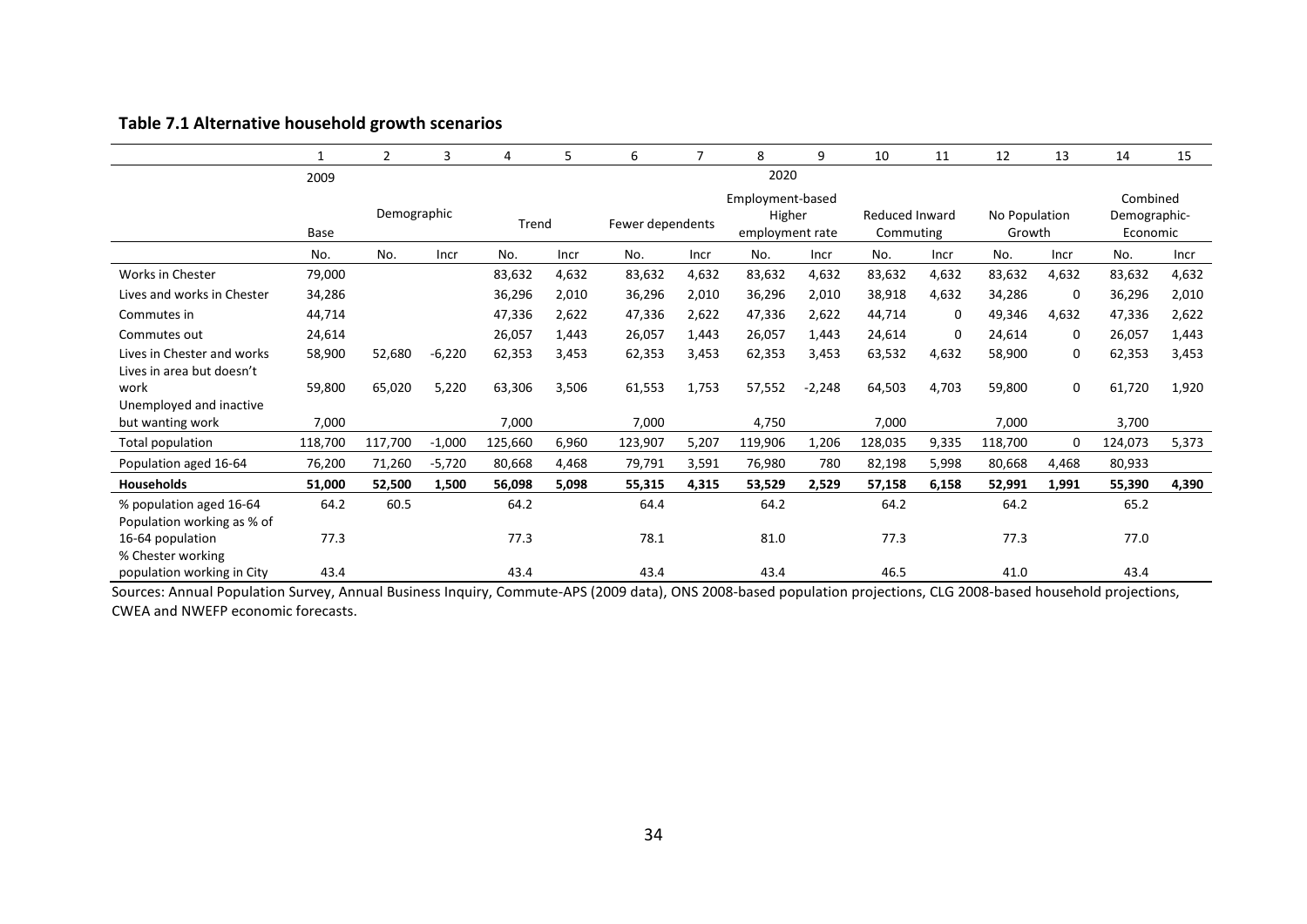## **8 Implications for Housing tenure and affordability**

8.1 None of the economic forecasts/growth strategies provide precise details of the sectoral and occupational profiles of future employment. CWEA conclude that the strongest growth in employment in Cheshire and Warrington is expected in retailing (6,700 additional jobs), followed by health and social work (5,700), banking and finance (5,000), non-financial business services (4,900) and computing services (4,300). NWEFP suggest that employment growth in the pharmaceuticals sector has reached its peak and is at risk of future decline, and jobs in the automotive sector are at risk. These changes are likely to have a long-term negative impact on manufacturing employment. Sectors with good long-term prospects for employment growth are computing/ICT/media, health services, culture/recreation, and environmental technologies/services. The forecasts do not break down employment within the sub-region to provide forecasts for Chester in isolation, but CWEA refer to the development of OMEGA in Warrington as significant in relation to construction and banking/financial services employment.

8.2 *Unleashing the potential* has a stronger spatial dimension to its proposals. It proposes that growth should be achieved through the expansion of key existing urban settlements, including Warrington, Crewe, Chester and the Deeside Hub, and Ellesmere Port. For Chester, the report stresses the need to reinvigorate the contribution of Chester to the cultural, heritage and visitor economy of the sub-region, as well as extending its offer as a high quality office location, and an important retail destination. It also suggests that Ellesmere Port should effectively serve as Chester's growth point development zone through the re-use of the stock of brownfield land released as a result of the decline of previous industrial uses. This might imply a lower level of employment growth for Chester.

## 8.3 In addition, the strategy indicates that:

- The area also has a flexible and entrepreneurial population with high levels of business formation. The aim is to build on the area's skilled/educated workforce and the strong representation of higher occupational groups (managers, professionals, and technical staff) which is already significantly above the average for the NW and the UK.
- There is already a strong knowledge economy with the Northwest's highest proportion of knowledge economy workers and high technology businesses; and a very strong business base with strengths in advanced manufacturing, financial and insurance services, public administration and health and the visitor economy.
- The strategy will sustain and increase the contribution of Chester to the cultural, heritage and visitor economy of the sub-region, and extend its offer as a high quality office location, and an important retail destination. The impact of this will extend beyond the sub-regional boundary into Wrexham and Flintshire.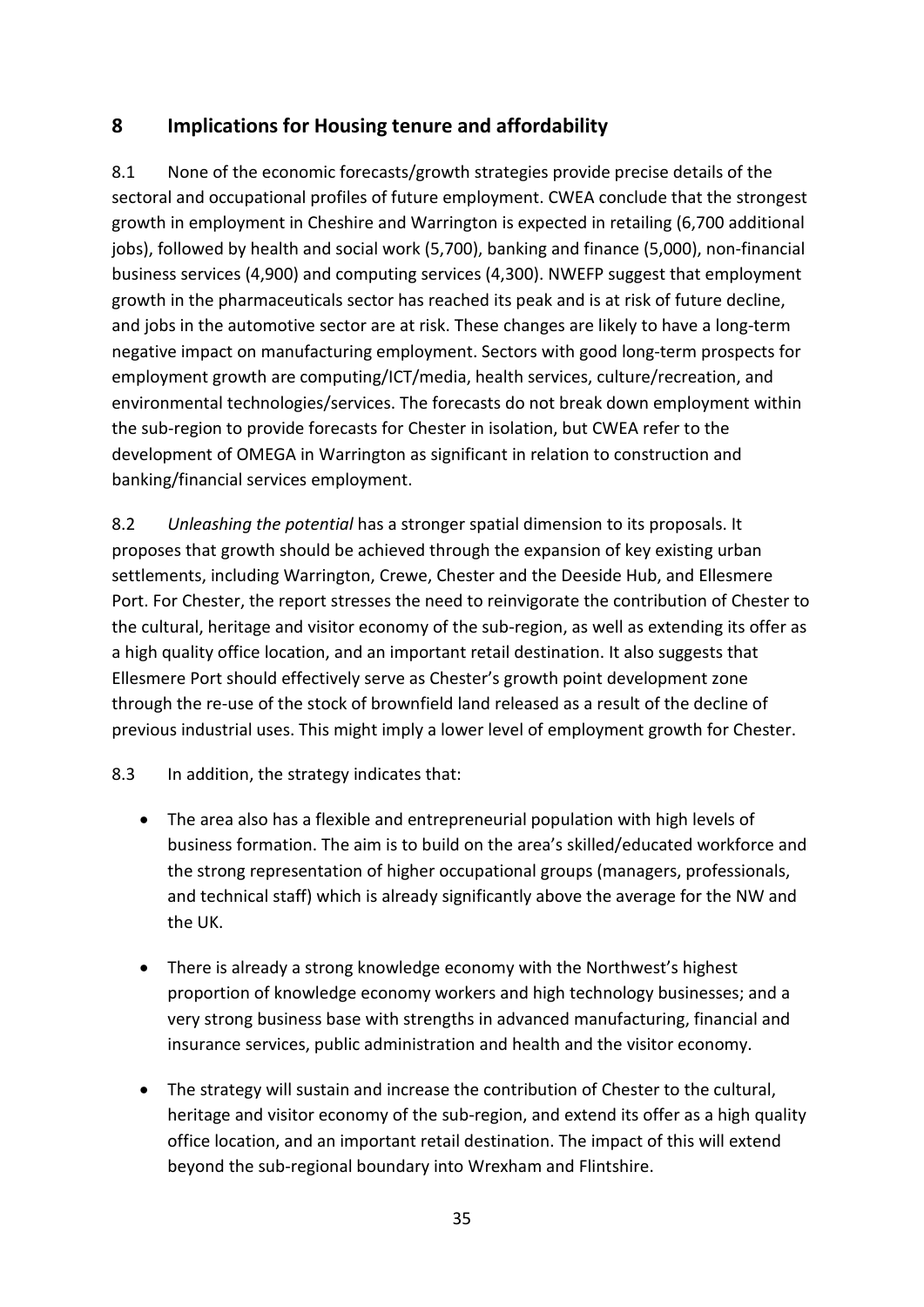- 8.4 The main components of the strategy relating to Chester are:
	- New, high quality business accommodation at the heart of Chester.
	- Regeneration of the area around the Chester Station.
	- Making Chester a world class European city and a beacon of retail quality, range and distinctiveness
	- Improving the visitor and cultural offer, including the development of flagship attractions such as the Chester Zoo Natural Vision Project, delivering the master plans for development of the Cathedral Quarter, the Rows and Castle.
	- Delivery of the Northgate redevelopment and Amphitheatre to ensure Chester retains its long-term competitiveness as a retail and historic centre.
	- Development of a new theatre/performing arts centre, a conference centre and an improved programme of events.
	- Increasing the proportion of new knowledge-based employment, the diversity of employment, innovation, HEI links and cluster development.
	- Identification of key sectors requiring expanded support, in particular Energy and Environmental Technologies, to take advantage of developments such as the Capenhurst Energy Innovation Centre.
	- Development of life/biosciences, advanced materials, digital/ICT and financial and professional services.
	- Building on educational excellence, particularly by making more effective use of the University of Chester and by supporting the redevelopment of the West Cheshire College site in Handbridge.
	- A range of measures to improve workforce skills and employability and to provide employment opportunities for local people to address pockets of deprivation and worklessness.

8.5 We conclude from these sources that the highest rates of growth in employment are likely in retailing, health and social work, banking and finance, non-financial business services, computing services and leisure and tourism. This suggests a mixed picture in terms of the composition of employment with both high and lower skilled employment, but with the strongest growth in knowledge-based sectors and other sectors requiring a more highlyskilled workforce. The demographic picture suggests that we need to take account of the turnover of employment as well as the projected marginal additions to employment. This is especially necessary given the ageing population of Chester and the extent to which people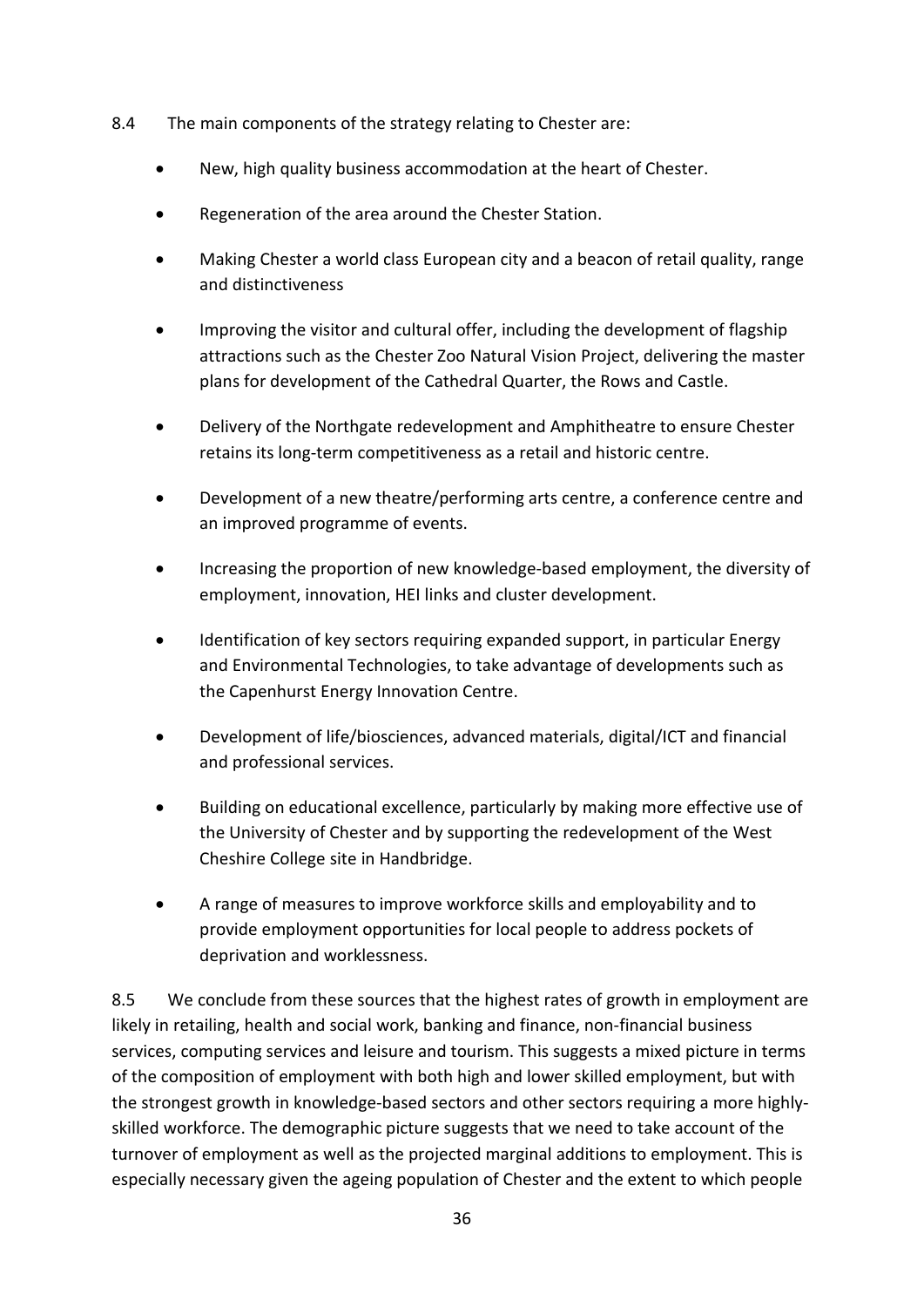will leave existing jobs as a result of retirement over the next decade. The scale of decline in the existing working age population is greater than the growth in forecast employment.

8.6 To examine how these changes will impact on housing demand, we firstly examine the current linkages between incomes, occupational and age structure. To do this we must draw on national data as local trend data is not available. This must then be interpreted to take any potential local differences into account.

8.7 Looking firstly at occupational structure and income, Figure 8.1 below shows average incomes by broad occupational group (NS-SEC) over the 2003-2007 period, drawing on national data from the Survey of English Housing. This shows the expected pattern with higher incomes consistently found in the employer, higher managerial, and higher professional occupational groups. There was little change in relative income positions nationally over the period shown. Clearly, the aspiration to increase the proportions of those in employer, higher managerial, and higher professional occupational groups will, if achieved, create higher average incomes in the City.



## **Figure 8.1 Average weekly income by NS-SEC**

Source: Survey of English Housing

8.8 As Figure 8.2 shows, households in these groups are highly likely to live in the owner occupied sector. There was an overall slight decline in the national rate of owner occupation from 2002-2007, so most occupational groups experienced a decline in their owner occupation rate. However the largest falls occurred amongst lower supervisory and lower technical occupations, semi-routine occupations, people who have never worked, long-term unemployed people, and full-time students. This suggests that these groups will be more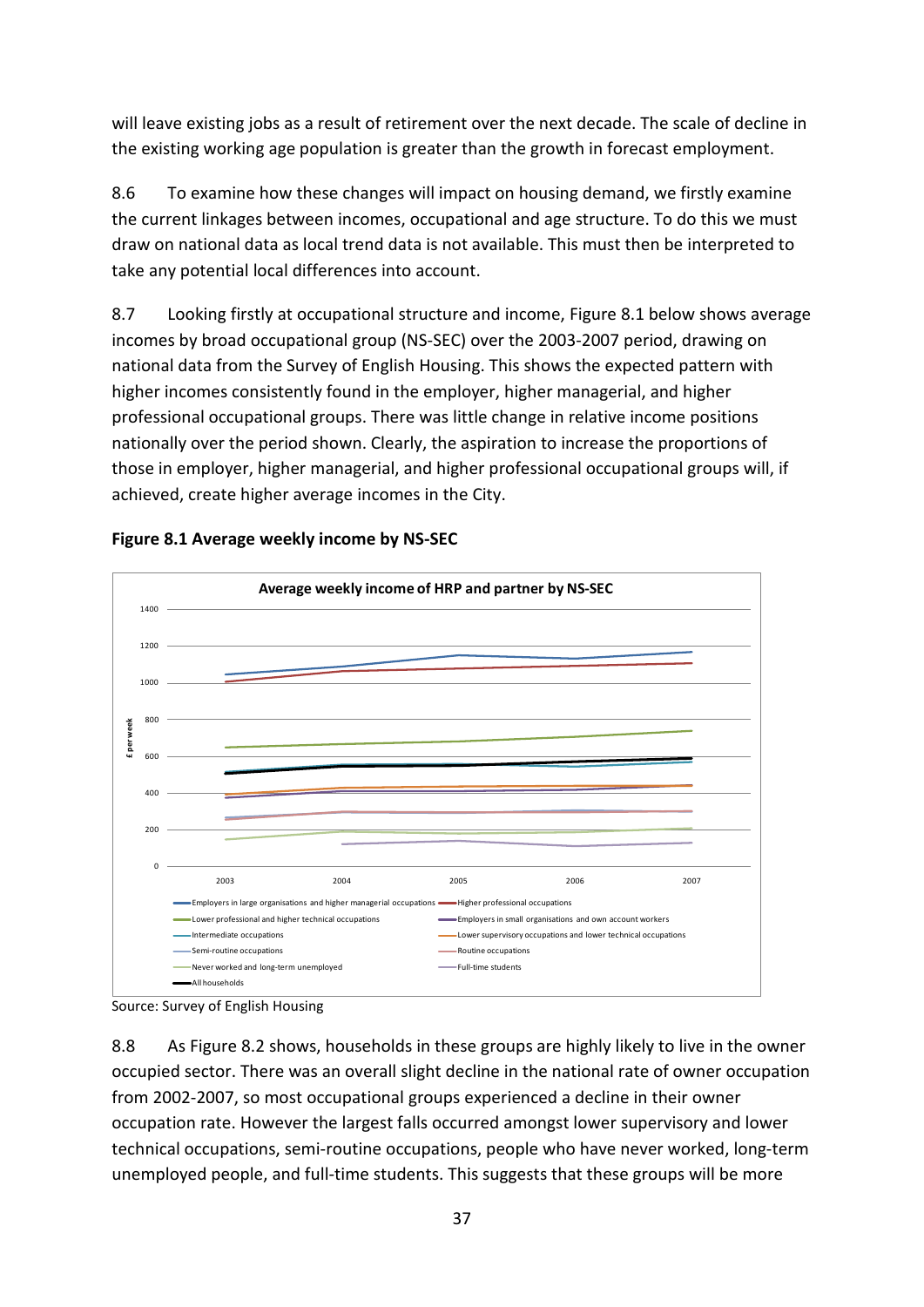significantly affected by any further future decline than those in the managerial, professional and employment occupational groups. As a corollary, the most significant increases in rates of private renting and social renting over the same period also occurred amongst these groups. People in these occupations have thus suffered most from rising prices in relation to incomes, and increased competition from investors.





8.9 The private rented sector has historically had a function in housing some households from managerial, professional and employment occupational groups, especially younger people at an early stage in their careers with high mobility levels, and this is likely to remain the case. For example, 13% of people in higher professional occupations and 11% of people in lower professional and higher technical occupations rented privately in 2007. However these proportions have remained constant over time despite the overall growth in levels of private renting.

8.10 Although occupational structure is very important in determining the nature of housing demand, age group is also important. Figure 8.3 below shows changing rates of owner occupation by age group, again drawing on national data. All age groups below 65 have experienced a fall in their rate of owner occupation, but by far the largest falls have occurred in the 16-24 and 25-34 age groups. The first of these has always had a relatively low ownership, but despite this has experienced an 18 percentage point fall over the 1993- 2008 period. The ownership rate for the 25-34 age group has fallen by 12 percentage points but from a higher base. There is a cohort effect to home ownership rates, with increasingly fewer people leaving the sector after the age of about 45. Despite this, rates of

Source: Survey of English Housing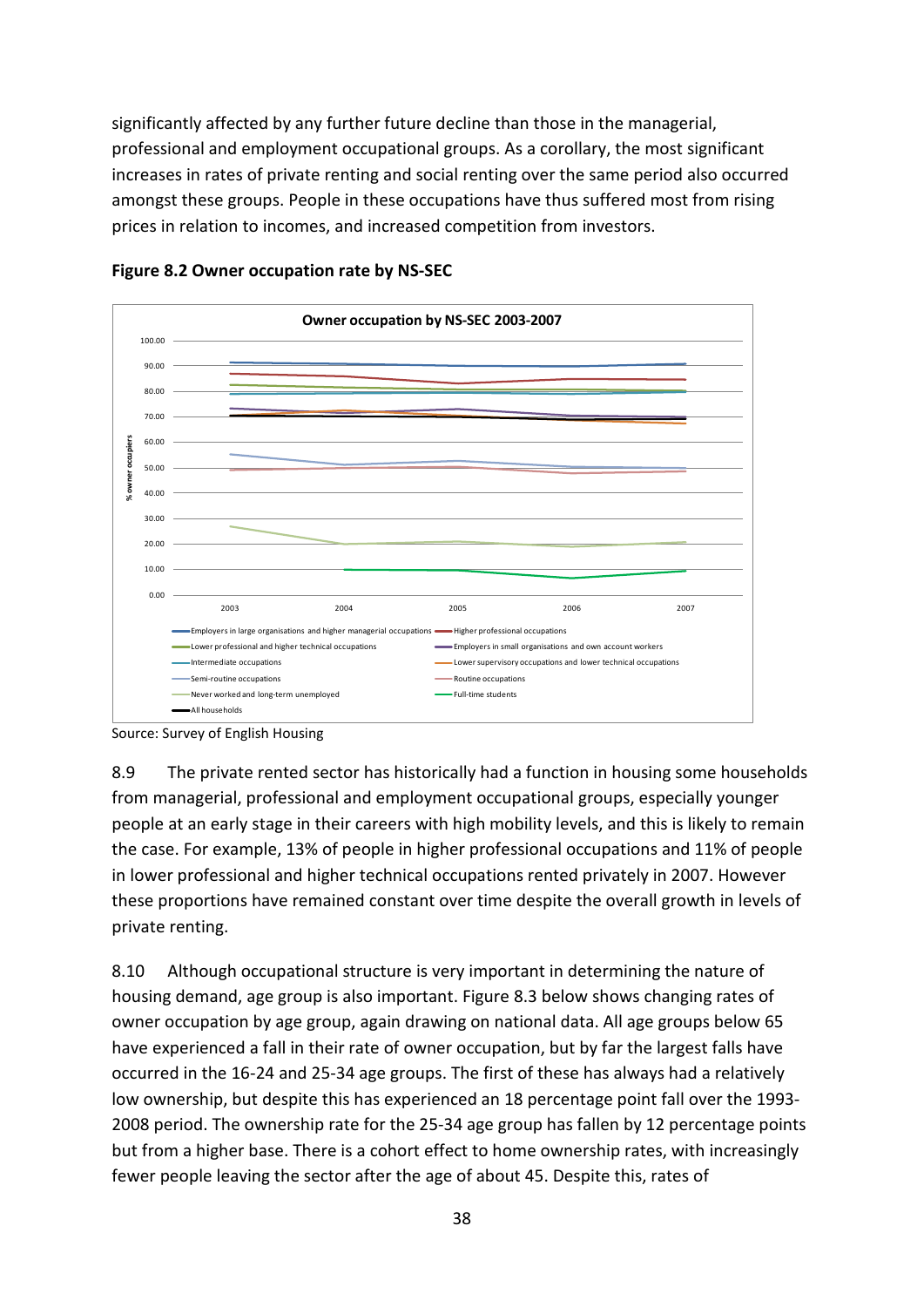homeownership have also fallen for those aged 45-64, probably as a result of increasing rates of divorce and separation rather than the increase in average prices which has constrained younger households. The same cohort effect has resulted in an increase in the rate of ownership amongst those aged 65 and over, as those who benefited from the rapid growth of home ownership from the 1970s to the 1990s enter old age.



**Figure 8.3 Owner occupation by age of HRP**

Source: Survey of English Housing, English Housing Survey

8.11 There is debate over the causes of the sharp decline in ownership rates amongst younger households and these extent to which this is a matter of choice or otherwise, and also over the extent to this represents a postponement of entry into home ownership rather than a permanent reduction. It seems unlikely, given the financial benefits of home ownership, that many households have made a permanent long term choice not to enter the sector. It is more likely that the lower rates of home ownership are caused by the inability of younger groups to afford to enter home ownership. Table 8.1 illustrates this, but breaking down changes in home ownership rates by age *and* occupational group. Younger households have experienced the greatest rates of decline for each occupational grouping, but younger households in the large employer, professional and intermediate group have experienced smaller reductions than those in other groups. Hence a combination of occupational/income factors and age group factors will influence future housing demand if these trends continue.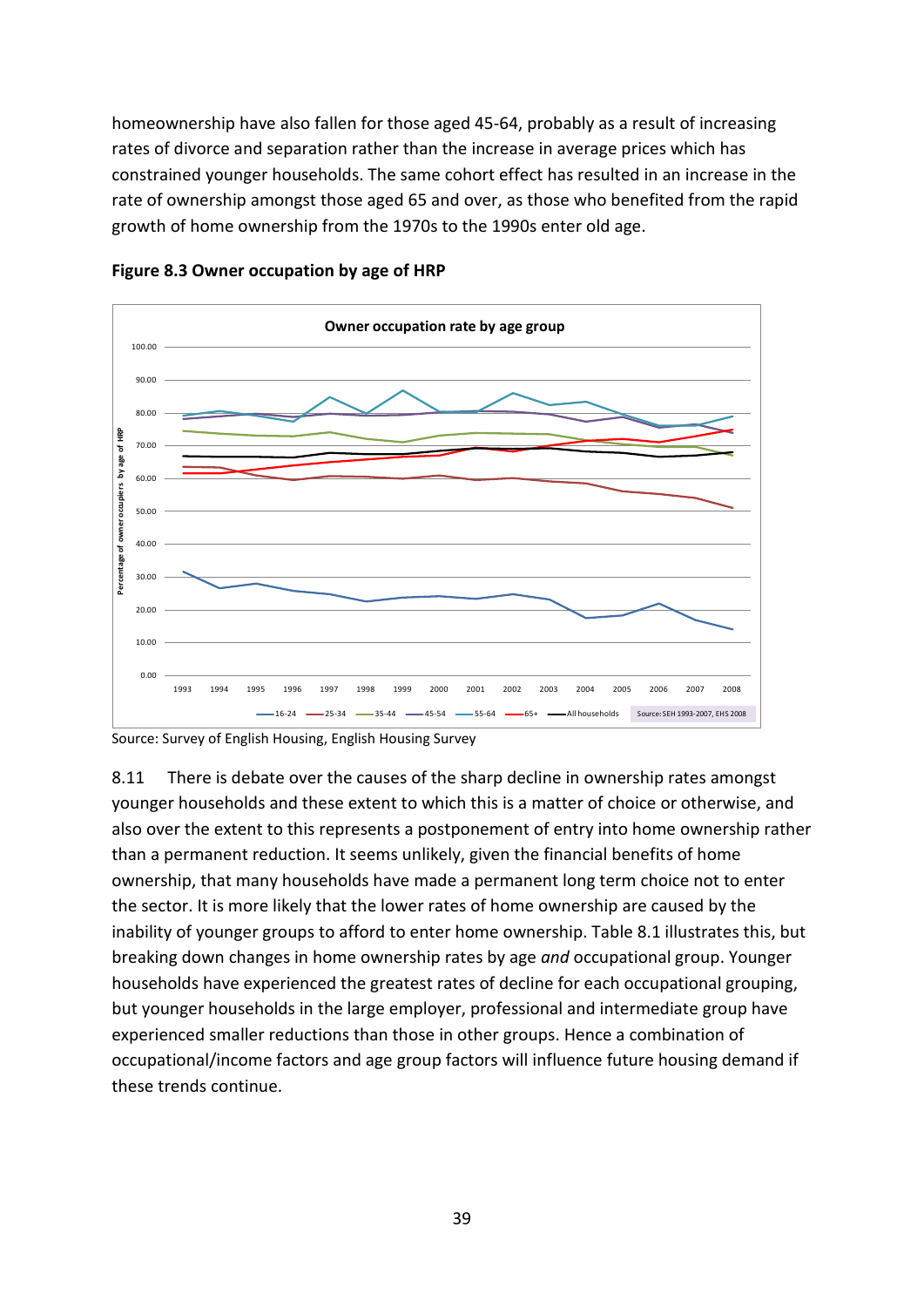|          |                                                 |      |      |      |      | Percentage point |  |  |  |  |  |  |
|----------|-------------------------------------------------|------|------|------|------|------------------|--|--|--|--|--|--|
|          | 2003                                            | 2004 | 2005 | 2006 | 2007 | change 2003-2007 |  |  |  |  |  |  |
|          | Percentage of owner occupiers                   |      |      |      |      |                  |  |  |  |  |  |  |
|          | Large employers, professionals and intermediate |      |      |      |      |                  |  |  |  |  |  |  |
| 16-24    | 35.8                                            | 33.0 | 31.6 | 37.3 | 30.1 | $-5.6$           |  |  |  |  |  |  |
| 25-34    | 71.4                                            | 71.6 | 68.8 | 68.3 | 66.4 | $-5.0$           |  |  |  |  |  |  |
| 35-44    | 84.5                                            | 83.2 | 81.9 | 81.5 | 81.0 | $-3.5$           |  |  |  |  |  |  |
| 45-54    | 90.1                                            | 87.6 | 88.3 | 86.7 | 87.7 | $-2.3$           |  |  |  |  |  |  |
| 55-64    | 89.4                                            | 90.1 | 89.5 | 89.7 | 89.4 | 0.0              |  |  |  |  |  |  |
| $65+$    | 85.7                                            | 85.2 | 85.3 | 85.1 | 85.8 | 0.1              |  |  |  |  |  |  |
| All ages | 83.5                                            | 82.8 | 82.2 | 82.0 | 81.9 | $-1.6$           |  |  |  |  |  |  |
|          | Small employers and lower supervisory           |      |      |      |      |                  |  |  |  |  |  |  |
| 16-24    | 40.8                                            | 30.2 | 32.4 | 34.2 | 25.0 | $-15.8$          |  |  |  |  |  |  |
| 25-34    | 68.4                                            | 67.9 | 63.9 | 64.1 | 60.3 | $-8.1$           |  |  |  |  |  |  |
| 35-44    | 77.7                                            | 77.3 | 77.3 | 74.6 | 74.1 | $-3.7$           |  |  |  |  |  |  |
| 45-54    | 80.9                                            | 79.5 | 80.4 | 77.5 | 77.3 | $-3.6$           |  |  |  |  |  |  |
| 55-64    | 80.1                                            | 81.6 | 81.3 | 80.7 | 80.6 | 0.5              |  |  |  |  |  |  |
| $65+$    | 70.6                                            | 76.4 | 74.4 | 73.3 | 75.5 | 5.0              |  |  |  |  |  |  |
| All ages | 75.0                                            | 76.5 | 75.7 | 74.1 | 74.1 | $-1.0$           |  |  |  |  |  |  |
|          | Semi-routine and routine                        |      |      |      |      |                  |  |  |  |  |  |  |
| 16-24    | 16.3                                            | 11.2 | 8.2  | 14.4 | 9.3  | $-7.0$           |  |  |  |  |  |  |
| 25-34    | 38.0                                            | 33.2 | 34.1 | 31.5 | 28.9 | $-9.2$           |  |  |  |  |  |  |
| 35-44    | 49.8                                            | 48.1 | 49.0 | 48.1 | 47.6 | $-2.2$           |  |  |  |  |  |  |
| 45-54    | 61.3                                            | 60.3 | 61.0 | 54.4 | 53.4 | $-7.9$           |  |  |  |  |  |  |
| 55-64    | 65.5                                            | 65.9 | 64.3 | 61.8 | 62.1 | $-3.4$           |  |  |  |  |  |  |
| $65+$    | 53.4                                            | 52.4 | 55.7 | 53.6 | 56.4 | 3.0              |  |  |  |  |  |  |
| All ages | 52.9                                            | 51.5 | 52.8 | 50.0 | 50.1 | $-2.8$           |  |  |  |  |  |  |
|          | Never worked, long term unemployed, students    |      |      |      |      |                  |  |  |  |  |  |  |
| 16-24    | 6.7                                             | 3.3  | 3.8  | 2.9  | 4.1  | $-2.7$           |  |  |  |  |  |  |
| 25-34    | 20.7                                            | 5.3  | 11.6 | 5.1  | 4.9  | $-15.7$          |  |  |  |  |  |  |
| 35-44    | 36.5                                            | 11.9 | 11.8 | 11.0 | 16.5 | $-20.1$          |  |  |  |  |  |  |
| 45-54    | 49.2                                            | 19.4 | 20.7 | 18.6 | 26.5 | $-22.6$          |  |  |  |  |  |  |
| 55-64    | 45.5                                            | 17.5 | 43.2 | 30.0 | 40.5 | $-5.0$           |  |  |  |  |  |  |
| $65+$    | 54.7                                            | 50.6 | 34.3 | 54.9 | 26.3 | $-28.5$          |  |  |  |  |  |  |
| All ages | 32.3                                            | 38.8 | 22.8 | 16.9 | 21.4 | $-10.9$          |  |  |  |  |  |  |

#### **Table 8.1 Home ownership rates by occupational group**

Source: Survey of English Housing

8.12 From this discussion of national trends we can draw some conclusions about the future pattern of housing demand in Chester within the overall growth levels discussed in the previous section:

• The anticipated change in occupational structure will result in an increase in average incomes over time, above the general rate of growth in earnings across the whole economy. The proportion of higher earners working in the City will increase. This suggests a continuing increase in the demand for owner occupied housing. This group will demand both higher quality private rented and owner occupied housing. Some will require flats/apartments in central locations with access to services and amenities whilst others will consume higher quality houses. Lifestyle considerations are of paramount importance in this segment of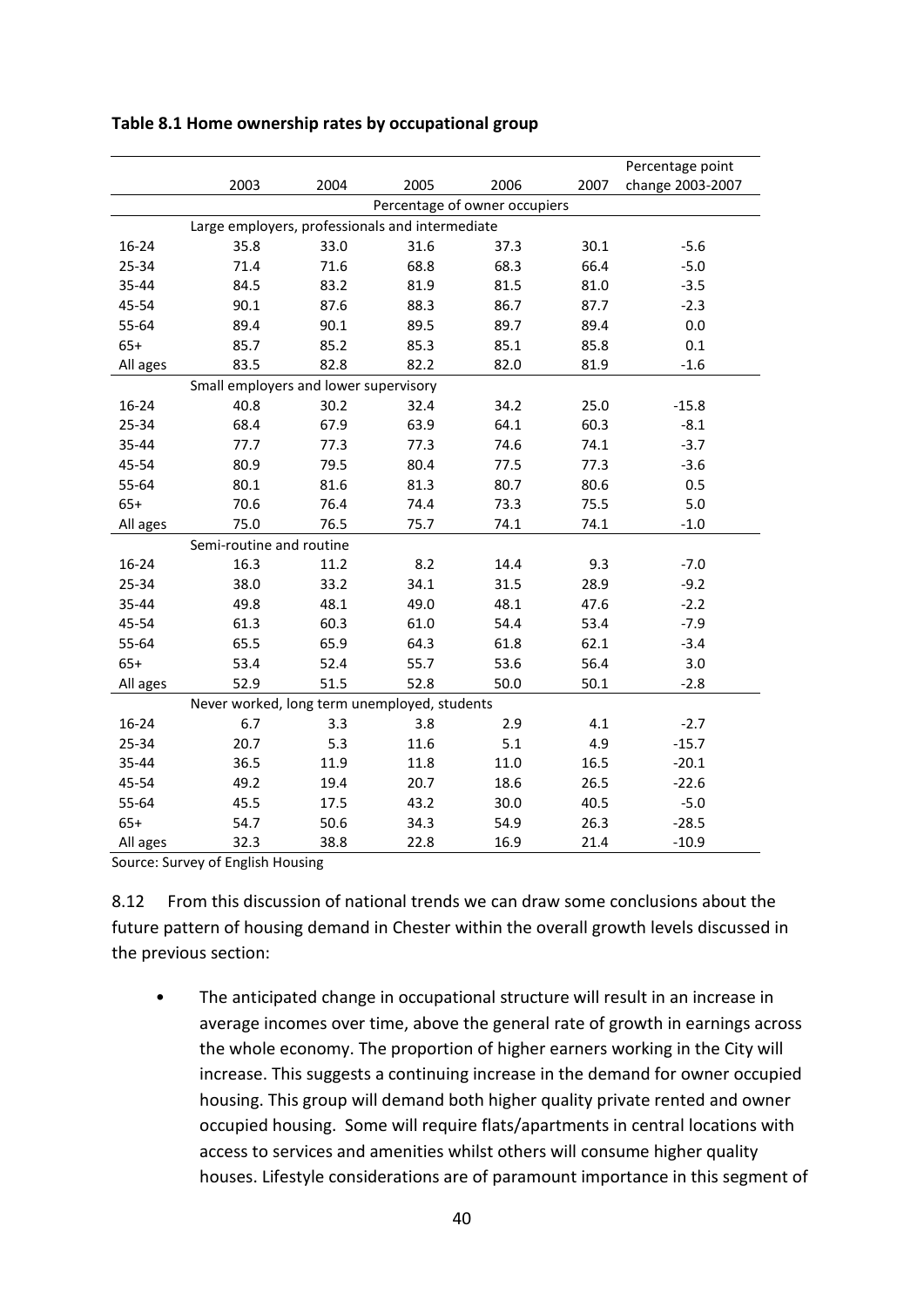the market. Although younger households in this group will be happy to rent privately, as they age they will increasingly seek to enter owner occupation. If they cannot access affordable housing to buy within the City, it is likely that they will seek to move out, even if they retain their existing employment. Outward movement, given the pattern of employment opportunities elsewhere in the sub-region and in the Liverpool and Manchester city regions, may reduce the size and skill levels of the available workforce in Chester.

- At the same time there will be a greater degree of polarisation in the economy between higher and lower paid employment, arising from the growth of employment in sectors such as retailing and leisure and tourism. This will lead to the creation of a larger group of low earners who will continue to require affordable housing to rent, or, depending on the relationship between house prices and income levels, to buy or part-buy.
- Some people in the City have not shared in past prosperity and some may become unemployed as a result of structural economic change, although the scope for this is limited in Chester. In most cases, affected households will experience a decline in income which will not be fully compensated for by new employment. However the impact on housing will be less severe as many will be older and will have relatively low housing costs.
- The increasing proportion of older people in the population will act as strong stabilising influence. In particular this group is likely to sustain overall rates of home ownership and high prices. There is an important policy issue in relation to the ability of older people on reduced incomes in retirement to meet housing repair and adaptation costs and other care costs but that is not our concern here.
- The ageing process and the forecast growth in employment will combine to require significant numbers of younger people to come to work in the City – a greater number in gross terms than the net level of employment growth. If this is the case, the ability of these households to enter home ownership will relatively low and this will create a strong demand either for rented accommodation or for affordable housing to buy such as intermediate housing.
- Substantial rates of movement into private rented housing nationally have arisen from the growth in the number of students in full-time education. Anticipated growth in Chester will contribute strongly to the demand for private rented housing, unless the nature of provision changes in the future as a result of the provision of purpose built student housing; or if the proportion of students living at home increases substantially.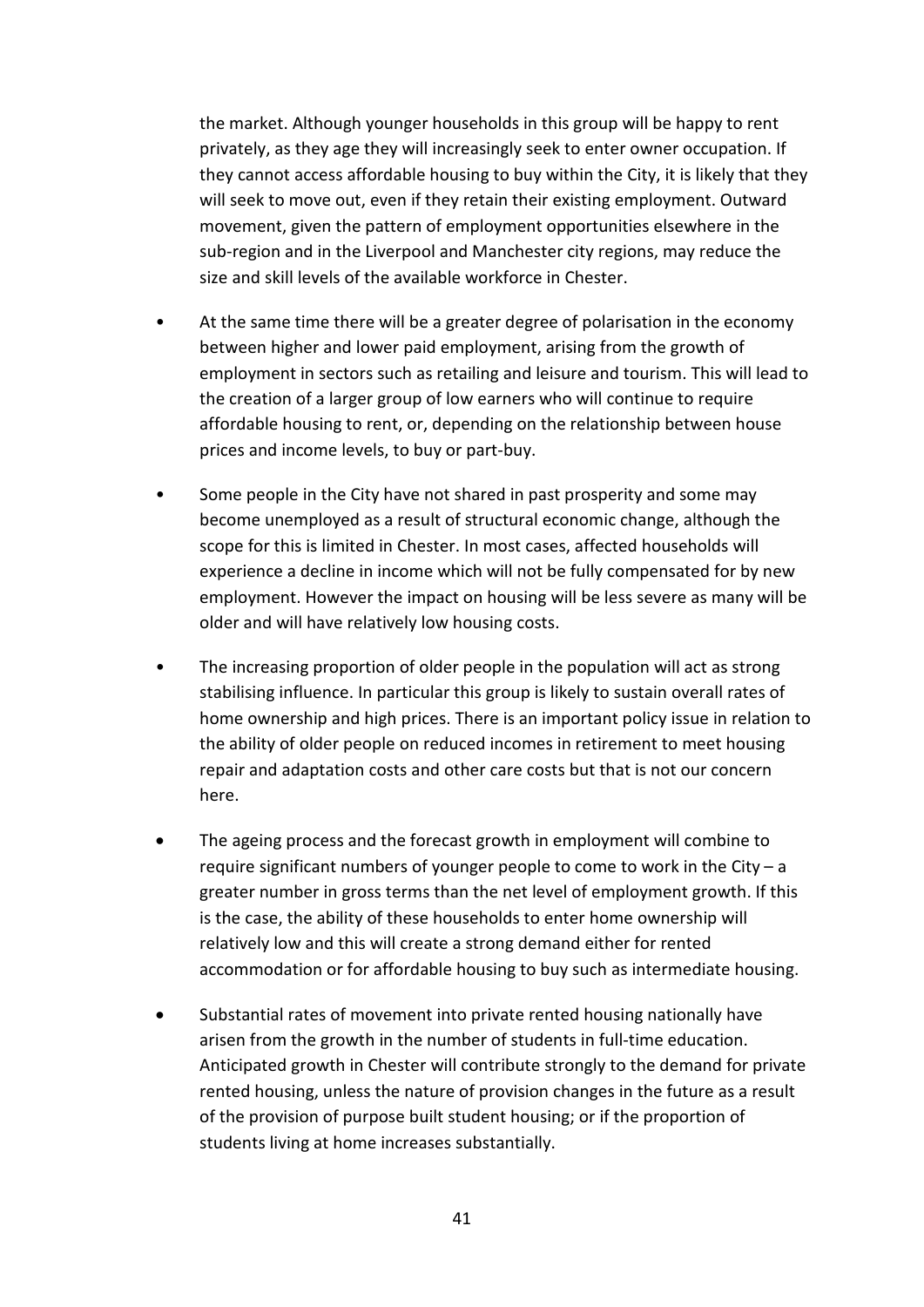8.13 These considerations suggest some increase in the demand for higher quality owner occupied and private rented housing in the City, but a strong need for access to affordable housing, both to rent and to buy. The social rented sector has a potential role to play in this. Improved housing standards, better management, and the increasing difficulty of accessing home ownership have increased the demand for social rented housing in recent years, but it would be unrealistic to anticipate a major increase in the supply of affordable rented housing from this source. This suggests that the private rented sector, the intermediate sector, and the low cost mainstream market will be required to play the major part in meeting future affordable housing needs, creating both additional supply and the potential for households to trade up from the rented sector into owner occupation when their resources permit without the need to move out of the City.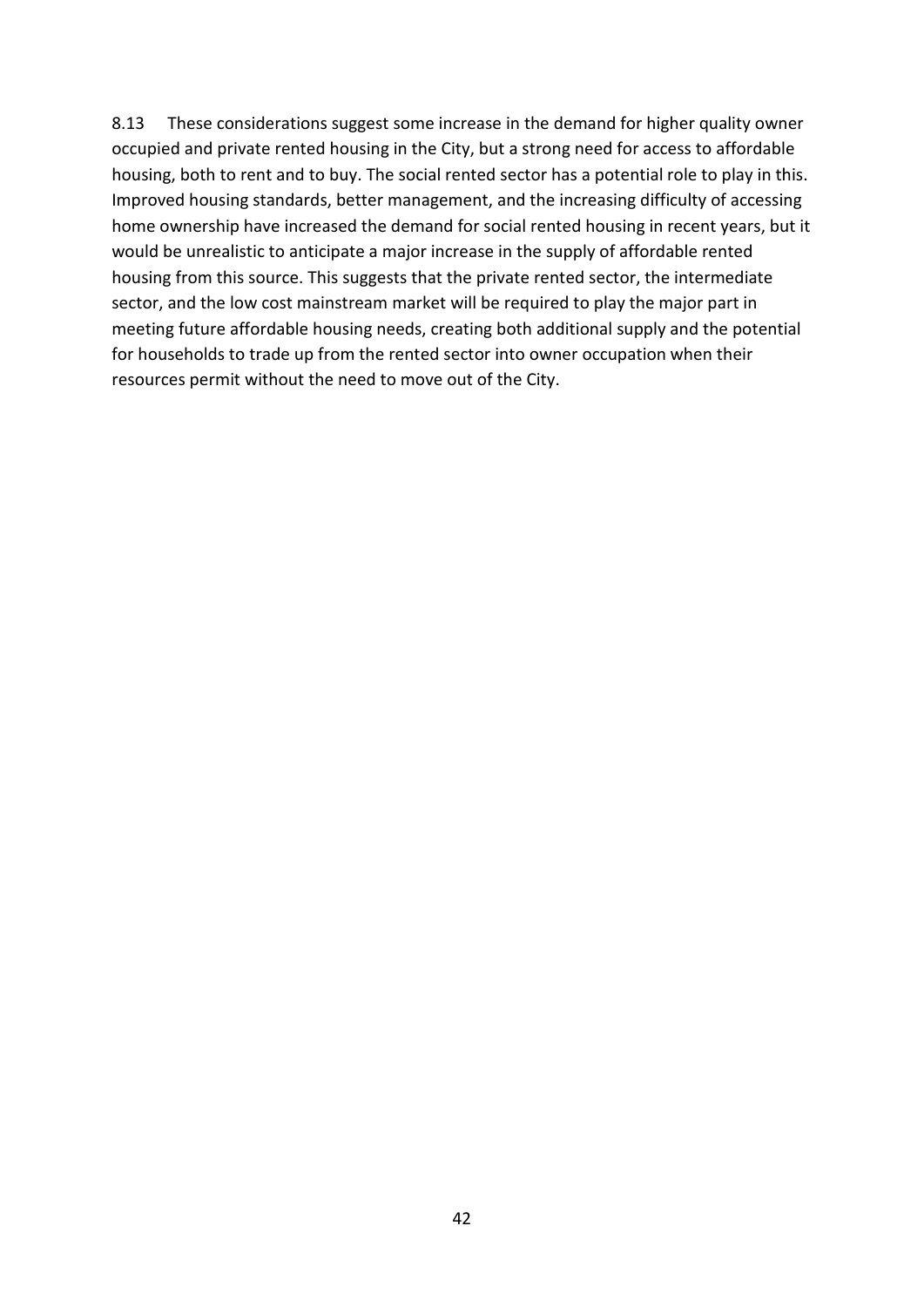# **9 Land Supply Constraints**

## **Employment Land**

9.1 An Employment Land Review and a Strategic Housing Land Availability Assessment have recently been completed covering West Cheshire and Chester.

9.2 The Employment Land Review<sup>[14](#page-43-0)</sup> concluded that Cheshire West & Chester has a good portfolio of employment land and premises on its business parks and industrial estates. It has a strong, active property market, although one currently stalled by the recession. The most attractive business locations are the areas close to key arterial routes and on the main business parks and industrial estates, together with Chester city centre (for the office sector).

9.3 In Chester the demand for industrial sites and premises is strong but as a result of a long term lack of employment land, the City lacks industrial units of all sizes: workshops of 0-200 square metres, grow-on space of 200-500 square metres, and larger units for SMEs of 500-2000 square metres. The lack of industrial units means there is also a lack of freehold space, even though the demand for this is currently weak. These shortages mean that some of Chester's businesses have had to migrate to Deeside and Ellesmere Port.

9.4 Chester is a key office centre. With a good supply of smaller offices of 200-700 square metres. There is a noted lack of modern schemes of above 1000 square metres and of very small suites of 50-250 square metres for micro-businesses. There are some modern schemes and some significant new developments, but the market for large city centre office schemes is untested. Chester Business Park has been the office sector flagship for the city but is close to being fully developed. There are few significant office development sites, either there or in the city centre, available at present.

9.5 Across the whole of West Cheshire and Chester there is a headline supply of 596 hectares in 103 sites, or which around 30 percent is available within three years. This land is mainly suited to industrial uses. But in practice, some land must be excluded as it is likely to be developed for specialist uses only and other sites may not actually come forward, as a result of constraints. This reduces the Cheshire West and Chester-wide supply to 370 hectares. The supply of employment land in Chester is not affected by constraints to such a great extent but it is the most limited of the three former local authority areas at 36 hectares. The study recommends that an additional 65 hectares of land should be identified in Chester including new city centre sites, and new business park and industrial estate land.

9.6 In relation to Chester the study concludes that the City seems to require a substantial amount of additional employment land. Market trends suggest that the City could accommodate a new 25 hectare industrial estate but the viability of the Bumpers Lane

<span id="page-43-0"></span><sup>.</sup> <sup>14</sup> See Employment Land and Premises Study, Cheshire West & Chester Council, BE Group October 2009.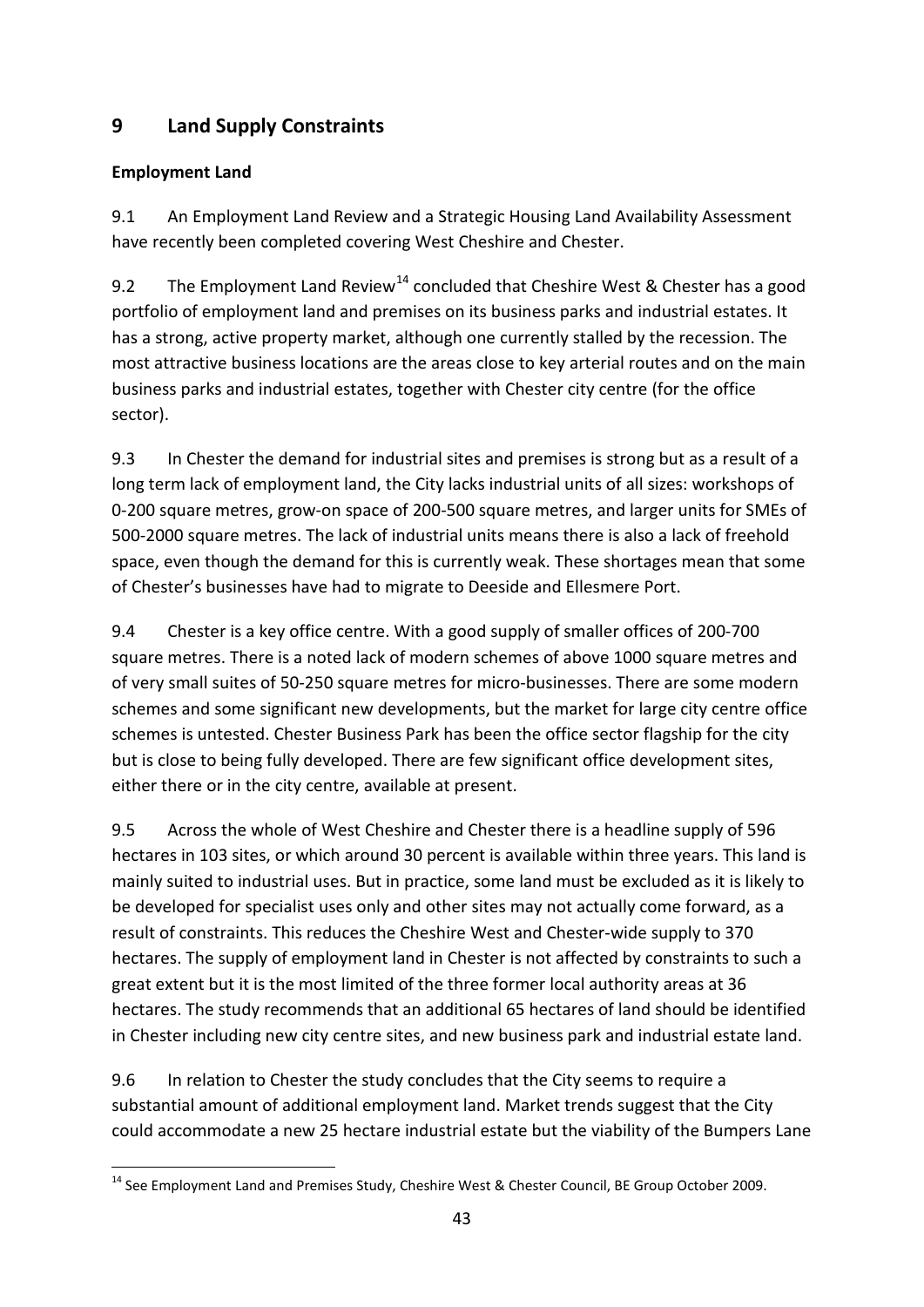site is questioned. However options to provide new employment land are constrained by the Welsh border and greenbelt and a lack of large scale opportunities in the city centre. The City may have to rely on Flintshire (where there is an oversupply of land) and on Ellesmere Port to satisfy industrial users. In relation to offices, the City needs new central area development and there is a major area of opportunity around the railway station to deliver new employment development in the future. However another business park is also required.

## **Housing Land**

9.9 Turning to housing land, a Strategic Housing Land Availability Assessment (SHLAA) was published by Cheshire West and Chester Council in November  $2010^{15}$ . For the local authority as a whole, identified land supply in years 1-5 of the plan (2010-2015) shows a shortfall against requirements of just over 3,000 dwellings, at a revised target rate of 1,566 dwellings per annum<sup>[16](#page-44-1)</sup>. By year 10, this becomes a surplus of just over 1,500 units as a result of the larger potential supply in the 6-10 year period (2015-2020). The SHLAA identifies both planning constraints and the impact of the economic climate on completion rates as factors which have led to past under-supply and the projected shortfall against revised RSS targets over the next five years (paragraph 4.5). It indicates that progress in ensuring that existing sites are built out and in bringing sites forward for years 6-10 is crucial to the achievement of existing targets and in meeting Growth Point aspirations supporting economic growth.

9.10 The SHLAA does not isolate the City of Chester from the remainder of the Cheshire West and Chester Council area. The SHLAA indicates a total capacity of 8,346 units within the wards which make up the former Chester local authority area. Of these, 15% are on sites available within five years, 59% on sites available within 6-10 years, 13% on sites available within 11-15 years, and 13% on sites available after 16 years or more. This suggests a much more significant level of under-supply in years 1-5 for Chester if taken in isolation, but a similar position to that for the authority as a whole by year 10, with a small over-provision. These calculations assume that Chester's share of the annual RSS target is 417 dwellings, close to the level of 411 required under the Combined Demographic-Economic Scenario (Table 7.1 above).

9.11 This picture implies a very tight land of land supply under which housing requirements in the City of Chester might be met in aggregate up to 2020 if all sites in the SHLAA come forward for development. Closer examination of the sites in the SHLAA identifies a several possible risks:

• The City Ward in Chester contributes 60% of the supply of land in the former Chester local authority area over the 2010-15 period, and 30% over the 2010-20 period.

<span id="page-44-1"></span><span id="page-44-0"></span><sup>.</sup> <sup>15</sup> Strategic Housing Land Availability Assessment, Final Draft, Cheshire West and Chester Council, 2010. <sup>16</sup> The revised rate takes account of the shortfall in completions over the period from 2003-2010 against the RSS target.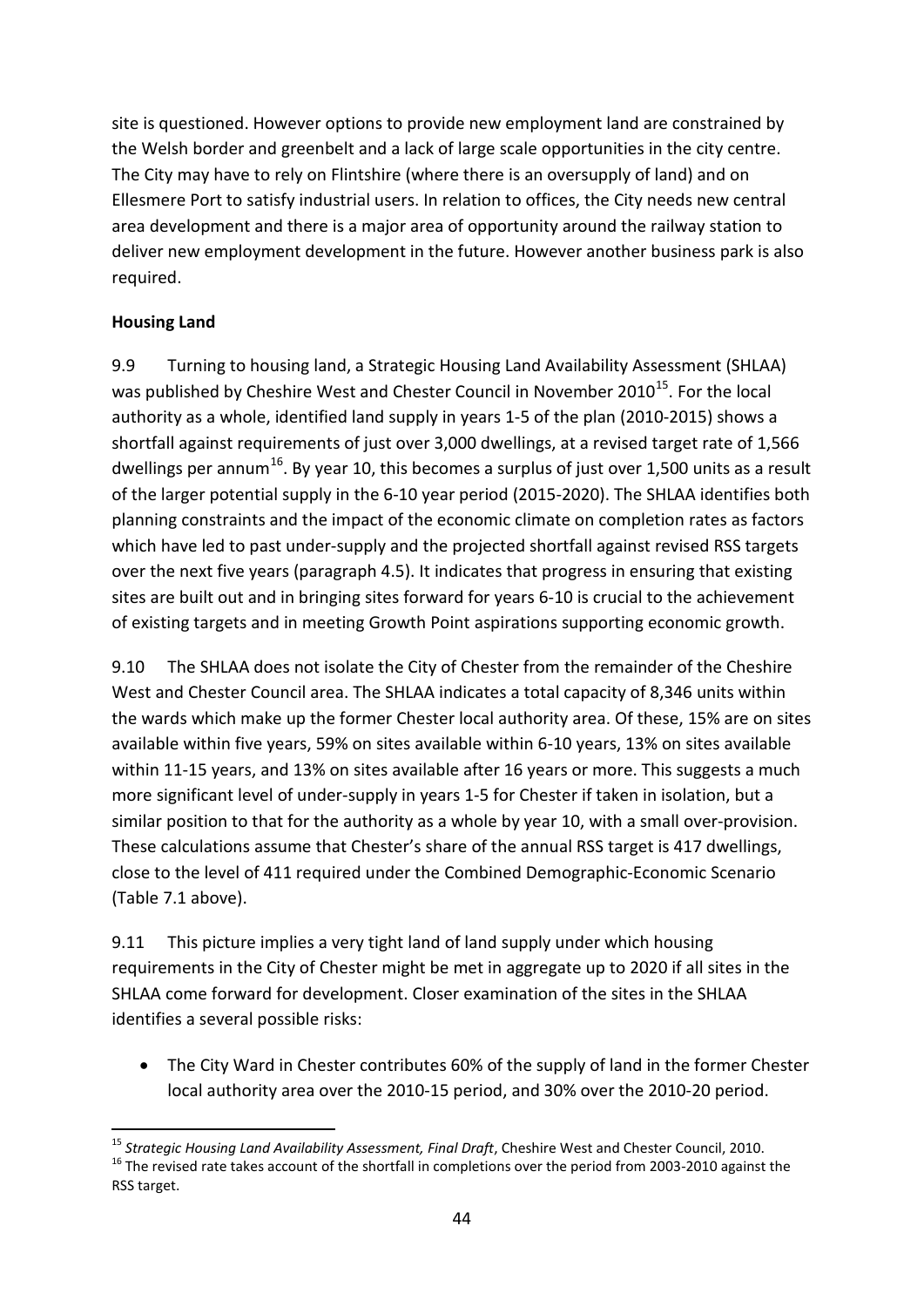Most of the sites in this ward are in City Centre or Inner City locations most suitable for high density, in some cases apartment-type, development. The reduced level of demand for housing of this type is likely to result either in delays in development of lower development densities, placing the likely development yield under some pressure.

- A further 44% of sites, mainly developable between 2015 and 2020, are in Broxton or Gowy Wards, outside the City, and beyond the Green Belt.
- Other major sites in or near to the City such as Bumpers Lane Tip or Lapper Field have contamination or flood risk problems associated with them or currently in competing uses.

9.12 This suggests that, in practice, the potential housing land offer for Chester is, in practice, likely to be both insufficient overall and unable to provide a range of sites suitable different sectors of the housing market, unless other sites outside the City or even outside the former Chester City Council area are deemed suitable to meet Chester's requirements. A recovery in the demand for City Centre-type accommodation and progress with the regeneration of parts of the city such as the Chester Rail Gateway could assist in meeting overall targets but this will not provide the variety of sites needed in the market. The options are either to accept that Chester's growth requirements will need to 'leapfrog' the Green Belt, or to undertake a strategic review of the Green Belt itself to identify areas which could be used to meet housing requirements. This is a short to medium term priority in order to ensure that sites are available to support economic growth as the sub-regional economy recovers and plans for its expansion are implemented.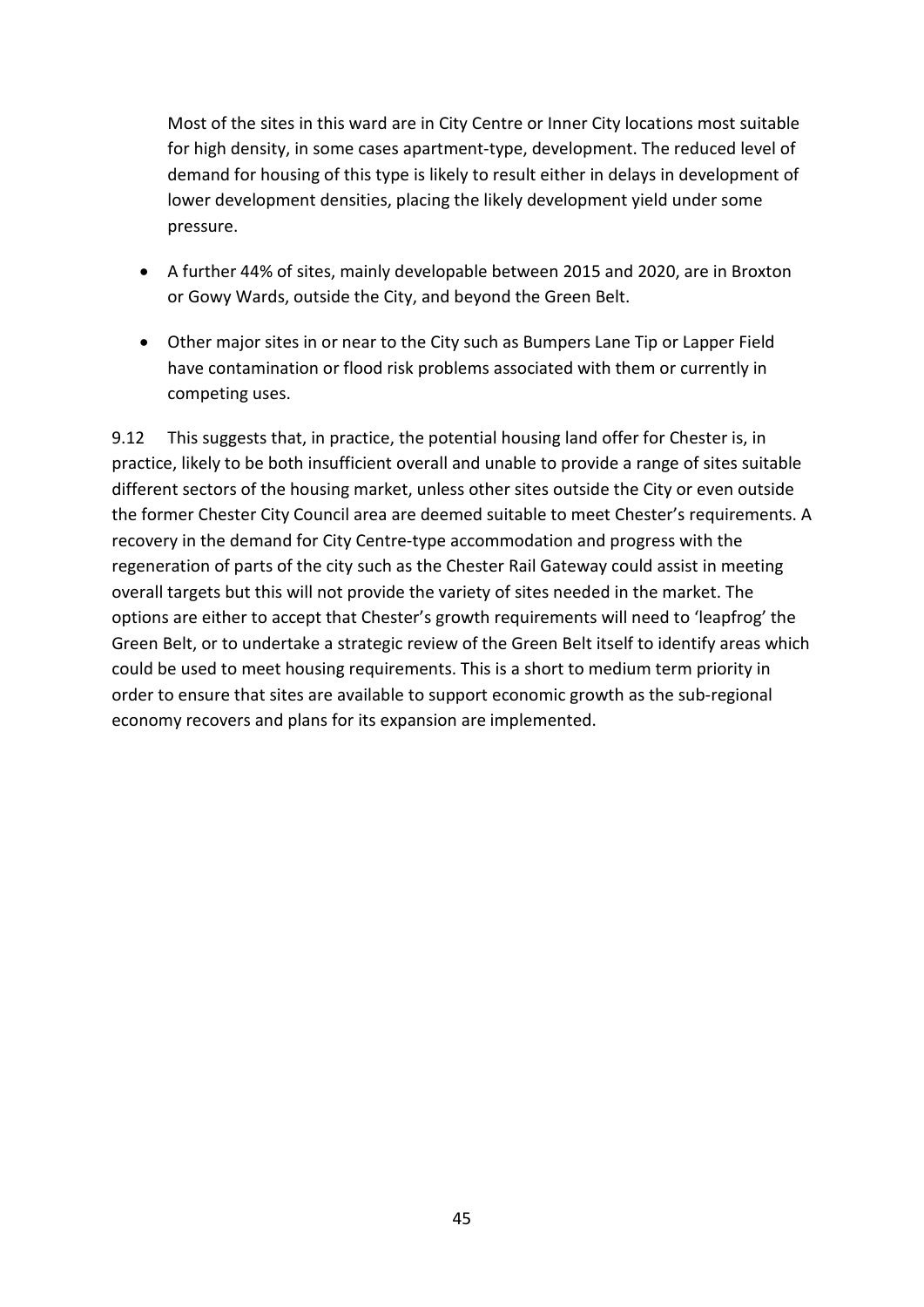## **10 Conclusions**

10.1 Economic growth forecasts for the City of Chester envisage a continuation of the growth and prosperity experienced by the City's economy in recent decades, although employment is projected to grow at a slower rate than GVA. Projections anticipate net employment growth of between 3,000 and 6,300 jobs in Chester between 2009 and 2020. But the Cheshire and Warrington sub-region has established a Local Enterprise Partnership (LEP) to steer forward private sector led economic growth which, if successful, will lead to accelerated progress. Cheshire West and Chester Council also has strong ambitions to sustain and grow the area's economy within the wider sub-region. These are consistent with growth of around 4,600 jobs over the same period, with a focus on knowledge economy businesses, the tourism industry, a high quality office sector, and strong retail and services sector growth.

10.2 At the same time, ONS forecast an increasingly ageing population in Chester. This will result in a fall in the population aged 15-64 from 66% of the total in 2008 to 59% in 2033. The reduction in labour supply arising from ageing will create a much greater overall need to import labour though migration or increased commuting, in order to address the implications of the ageing labour force and to meet growth-related needs.

10.3 The economic success of Chester has resulted in a buoyant housing market. The average sale price is well above the national average and the supply of lower value properties is limited. Planning policies, notably the extensive Green Belt around the existing urban area, have limited the level of new supply and as a result, there is a high level of net inward commuting from lower value areas. The Strategic Housing Market Assessment for Cheshire West and Chester identifies affordable housing need at levels far higher than can be met by the existing affordable housing supply.

10.4 Alternative scenarios of future household growth in Chester can be produced from assumptions about population and employment growth, activity rates within the population, and patterns of commuting. Scenarios based on low levels of future household growth indicate a shortfall in the size of the future labour force in the City as a result of population ageing. This could lead to an increased level of inward commuting but might also undermine future economic growth in the City. Scenarios based on improved rates of economic activity generate a larger labour force, but require increased population and household growth, and hence more housing provision, to meet projected employment growth rates.

10.5 A Combined Demographic-Economic Scenario produced for this study takes account of the projected decline in the working age population implied by ONS projections, but seeks to accommodate employment growth at the rate aspired to by Chester West and Chester Council. The population of Chester under this scenario would be just over 124,000 in 2020, and household growth would be 4,390. This represents annual average household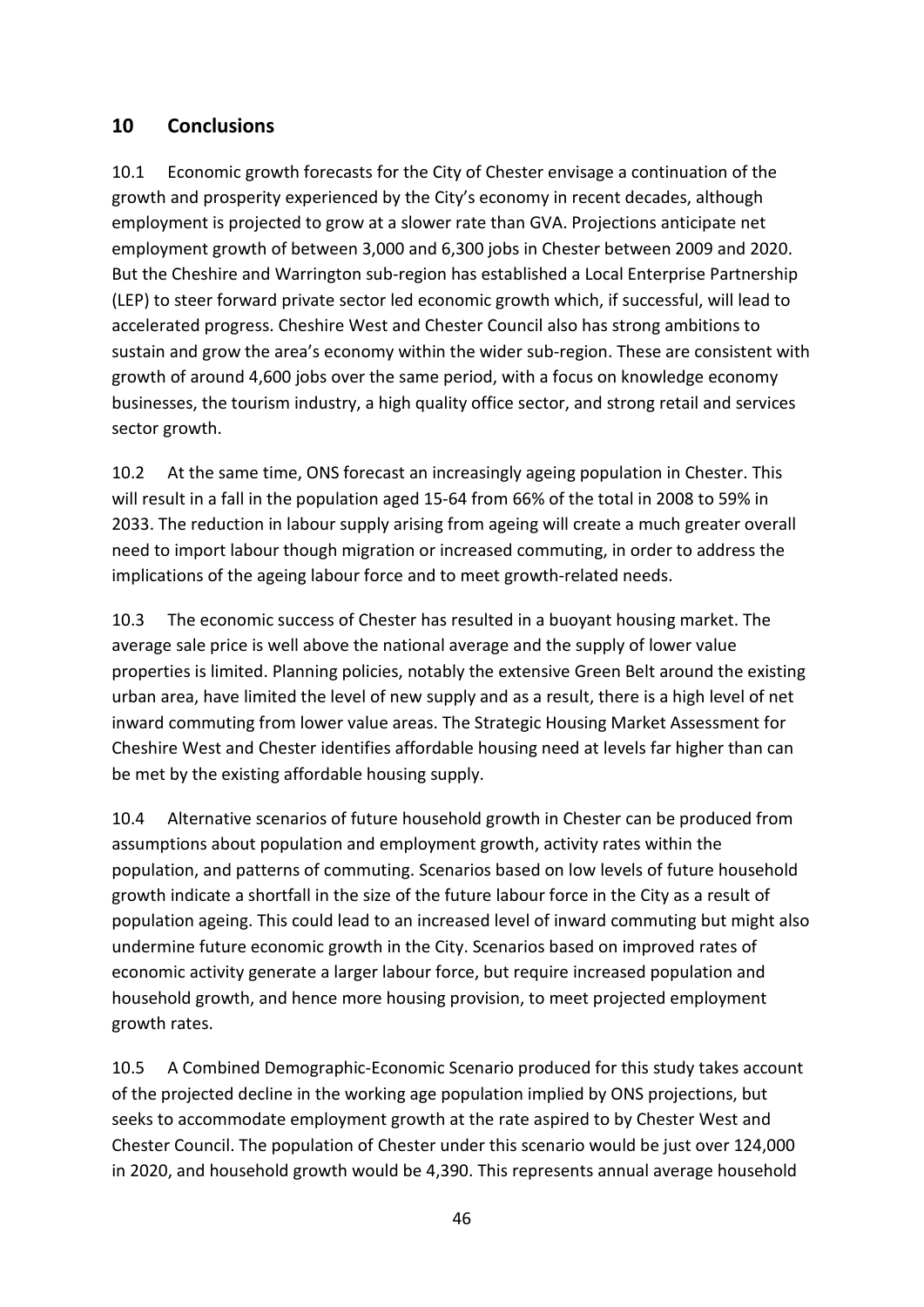growth of 411 dwellings over the period to 2020, allowing for a 3% vacancy rate. This is a rate of growth similar to previous RSS provision for the former Chester local authority, but substantially greater than recent levels of housing completions.

10.6 Economic forecasts do not normally provide firm details of the anticipated industrial or occupational structure of future growth. The highest rates of growth in employment are expected or anticipated in retailing, health and social work, banking and finance, nonfinancial business services, computing services and leisure and tourism. This suggests a mixed picture in terms of the composition of employment with both high and lower skilled employment, but with a trajectory towards a more highly-skilled workforce than at present. It is also essential to take account of the gross turnover of employment as well as projected additions to employment because the ageing population of Chester will produce a much larger gross demand for labour than the net figure indicated by forecasts.

10.7 On the basis of these trends in the economy of the city, it is likely that there will be an increase the demand for owner occupied and private rented housing of higher quality. Mobile younger households will be happy to rent privately, but as they age they will increasingly seek to enter owner occupation. If unable to meet their needs they may leave the City and live/work elsewhere.

10.8 But at the same time there will be a greater degree of polarisation in the economy leading to the creation of a larger group who will require affordable housing to rent, or in some cases to buy or part-buy.

10.9 The ageing process and the forecast growth in employment will require significant numbers of younger people to come to work in the City. Their ability to enter home ownership will be limited and this will create a strong demand for rented accommodation or for affordable housing to buy. Likewise, anticipated student growth in Chester will contribute to the demand for private rented housing.

10.10 Overall this suggests that a mixture of affordable housing to rent and to buy will be required within the City in the future. Given that the supply of social rented housing is likely to remain limited, this indicates a that combination of private rented and affordable housing for home ownership or intermediate tenure should be the priority.

10.11 The findings of the SHLAA suggest that there is a shortfall of housing land in Chester to meet the demand identified under the Combined Demographic-Economic Scenario. In the short term there is a clear shortfall in land supply. A higher level of potential supply has been identified in the medium term up to 2020, but a high proportion of sites are mainly suitable for high density apartment development, some are outside the City beyond the Green Belt, and other major sites are subject to constraints. Overall, the mix of sites does not seem adequate to meet the full range of requirements identified and the margin between supply and demand is such that there is a strong risk of shortfall.